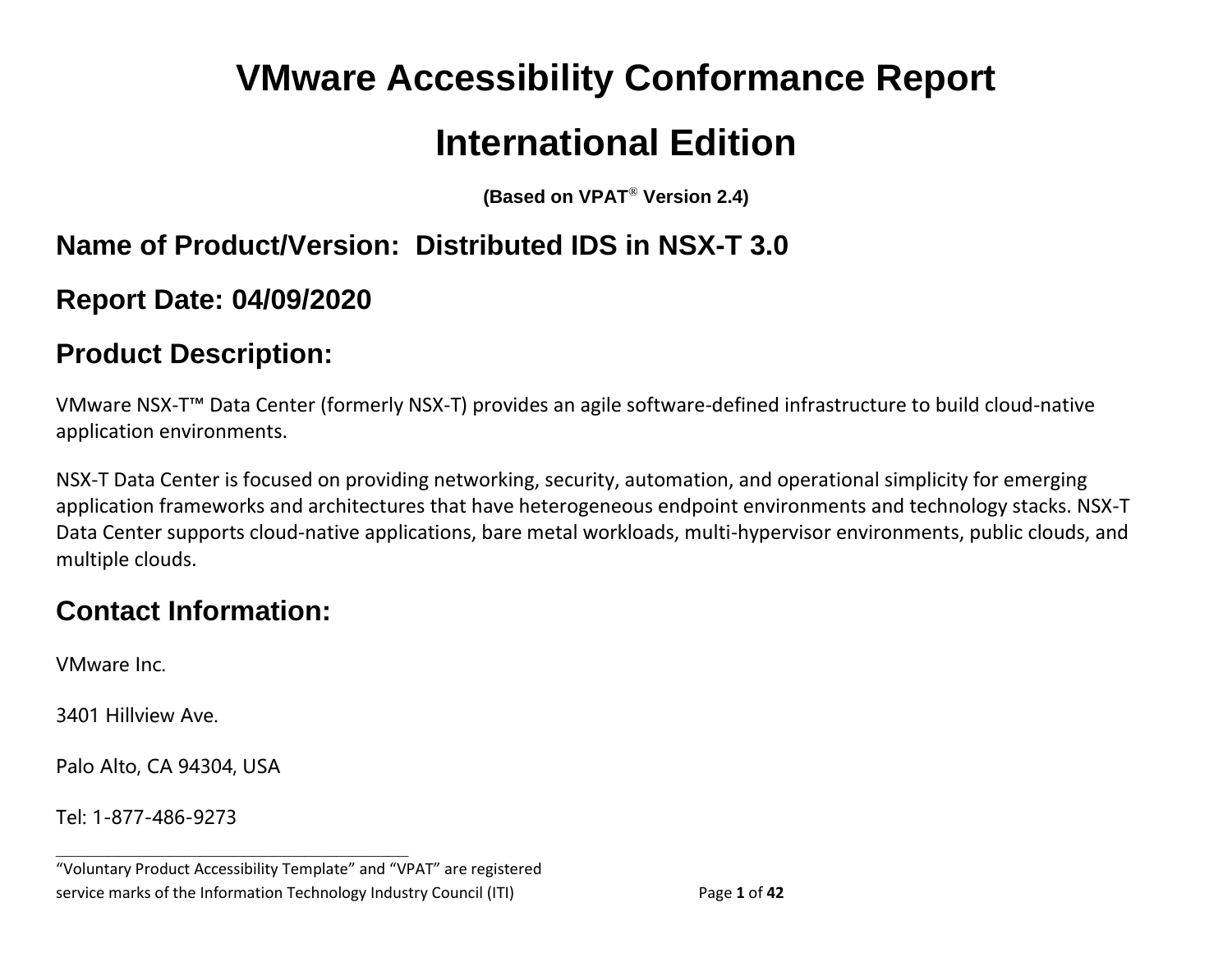Fax: 650-427-5001

For more information, please contact [Sales](https://www.vmware.com/company/contact_sales.html) or [Support.](https://www.vmware.com/support/contacts.html)

# **Notes:**

Beyondsoft, based on their independent testing of the generally available product version noted, has created this VPAT Report.

This report contains the evaluation result for the following product behavior in Distributed IDS:

● NSX-T 3.0 Security -> DISTRIBUTED IDS -> Events page

# **Evaluation Methods Used:**

Using the combination methods of third-party automation tools and manual test with following assistive technology:

Keyboard, Screen Magnifier, NVDA, VoiceOver..

# **Applicable Standards/Guidelines**

This report covers the degree of conformance for the following accessibility standard/guidelines:

| <b>Standard/Guideline</b>                                                                  | <b>Included In Report</b> |
|--------------------------------------------------------------------------------------------|---------------------------|
| Web Content Accessibility Guidelines 2.0                                                   | Level A - No              |
|                                                                                            | Level AA - No             |
|                                                                                            | Level AAA - No            |
| Web Content Accessibility Guidelines 2.1                                                   | Level A - Yes             |
|                                                                                            | Level AA - Yes            |
|                                                                                            | Level AAA - No            |
| Revised Section 508 standards published January 18, 2017 and corrected January 22,<br>2018 | Yes                       |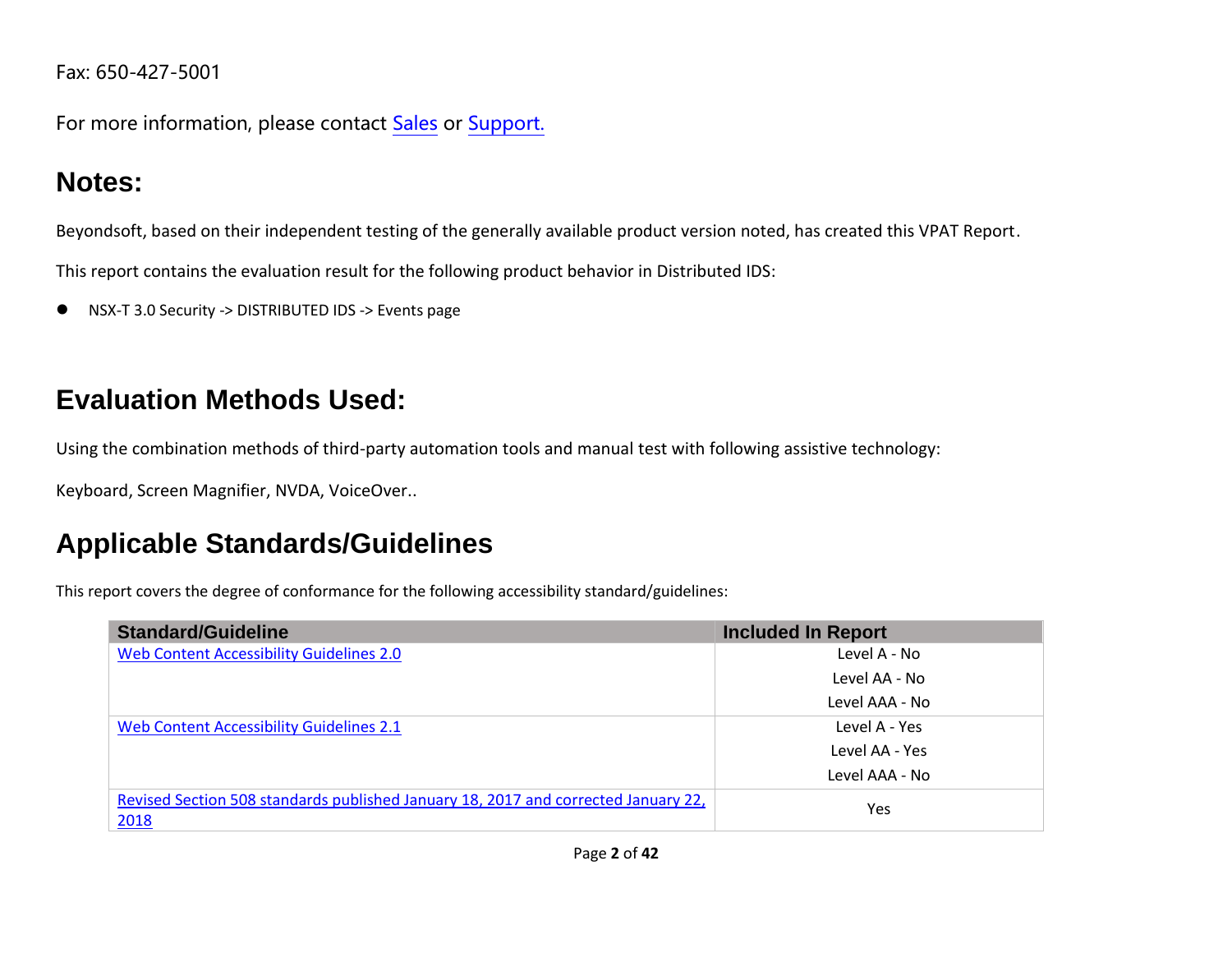| <b>Standard/Guideline</b>                                                           | <b>Included In Report</b> |
|-------------------------------------------------------------------------------------|---------------------------|
| <b>EN 301 549 Accessibility requirements suitable for public procurement of ICT</b> | Yes                       |
| products and services in Europe, - V3.1.1 (2019-11)                                 |                           |

#### **Terms**

The terms used in the Conformance Level information are defined as follows:

- **Supports**: The functionality of the product has at least one method that meets the criterion without known defects or meets with equivalent facilitation.
- **Partially Supports**: Some functionality of the product does not meet the criterion.
- **Does Not Support:** The majority of product functionality does not meet the criterion.
- **Not Applicable**: The criterion is not relevant to the product.
- **Not Evaluated**: The product has not been evaluated against the criterion. This can be used only in WCAG 2.0 Level AAA.

# <span id="page-2-0"></span>**WCAG 2.x Report**

Tables 1 and 2 also document conformance with:

- EN 301 549: Chapter 9 Web, Sections 10.1-10.4 of Chapter 10 Non-Web documents, and Sections 11.1-11.4 and 11.8.2 of Chapter 11 - Non-Web Software (open and closed functionality), and Sections 12.1.2 and 12.2.4 of Chapter 12 – Documentation
- Revised Section 508: Chapter 5 501.1 Scope, 504.2 Content Creation or Editing, and Chapter 6 602.3 Electronic Support Documentation.

Note: When reporting on conformance with the WCAG 2.x Success Criteria, they are scoped for full pages, complete processes, and accessibility-supported ways of using technology as documented in the [WCAG 2.0 Conformance Requirements.](https://www.w3.org/TR/WCAG20/#conformance-reqs)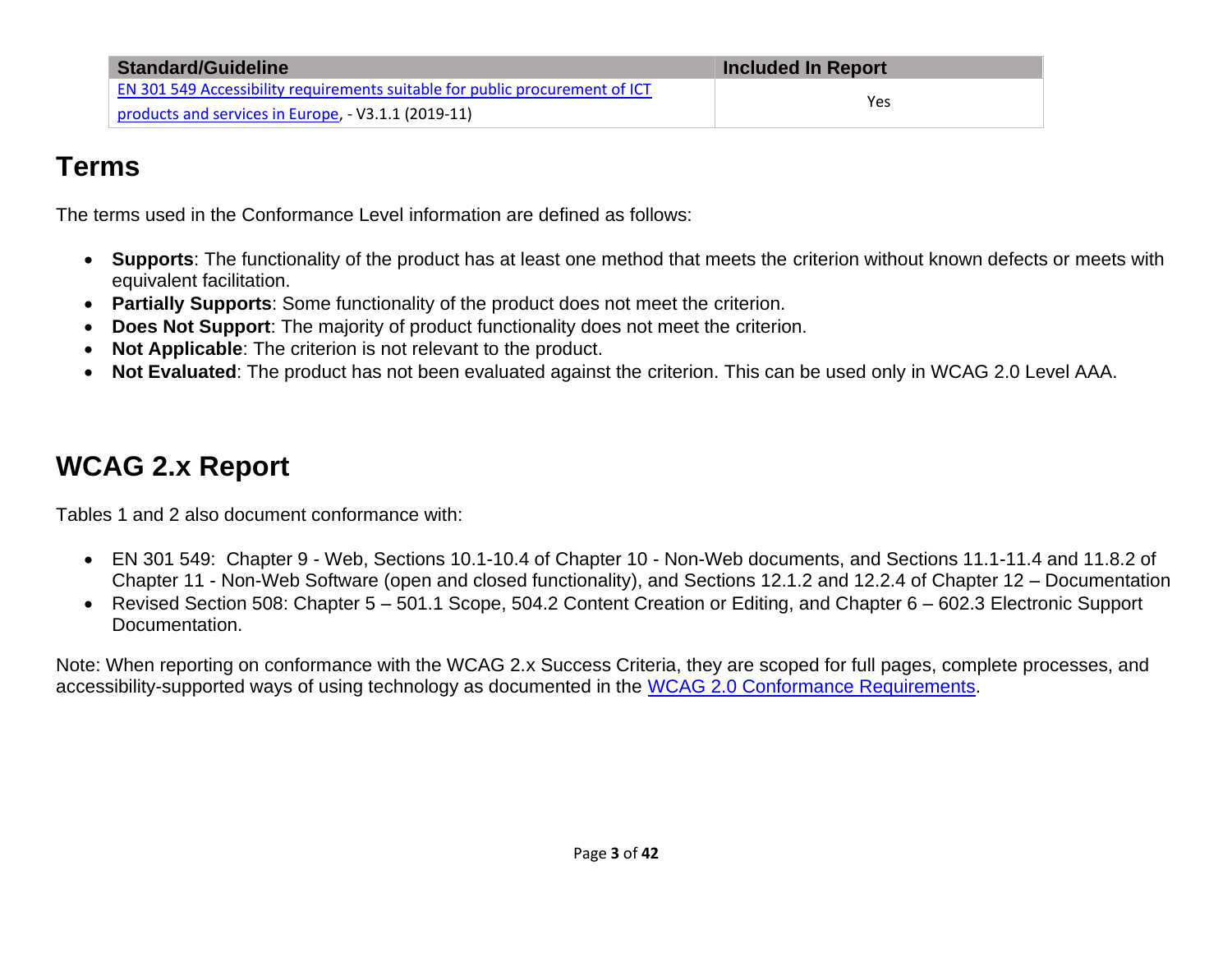## **Table 1: Success Criteria, Level A**

| <b>Criteria</b>                                              | <b>Conformance Level</b> | <b>Remarks and Explanations</b>                                                    |
|--------------------------------------------------------------|--------------------------|------------------------------------------------------------------------------------|
| 1.1.1 Non-text Content (Level A)                             |                          |                                                                                    |
| Also applies to:                                             |                          | The non-text content has text alternative that serves                              |
| EN 301 549 Criteria                                          |                          |                                                                                    |
| 9.1.1.1 (Web)<br>$\bullet$                                   |                          |                                                                                    |
| 10.1.1.1 (Non-web document)                                  |                          |                                                                                    |
| 11.1.1.1.1 (Open Functionality Software)                     |                          |                                                                                    |
| 11.1.1.1.2 (Closed Functionality Software)                   |                          |                                                                                    |
| 11.8.2 (Authoring Tool)                                      | Supports                 | equivalent purpose in DISTRIBUTED IDS.                                             |
| 12.1.2 (Product Docs)                                        |                          |                                                                                    |
| 12.2.4 (Support Docs)                                        |                          |                                                                                    |
| <b>Revised Section 508</b>                                   |                          |                                                                                    |
| 501 (Web)(Software)<br>$\bullet$                             |                          |                                                                                    |
| 504.2 (Authoring Tool)                                       |                          |                                                                                    |
| 602.3 (Support Docs)                                         |                          |                                                                                    |
| 1.2.1 Audio-only and Video-only (Prerecorded) (Level A)      |                          |                                                                                    |
| Also applies to:                                             |                          | DISTRIBUTED IDS does not contain prerecorded Audio-<br>only or Video-only content. |
| EN 301 549 Criteria                                          |                          |                                                                                    |
| 9.1.2.1 (Web)<br>$\bullet$                                   |                          |                                                                                    |
| 10.1.2.1 (Non-web document)                                  |                          |                                                                                    |
| 11.1.2.1.1 (Open Functionality Software)                     |                          |                                                                                    |
| 11.1.2.1.2.1 and 11.1.2.1.2.2 (Closed Software)<br>$\bullet$ | Not Applicable           |                                                                                    |
| 11.8.2 (Authoring Tool)<br>$\bullet$                         |                          |                                                                                    |
| 12.1.2 (Product Docs)                                        |                          |                                                                                    |
| 12.2.4 (Support Docs)<br>$\bullet$                           |                          |                                                                                    |
| <b>Revised Section 508</b>                                   |                          |                                                                                    |
| 501 (Web)(Software)<br>$\bullet$                             |                          |                                                                                    |
| 504.2 (Authoring Tool)                                       |                          |                                                                                    |
| 602.3 (Support Docs)<br>$\bullet$                            |                          |                                                                                    |
| 1.2.2 Captions (Prerecorded) (Level A)                       |                          | DISTRIBUTED IDS does not contain video or audio                                    |
| Also applies to:                                             | Not Applicable           | content.                                                                           |
| EN 301 549 Criteria                                          |                          |                                                                                    |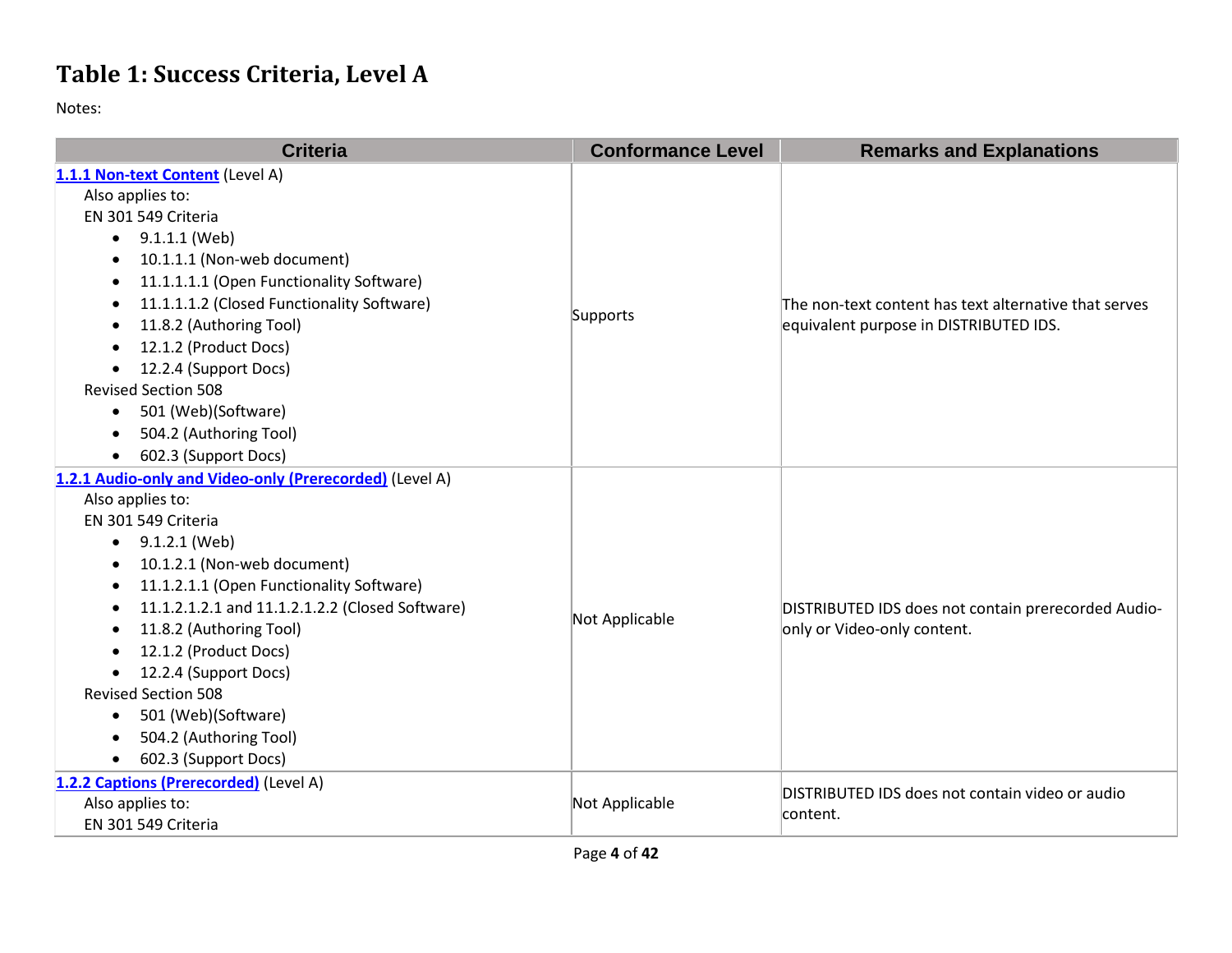| <b>Criteria</b>                                                      | <b>Conformance Level</b> | <b>Remarks and Explanations</b>                        |
|----------------------------------------------------------------------|--------------------------|--------------------------------------------------------|
| 9.1.2.2 (Web)                                                        |                          |                                                        |
| 10.1.2.2 (Non-web document)                                          |                          |                                                        |
| 11.1.2.2 (Open Functionality Software)                               |                          |                                                        |
| 11.1.2.2 (Closed Software)                                           |                          |                                                        |
| 11.8.2 (Authoring Tool)                                              |                          |                                                        |
| 12.1.2 (Product Docs)<br>$\bullet$                                   |                          |                                                        |
| 12.2.4 (Support Docs)                                                |                          |                                                        |
| <b>Revised Section 508</b>                                           |                          |                                                        |
| 501 (Web)(Software)<br>$\bullet$                                     |                          |                                                        |
| 504.2 (Authoring Tool)                                               |                          |                                                        |
| 602.3 (Support Docs)                                                 |                          |                                                        |
| 1.2.3 Audio Description or Media Alternative (Prerecorded) (Level A) |                          |                                                        |
| Also applies to:                                                     |                          |                                                        |
| EN 301 549 Criteria                                                  |                          |                                                        |
| $\bullet$ 9.1.2.3 (Web)                                              |                          |                                                        |
| 10.1.2.3 (Non-web document)<br>$\bullet$                             |                          |                                                        |
| 11.1.2.3.1 (Open Functionality Software)<br>$\bullet$                |                          |                                                        |
| 11.1.2.3.2 (Closed Software)                                         | Not Applicable           | DISTRIBUTED IDS does not contain video or audio        |
| 11.8.2 (Authoring Tool)                                              |                          | content.                                               |
| 12.1.2 (Product Docs)                                                |                          |                                                        |
| 12.2.4 (Support Docs)                                                |                          |                                                        |
| <b>Revised Section 508</b>                                           |                          |                                                        |
| 501 (Web)(Software)<br>$\bullet$                                     |                          |                                                        |
| 504.2 (Authoring Tool)<br>$\bullet$                                  |                          |                                                        |
| 602.3 (Support Docs)<br>$\bullet$                                    |                          |                                                        |
| 1.3.1 Info and Relationships (Level A)                               |                          |                                                        |
| Also applies to:                                                     |                          | For most elements in DISTRIBUTED IDS, the information  |
| EN 301 549 Criteria                                                  |                          | and relationship conveyed through presentation can be  |
| $\bullet$ 9.1.3.1 (Web)                                              |                          | identified by screen reader.                           |
| 10.1.3.1 (Non-web document)<br>$\bullet$                             | Partially Supports       | However, for most tables, the relationship of cells    |
| 11.1.3.1.1 (Open Functionality Software)                             |                          | sharing the same row or column and the relationship of |
| 11.1.3.1.2 (Closed Software)<br>$\bullet$                            |                          | each cell to its row and/or column header cannot be    |
| 11.8.2 (Authoring Tool)                                              |                          | identified correctly by screen reader.                 |
| 12.1.2 (Product Docs)<br>$\bullet$                                   |                          |                                                        |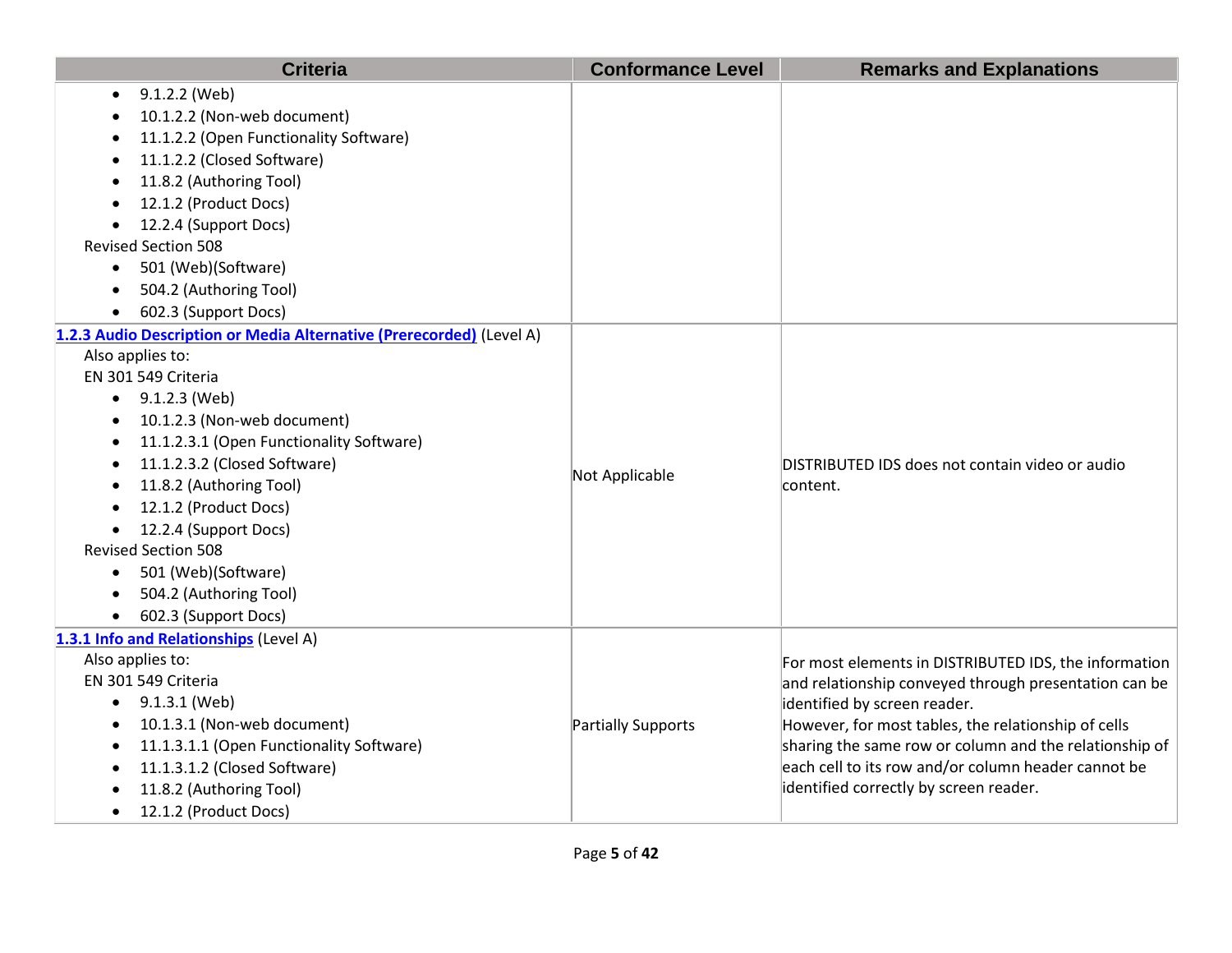| <b>Criteria</b>                                     | <b>Conformance Level</b> | <b>Remarks and Explanations</b>                          |
|-----------------------------------------------------|--------------------------|----------------------------------------------------------|
| • 12.2.4 (Support Docs)                             |                          |                                                          |
| <b>Revised Section 508</b>                          |                          |                                                          |
| 501 (Web)(Software)<br>$\bullet$                    |                          |                                                          |
| 504.2 (Authoring Tool)                              |                          |                                                          |
| 602.3 (Support Docs)                                |                          |                                                          |
| 1.3.2 Meaningful Sequence (Level A)                 |                          |                                                          |
| Also applies to:                                    |                          |                                                          |
| EN 301 549 Criteria                                 |                          |                                                          |
| $\bullet$ 9.1.3.2 (Web)                             |                          |                                                          |
| 10.1.3.2 (Non-web document)                         |                          |                                                          |
| 11.1.3.2.1 (Open Functionality Software)            |                          |                                                          |
| 11.1.3.2.2 (Closed Software)                        |                          | In DISTRIBUTED IDS the reading sequence can be           |
| 11.8.2 (Authoring Tool)                             | Supports                 | correctly determined by screen reader.                   |
| 12.1.2 (Product Docs)                               |                          |                                                          |
| 12.2.4 (Support Docs)<br>$\bullet$                  |                          |                                                          |
| <b>Revised Section 508</b>                          |                          |                                                          |
| 501 (Web)(Software)<br>$\bullet$                    |                          |                                                          |
| 504.2 (Authoring Tool)                              |                          |                                                          |
| 602.3 (Support Docs)                                |                          |                                                          |
| 1.3.3 Sensory Characteristics (Level A)             |                          |                                                          |
| Also applies to:                                    |                          |                                                          |
| EN 301 549 Criteria                                 |                          |                                                          |
| 9.1.3.3 (Web)<br>$\bullet$                          |                          |                                                          |
| 10.1.3.3 (Non-web document)                         |                          |                                                          |
| 11.1.3.3 (Open Functionality Software)<br>$\bullet$ |                          | Instructions provided for understanding and operating    |
| 11.1.3.3 (Closed Software)                          | Supports                 | content do not rely solely on sensory characteristics of |
| 11.8.2 (Authoring Tool)                             |                          | components.                                              |
| 12.1.2 (Product Docs)                               |                          |                                                          |
| 12.2.4 (Support Docs)                               |                          |                                                          |
| <b>Revised Section 508</b>                          |                          |                                                          |
| 501 (Web)(Software)<br>$\bullet$                    |                          |                                                          |
| 504.2 (Authoring Tool)                              |                          |                                                          |
| 602.3 (Support Docs)<br>$\bullet$                   |                          |                                                          |
| 1.4.1 Use of Color (Level A)                        | Supports                 | Color is not used as the only visual means of conveying  |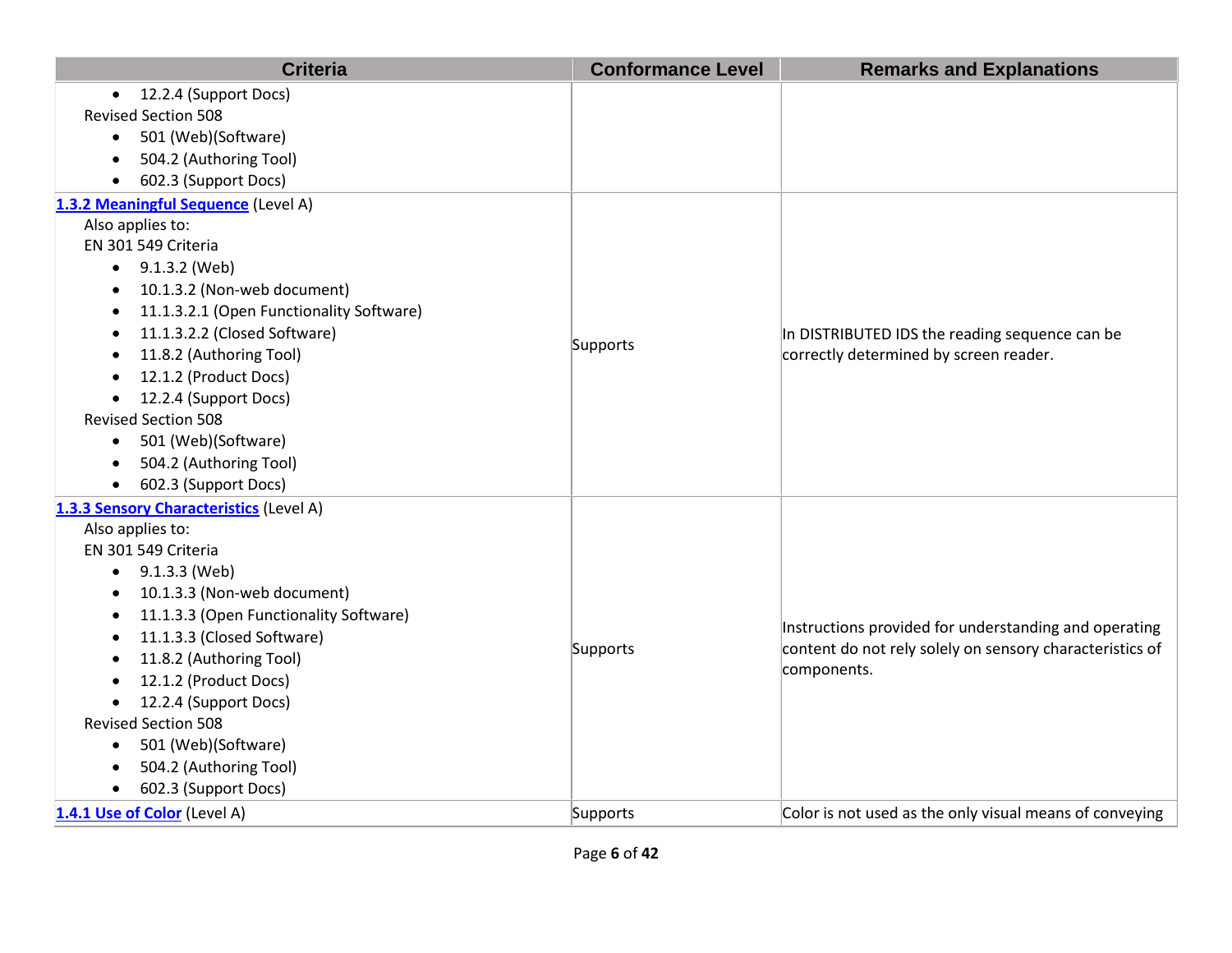| <b>Criteria</b>                           | <b>Conformance Level</b> | <b>Remarks and Explanations</b>                    |
|-------------------------------------------|--------------------------|----------------------------------------------------|
| Also applies to:                          |                          | information in DISTRIBUTED IDS.                    |
| EN 301 549 Criteria                       |                          |                                                    |
| $\bullet$ 9.1.4.1 (Web)                   |                          |                                                    |
| 10.1.4.1 (Non-web document)               |                          |                                                    |
| 11.1.4.1 (Open Functionality Software)    |                          |                                                    |
| 11.1.4.1 (Closed Software)                |                          |                                                    |
| 11.8.2 (Authoring Tool)<br>$\bullet$      |                          |                                                    |
| 12.1.2 (Product Docs)                     |                          |                                                    |
| 12.2.4 (Support Docs)<br>$\bullet$        |                          |                                                    |
| <b>Revised Section 508</b>                |                          |                                                    |
| 501 (Web)(Software)<br>$\bullet$          |                          |                                                    |
| 504.2 (Authoring Tool)                    |                          |                                                    |
| 602.3 (Support Docs)<br>$\bullet$         |                          |                                                    |
| 1.4.2 Audio Control (Level A)             |                          |                                                    |
| Also applies to:                          |                          |                                                    |
| EN 301 549 Criteria                       |                          |                                                    |
| $\bullet$ 9.1.4.2 (Web)                   |                          |                                                    |
| 10.1.4.2 (Non-web document)<br>$\bullet$  |                          |                                                    |
| 11.1.4.2 (Open Functionality Software)    |                          |                                                    |
| 11.1.4.2 (Closed Software)                | Not Applicable           | DISTRIBUTED IDS does not contain audio that plays  |
| 11.8.2 (Authoring Tool)                   |                          | automatically for more than 3 seconds.             |
| 12.1.2 (Product Docs)                     |                          |                                                    |
| 12.2.4 (Support Docs)                     |                          |                                                    |
| <b>Revised Section 508</b>                |                          |                                                    |
| • 501 (Web)(Software)                     |                          |                                                    |
| 504.2 (Authoring Tool)<br>$\bullet$       |                          |                                                    |
| 602.3 (Support Docs)<br>$\bullet$         |                          |                                                    |
| 2.1.1 Keyboard (Level A)                  |                          |                                                    |
| Also applies to:                          |                          | Most functions in DISTRIBUTED IDS support keyboard |
| EN 301 549 Criteria                       |                          | operation.                                         |
| $\bullet$ 9.2.1.1 (Web)                   | Partially Supports       | However, some functions, such as "Locked" toggle   |
| 10.2.1.1 (Non-web document)<br>$\bullet$  |                          | button, "View Instruction History" link, cannot be |
| 11.2.1.1.1 (Open Functionality Software)  |                          | operated via keyboard.                             |
| 11.2.1.1.2 (Closed Software)<br>$\bullet$ |                          |                                                    |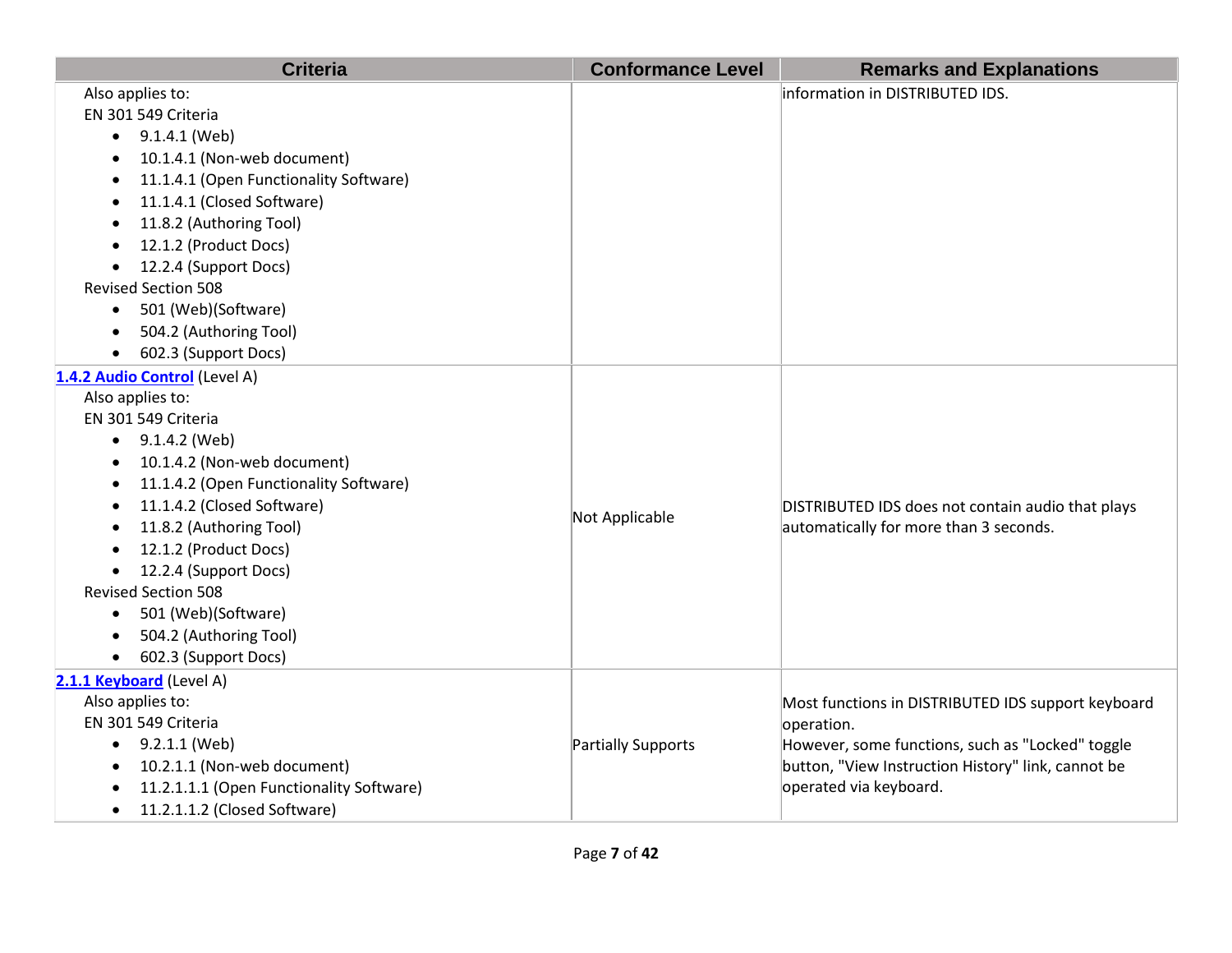| <b>Criteria</b>                                  | <b>Conformance Level</b> | <b>Remarks and Explanations</b>                            |
|--------------------------------------------------|--------------------------|------------------------------------------------------------|
| 11.8.2 (Authoring Tool)                          |                          |                                                            |
| 12.1.2 (Product Docs)                            |                          |                                                            |
| 12.2.4 (Support Docs)                            |                          |                                                            |
| <b>Revised Section 508</b>                       |                          |                                                            |
| 501 (Web)(Software)<br>$\bullet$                 |                          |                                                            |
| 504.2 (Authoring Tool)<br>$\bullet$              |                          |                                                            |
| 602.3 (Support Docs)<br>$\bullet$                |                          |                                                            |
| 2.1.2 No Keyboard Trap (Level A)                 |                          |                                                            |
| Also applies to:                                 |                          |                                                            |
| EN 301 549 Criteria                              |                          |                                                            |
| 9.2.1.2 (Web)<br>$\bullet$                       |                          |                                                            |
| 10.2.1.2 (Non-web document)                      |                          |                                                            |
| 11.2.1.2 (Open Functionality Software)           | Supports                 | There is no keyboard trap in DISTRIBUTED IDS.              |
| 11.2.1.2 (Closed Software)                       |                          |                                                            |
| 11.8.2 (Authoring Tool)<br>$\bullet$             |                          |                                                            |
| 12.1.2 (Product Docs)<br>$\bullet$               |                          |                                                            |
| 12.2.4 (Support Docs)<br>$\bullet$               |                          |                                                            |
| <b>Revised Section 508</b>                       |                          |                                                            |
| 501 (Web)(Software)<br>$\bullet$                 |                          |                                                            |
| 504.2 (Authoring Tool)                           |                          |                                                            |
| 602.3 (Support Docs)                             |                          |                                                            |
| 2.1.4 Character Key Shortcuts (Level A 2.1 only) |                          |                                                            |
| Also applies to:                                 |                          |                                                            |
| EN 301 549 Criteria                              |                          |                                                            |
| $\bullet$ 9.2.1.4 (Web)                          |                          |                                                            |
| 10.2.1.4 (Non-web document)<br>$\bullet$         |                          | Keyboard shortcut is not implemented in DISTRIBUTED        |
| 11.2.1.4.1 (Open Functionality Software)         | Not Applicable           | IDS.                                                       |
| 11.2.1.4.2 (Closed Software)                     |                          |                                                            |
| 11.8.2 (Authoring Tool)                          |                          |                                                            |
| 12.1.2 (Product Docs)                            |                          |                                                            |
| 12.2.4 (Support Docs)<br>$\bullet$               |                          |                                                            |
| Revised Section 508 - Does not apply             |                          |                                                            |
| 2.2.1 Timing Adjustable (Level A)                |                          | This criterion requests that the user is allowed to extend |
| Also applies to:                                 | Partially Supports       |                                                            |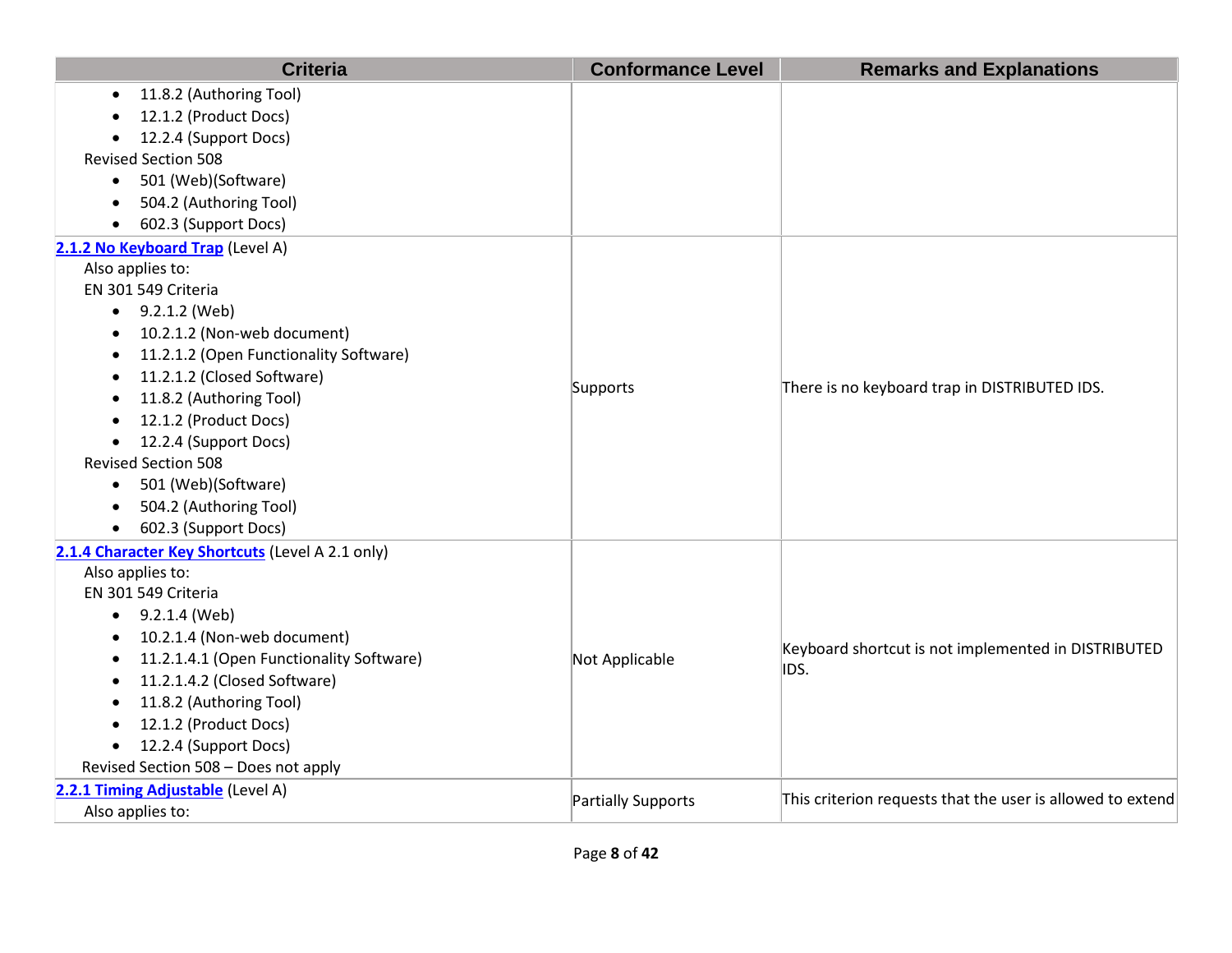| <b>Criteria</b>                                     | <b>Conformance Level</b> | <b>Remarks and Explanations</b>                          |
|-----------------------------------------------------|--------------------------|----------------------------------------------------------|
| EN 301 549 Criteria                                 |                          | the time limit at least ten times.                       |
| 9.2.2.1 (Web)                                       |                          |                                                          |
| 10.2.2.1 (Non-web document)                         |                          | Actually, DISTRIBUTED IDS allows user to adjust the time |
| 11.2.2.1 (Open Functionality Software)              |                          | limit, but only 7 times, that cannot fully meet the      |
| 11.2.2.1 (Closed Software)<br>٠                     |                          | criterion.                                               |
| 11.8.2 (Authoring Tool)<br>$\bullet$                |                          |                                                          |
| 12.1.2 (Product Docs)                               |                          |                                                          |
| 12.2.4 (Support Docs)                               |                          |                                                          |
| <b>Revised Section 508</b>                          |                          |                                                          |
| 501 (Web)(Software)<br>$\bullet$                    |                          |                                                          |
| 504.2 (Authoring Tool)                              |                          |                                                          |
| 602.3 (Support Docs)                                |                          |                                                          |
| 2.2.2 Pause, Stop, Hide (Level A)                   |                          |                                                          |
| Also applies to:                                    |                          |                                                          |
| EN 301 549 Criteria                                 |                          |                                                          |
| $\bullet$ 9.2.2.2 (Web)                             |                          |                                                          |
| 10.2.2.2 (Non-web document)<br>$\bullet$            |                          |                                                          |
| 11.2.2.2 (Open Functionality Software)<br>٠         |                          |                                                          |
| 11.2.2.2 (Closed Software)                          | Not Applicable           | There is no moving, blinking, scrolling information in   |
| 11.8.2 (Authoring Tool)                             |                          | DISTRIBUTED IDS.                                         |
| 12.1.2 (Product Docs)                               |                          |                                                          |
| 12.2.4 (Support Docs)                               |                          |                                                          |
| <b>Revised Section 508</b>                          |                          |                                                          |
| 501 (Web)(Software)<br>$\bullet$                    |                          |                                                          |
| 504.2 (Authoring Tool)                              |                          |                                                          |
| 602.3 (Support Docs)                                |                          |                                                          |
| 2.3.1 Three Flashes or Below Threshold (Level A)    |                          |                                                          |
| Also applies to:                                    |                          |                                                          |
| EN 301 549 Criteria                                 |                          |                                                          |
| $\bullet$ 9.2.3.1 (Web)                             | Supports                 | DISTRIBUTED IDS does not contain anything that flashes   |
| 10.2.3.1 (Non-web document)<br>$\bullet$            |                          | more than three times in any one second period.          |
| 11.2.3.1 (Open Functionality Software)<br>$\bullet$ |                          |                                                          |
| 11.2.3.1 (Closed Software)                          |                          |                                                          |
| 11.8.2 (Authoring Tool)                             |                          |                                                          |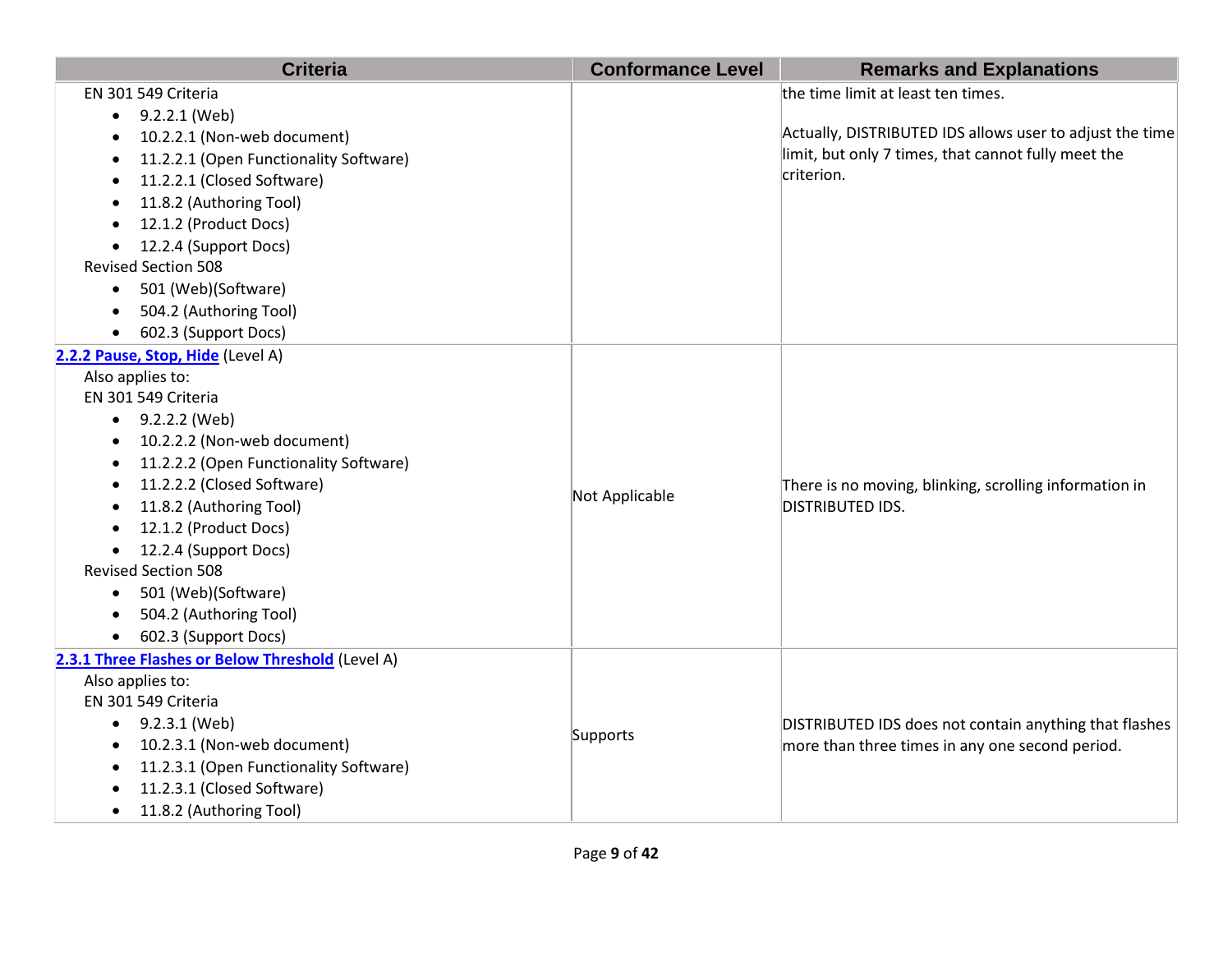|           | <b>Criteria</b>                                          | <b>Conformance Level</b> | <b>Remarks and Explanations</b>                            |
|-----------|----------------------------------------------------------|--------------------------|------------------------------------------------------------|
| $\bullet$ | 12.1.2 (Product Docs)                                    |                          |                                                            |
|           | 12.2.4 (Support Docs)                                    |                          |                                                            |
|           | <b>Revised Section 508</b>                               |                          |                                                            |
| $\bullet$ | 501 (Web)(Software)                                      |                          |                                                            |
|           | 504.2 (Authoring Tool)                                   |                          |                                                            |
|           | 602.3 (Support Docs)                                     |                          |                                                            |
|           | 2.4.1 Bypass Blocks (Level A)                            |                          |                                                            |
|           | Also applies to:                                         |                          |                                                            |
|           | EN 301 549 Criteria                                      |                          |                                                            |
|           | 9.2.4.1 (Web)                                            |                          |                                                            |
|           | 10.2.4.1 (Non-web document) - Does not apply             |                          |                                                            |
|           | 11.2.4.1 (Open Functionality Software) - Does not apply  |                          | DISTRIBUTED IDS provides a mechanism to bypass             |
| ٠         | 11.2.4.1 (Closed Software) - Does not apply              | Supports                 | blocks of content that are repeated on multiple Web        |
| $\bullet$ | 11.8.2 (Authoring Tool)                                  |                          | pages.                                                     |
|           | 12.1.2 (Product Docs)                                    |                          |                                                            |
| $\bullet$ | 12.2.4 (Support Docs)                                    |                          |                                                            |
|           | <b>Revised Section 508</b>                               |                          |                                                            |
| $\bullet$ | 501 (Web)(Software) – Does not apply to non-web software |                          |                                                            |
| $\bullet$ | 504.2 (Authoring Tool)                                   |                          |                                                            |
|           | 602.3 (Support Docs) - Does not apply to non-web docs    |                          |                                                            |
|           | 2.4.2 Page Titled (Level A)                              |                          |                                                            |
|           | Also applies to:                                         |                          |                                                            |
|           | EN 301 549 Criteria                                      |                          |                                                            |
|           | $-9.2.4.2$ (Web)                                         |                          |                                                            |
|           | 10.2.4.2 (Non-web document)                              |                          |                                                            |
|           | 11.2.4.2 (Open Functionality Software) - Does not apply  |                          |                                                            |
|           | 11.2.4.2 (Closed Software) - Does not apply              | Supports                 | Web pages in DISTRIBUTED IDS have titles to describe       |
|           | 11.8.2 (Authoring Tool)                                  |                          | the topic or purpose. All the pages are titled with "NSX". |
|           | 12.1.2 (Product Docs)                                    |                          |                                                            |
|           | 12.2.4 (Support Docs)                                    |                          |                                                            |
|           | <b>Revised Section 508</b>                               |                          |                                                            |
| $\bullet$ | 501 (Web)(Software)                                      |                          |                                                            |
|           | 504.2 (Authoring Tool)                                   |                          |                                                            |
| $\bullet$ | 602.3 (Support Docs)                                     |                          |                                                            |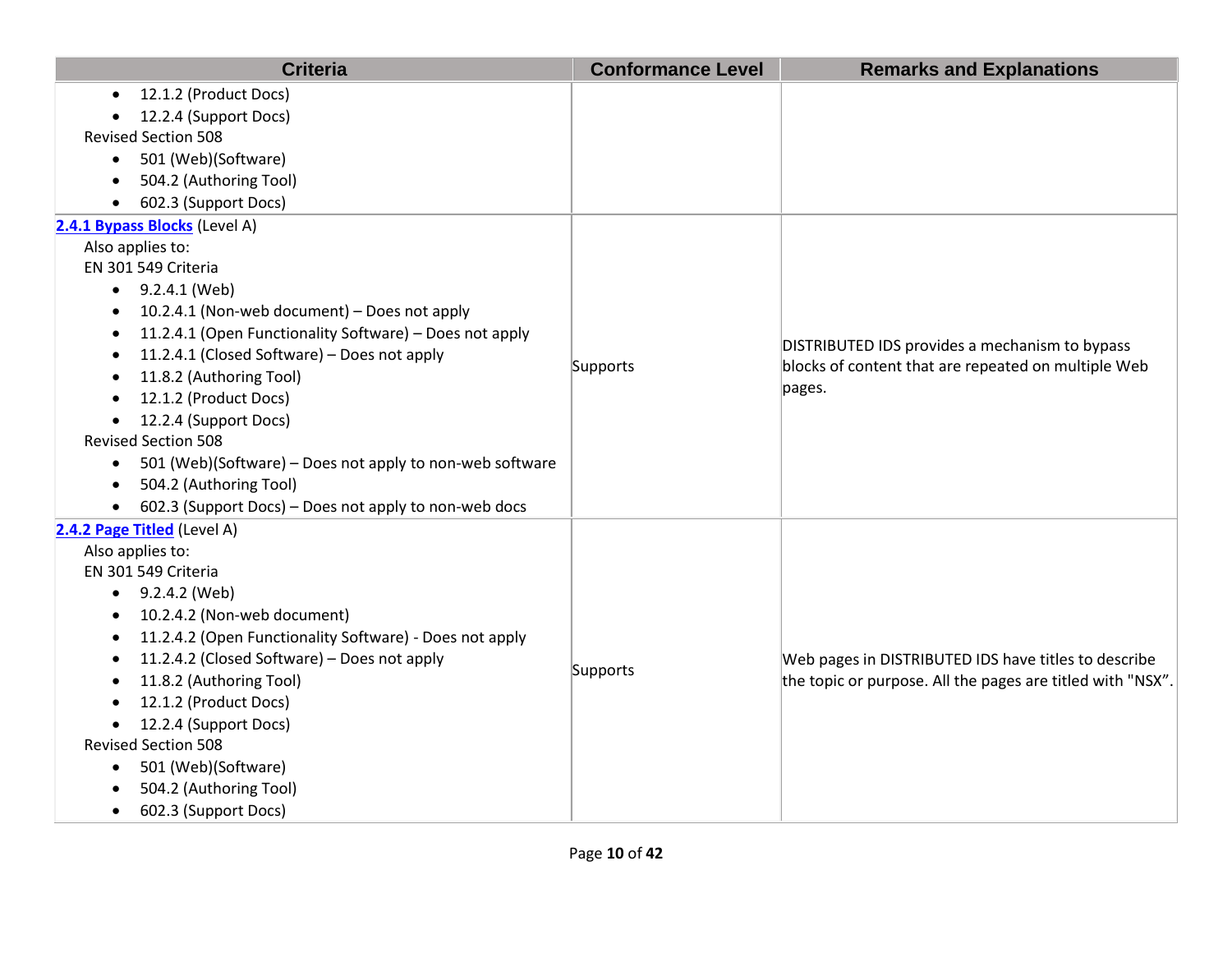| <b>Criteria</b>                                     | <b>Conformance Level</b> | <b>Remarks and Explanations</b>                                                                                                                                                                                                                                        |
|-----------------------------------------------------|--------------------------|------------------------------------------------------------------------------------------------------------------------------------------------------------------------------------------------------------------------------------------------------------------------|
| 2.4.3 Focus Order (Level A)                         |                          |                                                                                                                                                                                                                                                                        |
| Also applies to:                                    |                          |                                                                                                                                                                                                                                                                        |
| EN 301 549 Criteria                                 |                          | When users navigate sequentially through content, they<br>can encounter most information in an order that is<br>consistent with the meaning of the content.<br>However, for some elements that supports keyboard<br>operation, such as "Arrow" button, "Default" radio |
| 9.2.4.3 (Web)                                       |                          |                                                                                                                                                                                                                                                                        |
| 10.2.4.3 (Non-web document)                         |                          |                                                                                                                                                                                                                                                                        |
| 11.2.4.3 (Open Functionality Software)<br>$\bullet$ |                          |                                                                                                                                                                                                                                                                        |
| 11.2.4.3 (Closed Software)<br>$\bullet$             | Partially Supports       |                                                                                                                                                                                                                                                                        |
| 11.8.2 (Authoring Tool)                             |                          |                                                                                                                                                                                                                                                                        |
| 12.1.2 (Product Docs)                               |                          | button, they cannot be focused with the order that                                                                                                                                                                                                                     |
| 12.2.4 (Support Docs)                               |                          | preserves meaning.                                                                                                                                                                                                                                                     |
| <b>Revised Section 508</b>                          |                          |                                                                                                                                                                                                                                                                        |
| 501 (Web)(Software)                                 |                          |                                                                                                                                                                                                                                                                        |
| 504.2 (Authoring Tool)                              |                          |                                                                                                                                                                                                                                                                        |
| 602.3 (Support Docs)                                |                          |                                                                                                                                                                                                                                                                        |
| 2.4.4 Link Purpose (In Context) (Level A)           |                          |                                                                                                                                                                                                                                                                        |
| Also applies to:                                    |                          |                                                                                                                                                                                                                                                                        |
| EN 301 549 Criteria                                 |                          | The purpose of each link can be determined from the<br>link text alone or from the link text together with its<br>programmatically determined link context.                                                                                                            |
| $\bullet$ 9.2.4.4 (Web)                             |                          |                                                                                                                                                                                                                                                                        |
| 10.2.4.4 (Non-web document)                         |                          |                                                                                                                                                                                                                                                                        |
| 11.2.4.4 (Open Functionality Software)              |                          |                                                                                                                                                                                                                                                                        |
| 11.2.4.4 (Closed Software                           | Supports                 |                                                                                                                                                                                                                                                                        |
| 11.8.2 (Authoring Tool)<br>$\bullet$                |                          |                                                                                                                                                                                                                                                                        |
| 12.1.2 (Product Docs)                               |                          |                                                                                                                                                                                                                                                                        |
| 12.2.4 (Support Docs)                               |                          |                                                                                                                                                                                                                                                                        |
| <b>Revised Section 508</b>                          |                          |                                                                                                                                                                                                                                                                        |
| 501 (Web)(Software)<br>$\bullet$                    |                          |                                                                                                                                                                                                                                                                        |
| 504.2 (Authoring Tool)                              |                          |                                                                                                                                                                                                                                                                        |
| 602.3 (Support Docs)                                |                          |                                                                                                                                                                                                                                                                        |
| 2.5.1 Pointer Gestures (Level A 2.1 only)           |                          |                                                                                                                                                                                                                                                                        |
| Also applies to:                                    |                          | The functions in DISTRIBUTED IDS does not use<br>multipoint or path-based gestures for operation.                                                                                                                                                                      |
| EN 301 549 Criteria                                 | Not Applicable           |                                                                                                                                                                                                                                                                        |
| 9.2.5.1 (Web)<br>$\bullet$                          |                          |                                                                                                                                                                                                                                                                        |
| 10.2.5.1 (Non-web document)                         |                          |                                                                                                                                                                                                                                                                        |
| 11.2.5.1 (Open Functionality Software)              |                          |                                                                                                                                                                                                                                                                        |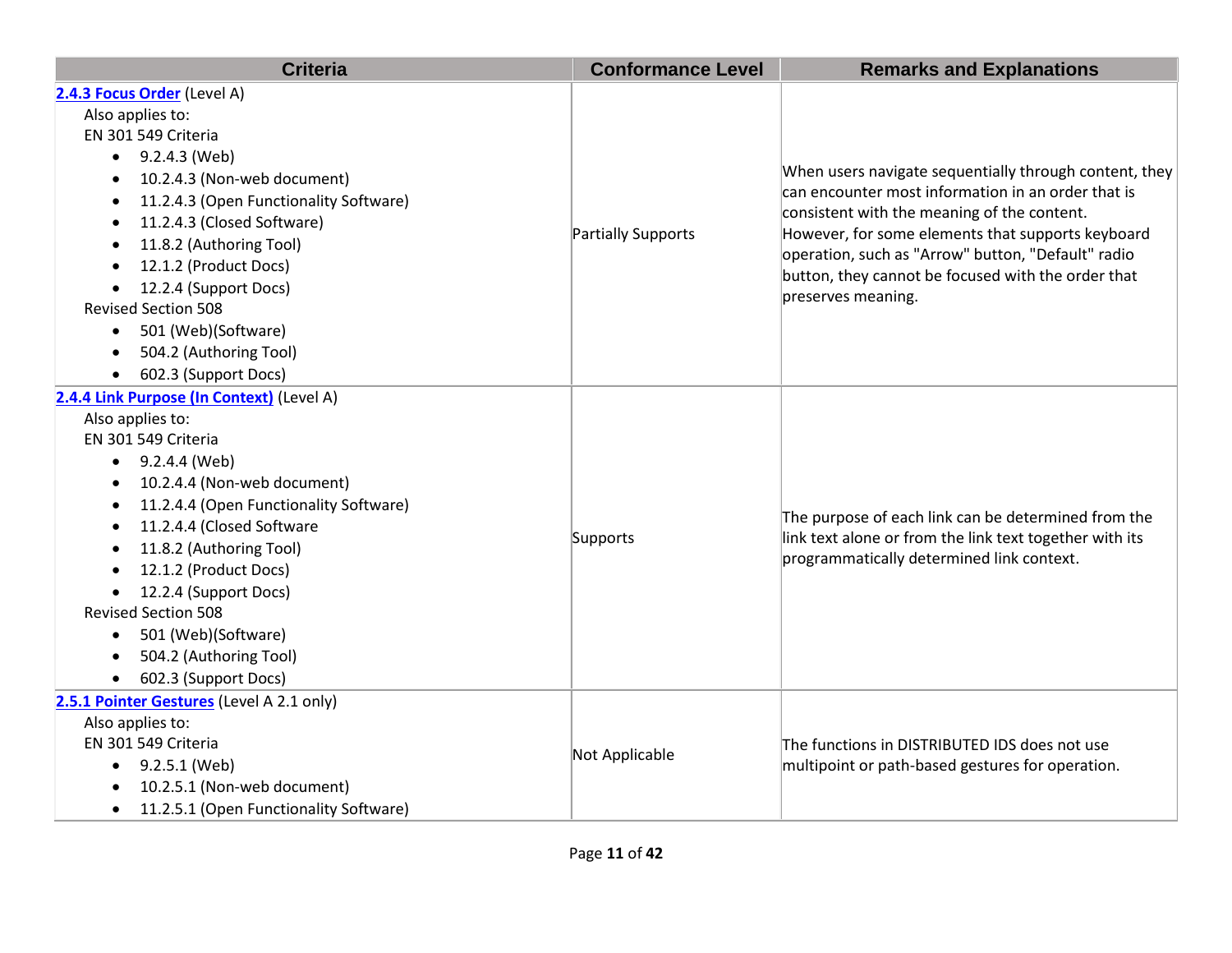| <b>Criteria</b>                               | <b>Conformance Level</b> | <b>Remarks and Explanations</b>                                                 |
|-----------------------------------------------|--------------------------|---------------------------------------------------------------------------------|
| 11.2.5.1 (Closed Software)                    |                          |                                                                                 |
| 11.8.2 (Authoring Tool)                       |                          |                                                                                 |
| 12.1.2 (Product Docs)                         |                          |                                                                                 |
| 12.2.4 (Support Docs)<br>$\bullet$            |                          |                                                                                 |
| Revised Section 508 - Does not apply          |                          |                                                                                 |
| 2.5.2 Pointer Cancellation (Level A 2.1 only) |                          |                                                                                 |
| Also applies to:                              |                          |                                                                                 |
| EN 301 549 Criteria                           |                          |                                                                                 |
| $\bullet$ 9.2.5.2 (Web)                       |                          |                                                                                 |
| 10.2.5.2 (Non-web document)                   |                          |                                                                                 |
| 11.2.5.2 (Open Functionality Software)        | Supports                 | The completion of the function in DISTRIBUTED IDS is on                         |
| 11.2.5.2 (Closed Software)                    |                          | the up-event.                                                                   |
| 11.8.2 (Authoring Tool)                       |                          |                                                                                 |
| 12.1.2 (Product Docs)                         |                          |                                                                                 |
| 12.2.4 (Support Docs)<br>$\bullet$            |                          |                                                                                 |
| Revised Section 508 - Does not apply          |                          |                                                                                 |
| 2.5.3 Label in Name (Level A 2.1 only)        |                          |                                                                                 |
| Also applies to:                              |                          |                                                                                 |
| EN 301 549 Criteria                           |                          |                                                                                 |
| 9.2.5.3 (Web)<br>$\bullet$                    |                          |                                                                                 |
| 10.2.5.3 (Non-web document)                   |                          | The labels in DISTRIBUTED IDS matches with the text<br>that presented visually. |
| 11.2.5.3.1 (Open Functionality Software)      | Supports                 |                                                                                 |
| 11.2.5.3.2 (Closed Software)                  |                          |                                                                                 |
| 11.8.2 (Authoring Tool)<br>$\bullet$          |                          |                                                                                 |
| 12.1.2 (Product Docs)                         |                          |                                                                                 |
| 12.2.4 (Support Docs)<br>$\bullet$            |                          |                                                                                 |
| Revised Section 508 - Does not apply          |                          |                                                                                 |
| 2.5.4 Motion Actuation (Level A 2.1 only)     |                          |                                                                                 |
| Also applies to:                              |                          |                                                                                 |
| EN 301 549 Criteria                           | Not Applicable           | No Function in DISTRIBUTED IDS is operated by device                            |
| $\bullet$ 9.2.5.4 (Web)                       |                          | motion or user motion.                                                          |
| 10.2.5.4 (Non-web document)                   |                          |                                                                                 |
| 11.2.5.4 (Open Functionality Software)        |                          |                                                                                 |
| 11.2.5.4 (Closed Software)<br>$\bullet$       |                          |                                                                                 |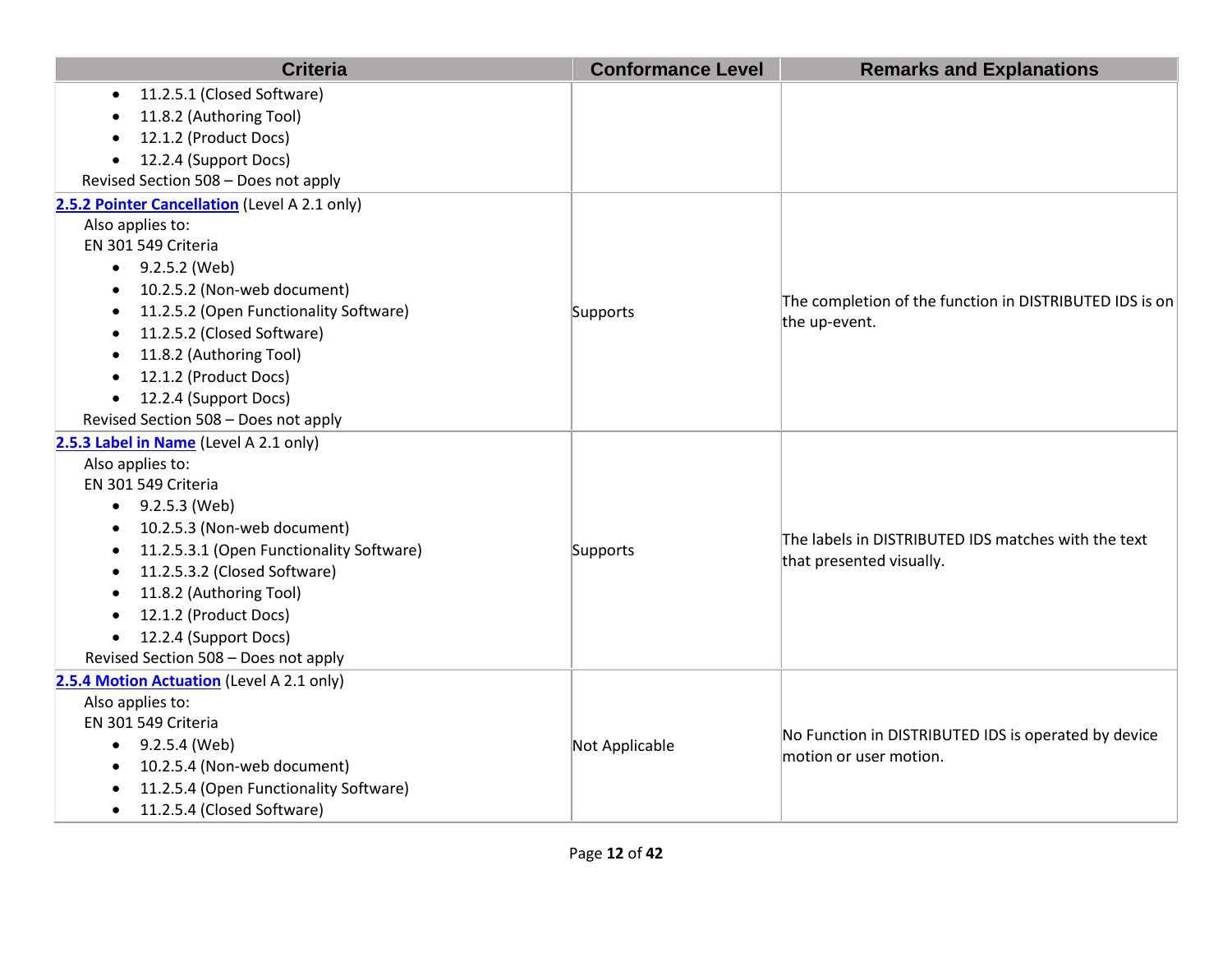| <b>Criteria</b>                                     | <b>Conformance Level</b> | <b>Remarks and Explanations</b>                        |
|-----------------------------------------------------|--------------------------|--------------------------------------------------------|
| 11.8.2 (Authoring Tool)                             |                          |                                                        |
| 12.1.2 (Product Docs)                               |                          |                                                        |
| 12.2.4 (Support Docs)                               |                          |                                                        |
| Revised Section 508 - Does not apply                |                          |                                                        |
| 3.1.1 Language of Page (Level A)                    |                          |                                                        |
| Also applies to:                                    |                          |                                                        |
| EN 301 549 Criteria                                 |                          |                                                        |
| $\bullet$ 9.3.1.1 (Web)                             |                          |                                                        |
| 10.3.1.1 (Non-web document)<br>$\bullet$            |                          |                                                        |
| 11.3.1.1.1 (Open Functionality Software)            |                          |                                                        |
| 11.3.1.1.2 (Closed Software)                        |                          | The default language of each Web page can be           |
| 11.8.2 (Authoring Tool)                             | Supports                 | programmatically determined in DISTRIBUTED IDS.        |
| 12.1.2 (Product Docs)                               |                          |                                                        |
| 12.2.4 (Support Docs)<br>$\bullet$                  |                          |                                                        |
| <b>Revised Section 508</b>                          |                          |                                                        |
| 501 (Web)(Software)<br>$\bullet$                    |                          |                                                        |
| 504.2 (Authoring Tool)                              |                          |                                                        |
| 602.3 (Support Docs)                                |                          |                                                        |
| 3.2.1 On Focus (Level A)                            |                          |                                                        |
| Also applies to:                                    |                          |                                                        |
| EN 301 549 Criteria                                 |                          |                                                        |
| 9.3.2.1 (Web)<br>$\bullet$                          |                          |                                                        |
| 10.3.2.1 (Non-web document)                         |                          |                                                        |
| 11.3.2.1 (Open Functionality Software)<br>$\bullet$ |                          |                                                        |
| 11.3.2.1 (Closed Software)<br>$\bullet$             | Supports                 | The context does not change when user interface        |
| 11.8.2 (Authoring Tool)                             |                          | component receives focus in DISTRIBUTED IDS.           |
| 12.1.2 (Product Docs)                               |                          |                                                        |
| 12.2.4 (Support Docs)                               |                          |                                                        |
| <b>Revised Section 508</b>                          |                          |                                                        |
| 501 (Web)(Software)<br>$\bullet$                    |                          |                                                        |
| 504.2 (Authoring Tool)                              |                          |                                                        |
| 602.3 (Support Docs)<br>$\bullet$                   |                          |                                                        |
| 3.2.2 On Input (Level A)                            | Supports                 | Changing the settings of user interface component does |
| Also applies to:                                    |                          | not cause a change of context in DISTRIBUTED IDS.      |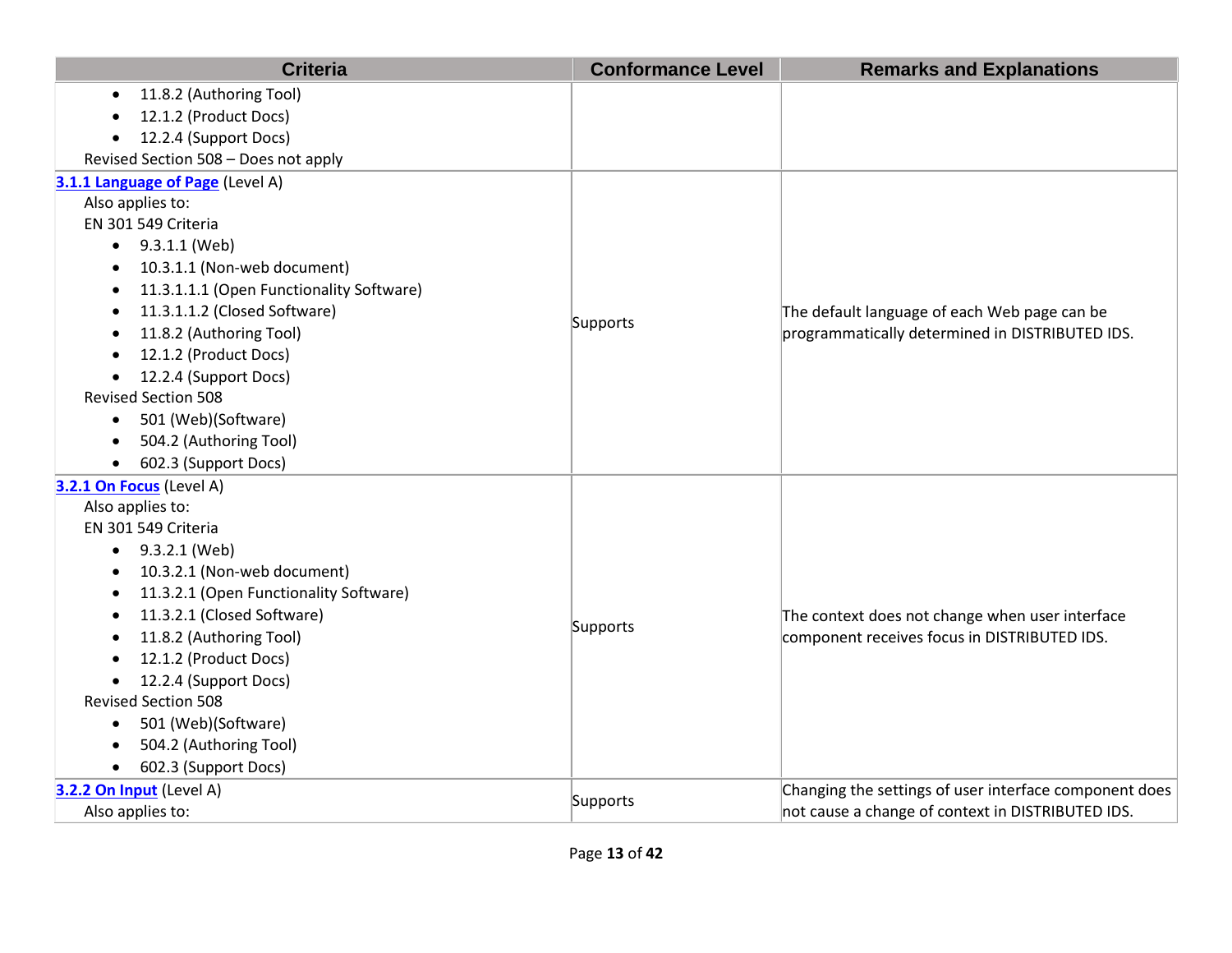| <b>Criteria</b>                                     | <b>Conformance Level</b> | <b>Remarks and Explanations</b>                                                       |
|-----------------------------------------------------|--------------------------|---------------------------------------------------------------------------------------|
| EN 301 549 Criteria                                 |                          |                                                                                       |
| 9.3.2.2 (Web)<br>$\bullet$                          |                          |                                                                                       |
| 10.3.2.2 (Non-web document)                         |                          |                                                                                       |
| 11.3.2.2 (Open Functionality Software)              |                          |                                                                                       |
| 11.3.2.2 (Closed Software)                          |                          |                                                                                       |
| 11.8.2 (Authoring Tool)<br>$\bullet$                |                          |                                                                                       |
| 12.1.2 (Product Docs)                               |                          |                                                                                       |
| 12.2.4 (Support Docs)<br>$\bullet$                  |                          |                                                                                       |
| <b>Revised Section 508</b>                          |                          |                                                                                       |
| 501 (Web)(Software)<br>$\bullet$                    |                          |                                                                                       |
| 504.2 (Authoring Tool)                              |                          |                                                                                       |
| 602.3 (Support Docs)<br>$\bullet$                   |                          |                                                                                       |
| 3.3.1 Error Identification (Level A)                |                          |                                                                                       |
| Also applies to:                                    |                          |                                                                                       |
| EN 301 549 Criteria                                 |                          |                                                                                       |
| $\bullet$ 9.3.3.1 (Web)                             |                          |                                                                                       |
| 10.3.3.1 (Non-web document)<br>$\bullet$            |                          |                                                                                       |
| 11.3.3.1.1 (Open Functionality Software)            |                          |                                                                                       |
| 11.3.3.1.2 (Closed Software)                        | Supports                 | The error message in DISTRIBUTED IDS is described to                                  |
| 11.8.2 (Authoring Tool)                             |                          | luser in text.                                                                        |
| 12.1.2 (Product Docs)                               |                          |                                                                                       |
| 12.2.4 (Support Docs)<br>$\bullet$                  |                          |                                                                                       |
| <b>Revised Section 508</b>                          |                          |                                                                                       |
| • 501 (Web)(Software)                               |                          |                                                                                       |
| 504.2 (Authoring Tool)<br>$\bullet$                 |                          |                                                                                       |
| • 602.3 (Support Docs)                              |                          |                                                                                       |
| 3.3.2 Labels or Instructions (Level A)              |                          |                                                                                       |
| Also applies to:                                    |                          |                                                                                       |
| EN 301 549 Criteria                                 |                          |                                                                                       |
| $\bullet$ 9.3.3.2 (Web)                             | Supports                 | The labels and Instructions in DISTRIBUTED IDS can be<br>identified by screen reader. |
| 10.3.3.2 (Non-web document)                         |                          |                                                                                       |
| 11.3.3.2 (Open Functionality Software)<br>$\bullet$ |                          |                                                                                       |
| 11.3.3.2 (Closed Software)                          |                          |                                                                                       |
| 11.8.2 (Authoring Tool)                             |                          |                                                                                       |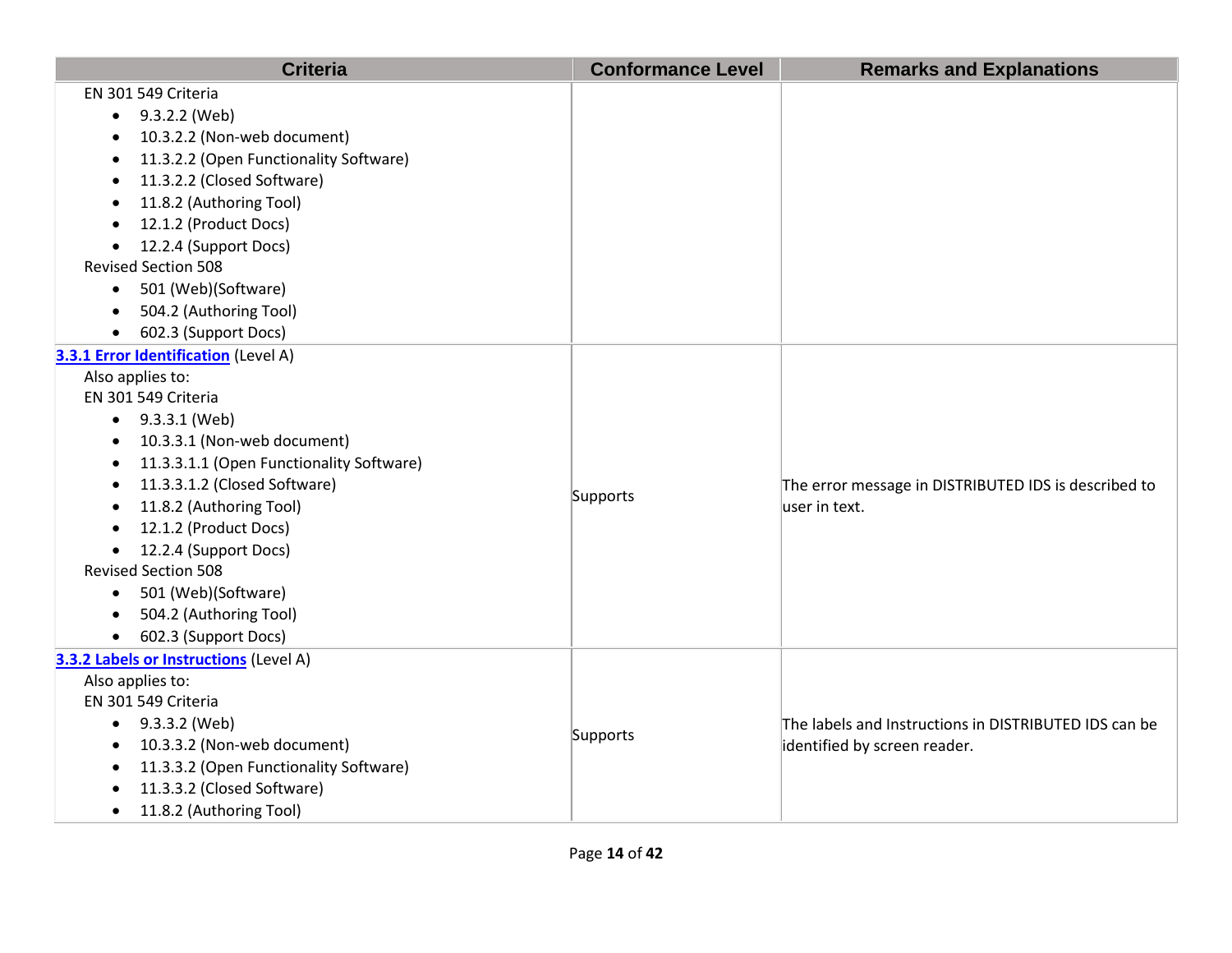|           | <b>Criteria</b>                               | <b>Conformance Level</b> | <b>Remarks and Explanations</b>                                                                     |
|-----------|-----------------------------------------------|--------------------------|-----------------------------------------------------------------------------------------------------|
| $\bullet$ | 12.1.2 (Product Docs)                         |                          |                                                                                                     |
|           | 12.2.4 (Support Docs)                         |                          |                                                                                                     |
|           | <b>Revised Section 508</b>                    |                          |                                                                                                     |
| $\bullet$ | 501 (Web)(Software)                           |                          |                                                                                                     |
|           | 504.2 (Authoring Tool)                        |                          |                                                                                                     |
| $\bullet$ | 602.3 (Support Docs)                          |                          |                                                                                                     |
|           | 4.1.1 Parsing (Level A)                       |                          |                                                                                                     |
|           | Also applies to:                              |                          |                                                                                                     |
|           | EN 301 549 Criteria                           |                          |                                                                                                     |
| $\bullet$ | 9.4.1.1 (Web)                                 |                          |                                                                                                     |
| ٠         | 10.4.1.1 (Non-web document)                   |                          |                                                                                                     |
| $\bullet$ | 11.4.1.1.1 (Open Functionality Software)      |                          | For most content in DISTRIBUTED IDS, elements are                                                   |
| $\bullet$ | 11.4.1.1.2 (Closed Software) - Does not apply | Partially Supports       | nested according to their specifications.<br>However, the ID attribute is not unique in some pages. |
| $\bullet$ | 11.8.2 (Authoring Tool)                       |                          |                                                                                                     |
| $\bullet$ | 12.1.2 (Product Docs)                         |                          |                                                                                                     |
| $\bullet$ | 12.2.4 (Support Docs)                         |                          |                                                                                                     |
|           | <b>Revised Section 508</b>                    |                          |                                                                                                     |
| $\bullet$ | 501 (Web)(Software)                           |                          |                                                                                                     |
| $\bullet$ | 504.2 (Authoring Tool)                        |                          |                                                                                                     |
| $\bullet$ | 602.3 (Support Docs)                          |                          |                                                                                                     |
|           | 4.1.2 Name, Role, Value (Level A)             |                          |                                                                                                     |
|           | Also applies to:                              |                          |                                                                                                     |
|           | EN 301 549 Criteria                           |                          |                                                                                                     |
| $\bullet$ | 9.4.1.2 (Web)                                 |                          |                                                                                                     |
| $\bullet$ | 10.4.1.2 (Non-web document)                   |                          |                                                                                                     |
|           | 11.4.1.2.1 (Open Functionality Software)      |                          | Screen reader can read most name and value for user                                                 |
| $\bullet$ | 11.4.1.2.2 (Closed Software) - Not required   | Partially Supports       | interface components.                                                                               |
| $\bullet$ | 11.8.2 (Authoring Tool)                       |                          | However, the role and status of some elements cannot                                                |
|           | 12.1.2 (Product Docs)                         |                          | be identified by screen reader.                                                                     |
| $\bullet$ | 12.2.4 (Support Docs)                         |                          |                                                                                                     |
|           | <b>Revised Section 508</b>                    |                          |                                                                                                     |
| $\bullet$ | 501 (Web)(Software)                           |                          |                                                                                                     |
|           | 504.2 (Authoring Tool)                        |                          |                                                                                                     |
| $\bullet$ | 602.3 (Support Docs)                          |                          |                                                                                                     |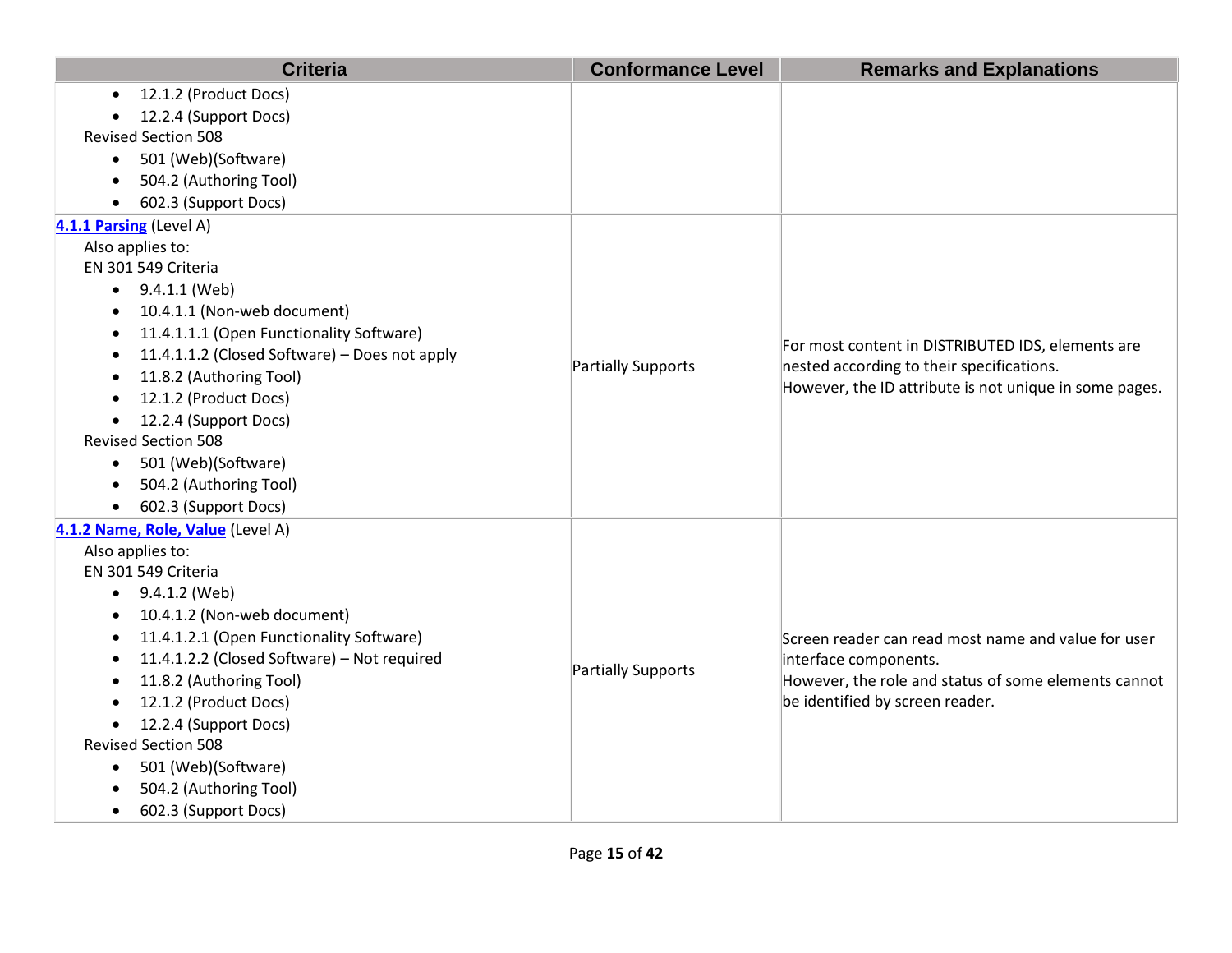## **Table 2: Success Criteria, Level AA**

| <b>Criteria</b>                                                                                                                                                                                                                                                                                                                                                                                                                                                  | <b>Conformance Level</b> | <b>Remarks and Explanations</b>                             |
|------------------------------------------------------------------------------------------------------------------------------------------------------------------------------------------------------------------------------------------------------------------------------------------------------------------------------------------------------------------------------------------------------------------------------------------------------------------|--------------------------|-------------------------------------------------------------|
| 1.2.4 Captions (Live) (Level AA)<br>Also applies to:<br>EN 301 549 Criteria<br>$\bullet$ 9.1.2.4 (Web)<br>10.1.2.4 (Non-web document)<br>11.1.2.4 (Open Functionality Software)<br>$\bullet$<br>11.1.2.4 (Closed Software)<br>11.8.2 (Authoring Tool)<br>12.1.2 (Product Docs)<br>12.2.4 (Support Docs)<br>$\bullet$<br><b>Revised Section 508</b><br>501 (Web)(Software)<br>$\bullet$<br>504.2 (Authoring Tool)<br>602.3 (Support Docs)<br>$\bullet$            | Not Applicable           | DISTRIBUTED IDS does not contain audio or video<br>content. |
| 1.2.5 Audio Description (Prerecorded) (Level AA)<br>Also applies to:<br>EN 301 549 Criteria<br>9.1.2.5 (Web)<br>٠<br>10.1.2.5 (Non-web document)<br>$\bullet$<br>11.1.2.5 (Open Functionality Software)<br>11.1.2.5 (Closed Software)<br>$\bullet$<br>11.8.2 (Authoring Tool)<br>12.1.2 (Product Docs)<br>$\bullet$<br>12.2.4 (Support Docs)<br><b>Revised Section 508</b><br>501 (Web)(Software)<br>$\bullet$<br>504.2 (Authoring Tool)<br>602.3 (Support Docs) | Not Applicable           | DISTRIBUTED IDS does not contain audio or video<br>content. |
| 1.3.4 Orientation (Level AA 2.1 only)                                                                                                                                                                                                                                                                                                                                                                                                                            | Supports                 | DISTRIBUTED IDS does not restrict its view and              |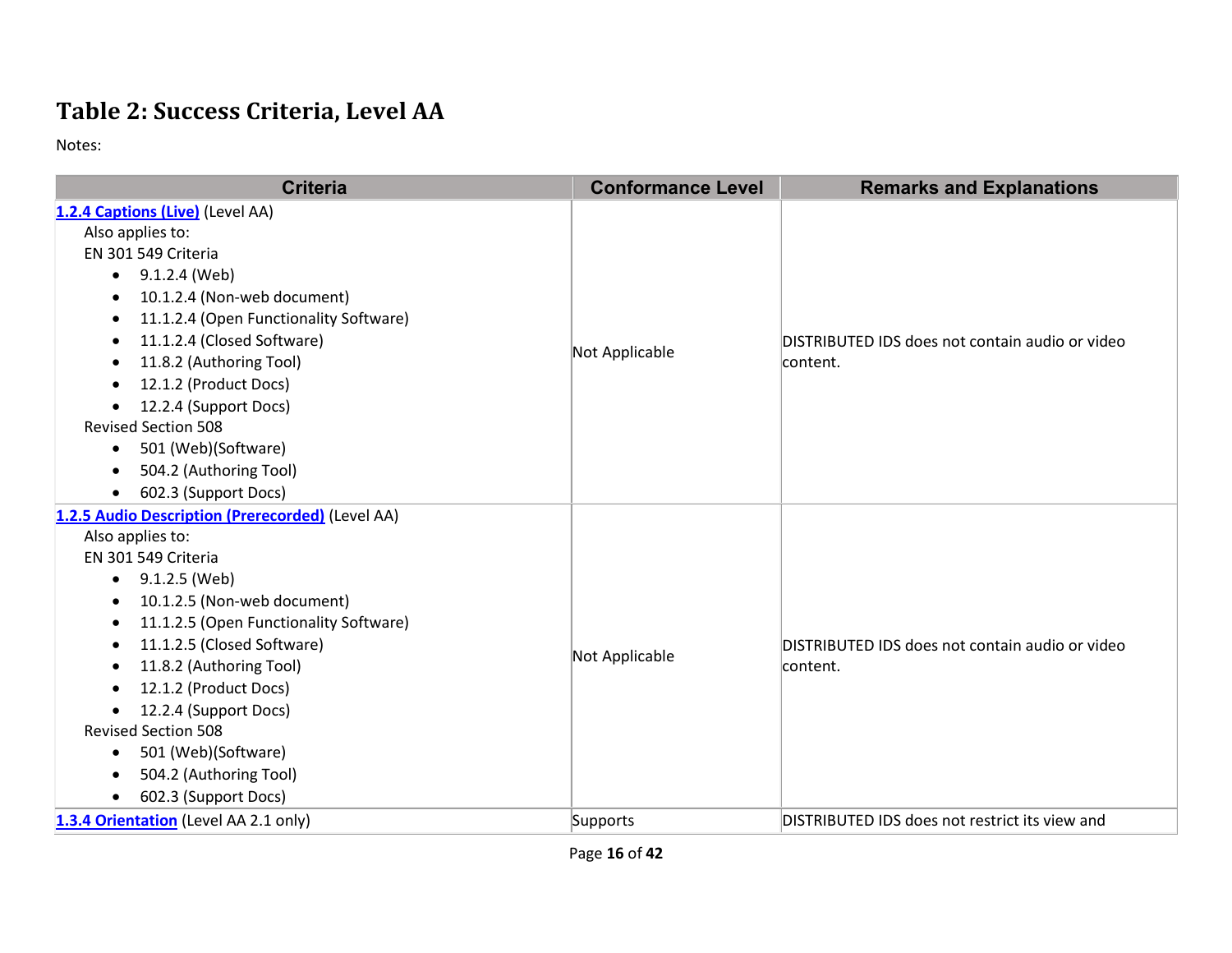| <b>Criteria</b>                                       | <b>Conformance Level</b> | <b>Remarks and Explanations</b>                                                                                |
|-------------------------------------------------------|--------------------------|----------------------------------------------------------------------------------------------------------------|
| Also applies to:                                      |                          | operation to a single display orientation.                                                                     |
| EN 301 549 Criteria                                   |                          |                                                                                                                |
| 9.1.3.4 (Web)                                         |                          |                                                                                                                |
| 10.1.3.4 (Non-web document)                           |                          |                                                                                                                |
| 11.1.3.4 (Open Functionality Software)                |                          |                                                                                                                |
| 11.1.3.4 (Closed Software)                            |                          |                                                                                                                |
| 11.8.2 (Authoring Tool)                               |                          |                                                                                                                |
| 12.1.2 (Product Docs)                                 |                          |                                                                                                                |
| 12.2.4 (Support Docs)                                 |                          |                                                                                                                |
| Revised Section 508 - Does not apply                  |                          |                                                                                                                |
| 1.3.5 Identify Input Purpose (Level AA 2.1 only)      |                          |                                                                                                                |
| Also applies to:                                      |                          |                                                                                                                |
| EN 301 549 Criteria                                   |                          |                                                                                                                |
| $\bullet$ 9.1.3.5 (Web)                               |                          | The input purpose for password and other input boxes<br>in DISTRIBUTED IDS can be identified by screen reader. |
| 10.1.3.5 (Non-web document)                           |                          |                                                                                                                |
| 11.1.3.5.1 (Open Functionality Software)<br>$\bullet$ | Supports                 |                                                                                                                |
| 11.1.3.5.2 (Closed Software)                          |                          |                                                                                                                |
| 11.8.2 (Authoring Tool)                               |                          |                                                                                                                |
| 12.1.2 (Product Docs)                                 |                          |                                                                                                                |
| 12.2.4 (Support Docs)                                 |                          |                                                                                                                |
| Revised Section 508 - Does not apply                  |                          |                                                                                                                |
| 1.4.3 Contrast (Minimum) (Level AA)                   |                          |                                                                                                                |
| Also applies to:                                      |                          |                                                                                                                |
| EN 301 549 Criteria                                   |                          |                                                                                                                |
| $\bullet$ 9.1.4.3 (Web)                               |                          |                                                                                                                |
| 10.1.4.3 (Non-web document)                           |                          | Most of the text in DISTRIBUTED IDS has a contrast ratio                                                       |
| 11.1.4.3 (Open Functionality Software)                |                          | of at least 4.5:1.                                                                                             |
| 11.1.4.3 (Closed Software)                            | Partially Supports       | But the contrast ratio for some text, links and buttons                                                        |
| 11.8.2 (Authoring Tool)                               |                          | do not meet                                                                                                    |
| 12.1.2 (Product Docs)                                 |                          | the minimum requirement of WCAG 2.1.                                                                           |
| 12.2.4 (Support Docs)                                 |                          |                                                                                                                |
| <b>Revised Section 508</b>                            |                          |                                                                                                                |
| 501 (Web)(Software)<br>$\bullet$                      |                          |                                                                                                                |
| 504.2 (Authoring Tool)<br>$\bullet$                   |                          |                                                                                                                |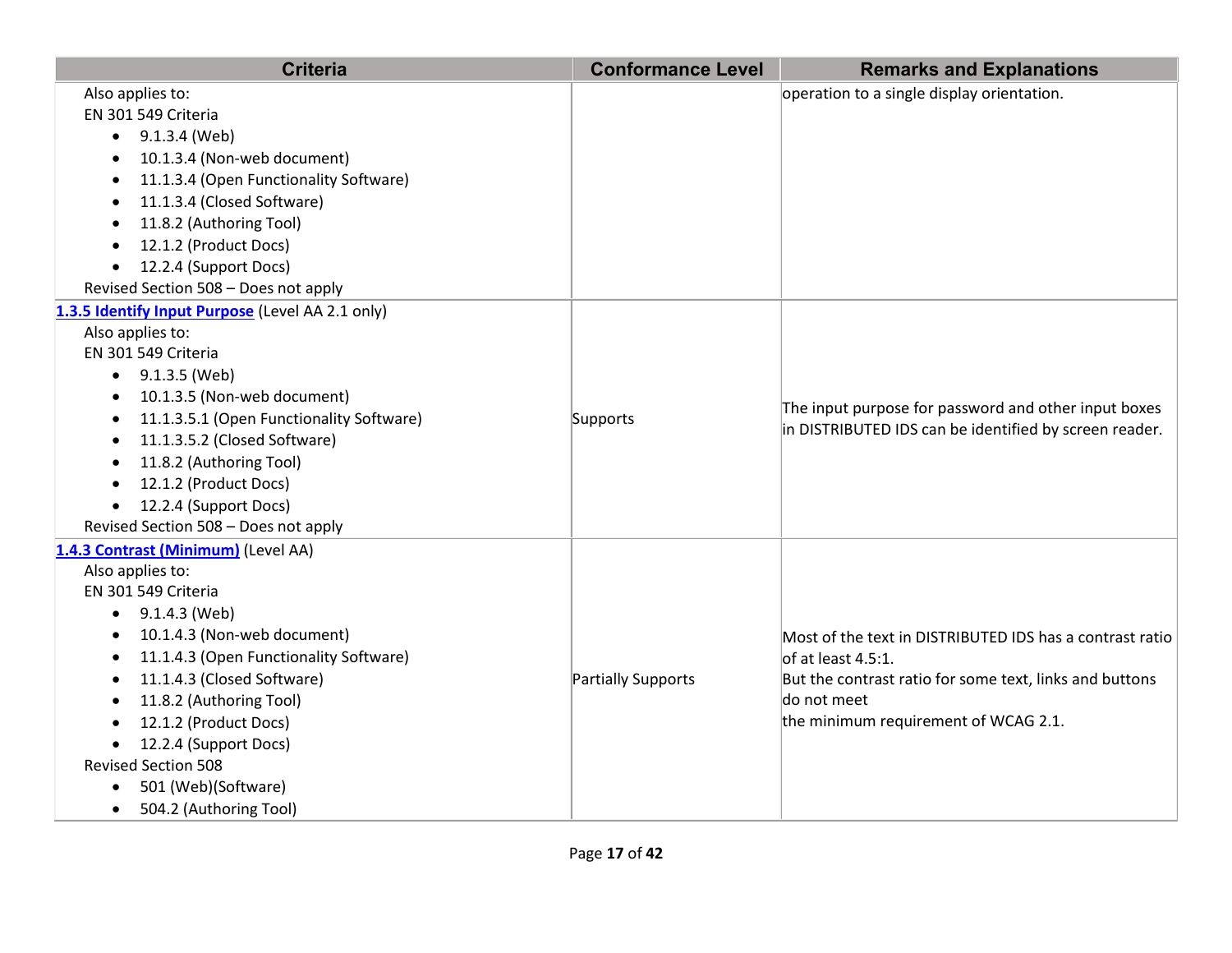| <b>Criteria</b>                                                                                                                                                                                                                                                                                                                                                                                                                                         | <b>Conformance Level</b> | <b>Remarks and Explanations</b>                                                                                                                                                                                                                       |
|---------------------------------------------------------------------------------------------------------------------------------------------------------------------------------------------------------------------------------------------------------------------------------------------------------------------------------------------------------------------------------------------------------------------------------------------------------|--------------------------|-------------------------------------------------------------------------------------------------------------------------------------------------------------------------------------------------------------------------------------------------------|
| 602.3 (Support Docs)<br>$\bullet$                                                                                                                                                                                                                                                                                                                                                                                                                       |                          |                                                                                                                                                                                                                                                       |
| 1.4.4 Resize text (Level AA)<br>Also applies to:<br>EN 301 549 Criteria<br>9.1.4.4 (Web)<br>$\bullet$<br>10.1.4.4 (Non-web document)<br>11.1.4.4.1 (Open Functionality Software)<br>11.1.4.4.2 (Closed Software)<br>11.8.2 (Authoring Tool)<br>12.1.2 (Product Docs)<br>12.2.4 (Support Docs)<br><b>Revised Section 508</b><br>501 (Web)(Software)<br>$\bullet$<br>504.2 (Authoring Tool)<br>$\bullet$<br>602.3 (Support Docs)                          | Partially Supports       | For most text content in DISTRIBUTED IDS, zoom to<br>200% does not cause loss in function or content.<br>However, for some menus, dialogs, and tables, resize to<br>200% causes truncation, overlap and content loss.                                 |
| 1.4.5 Images of Text (Level AA)<br>Also applies to:<br>EN 301 549 Criteria<br>9.1.4.5 (Web)<br>$\bullet$<br>10.1.4.5 (Non-web document)<br>11.1.4.5.1 (Open Functionality Software)<br>$\bullet$<br>11.1.4.5.2 (Closed Software) - Does not apply<br>٠<br>11.8.2 (Authoring Tool)<br>12.1.2 (Product Docs)<br>12.2.4 (Support Docs)<br>$\bullet$<br><b>Revised Section 508</b><br>501 (Web)(Software)<br>504.2 (Authoring Tool)<br>602.3 (Support Docs) | Supports                 | In DISTRIBUTED IDS, only text is used to convey<br>information, and no image of text is used to convey<br>information.                                                                                                                                |
| 1.4.10 Reflow (Level AA 2.1 only)<br>Also applies to:<br>EN 301 549 Criteria<br>9.1.4.10 (Web)<br>$\bullet$<br>10.1.4.10 (Non-web document)<br>$\bullet$                                                                                                                                                                                                                                                                                                | Partially Supports       | The most webpages in DISTRIBUTED IDS don't require<br>scrolling in two dimensions when zoom to a width<br>equivalent to 320 CSS pixels.<br>However, in some dialogs the content overlaps and<br>information is not displayed correctly after zoom in. |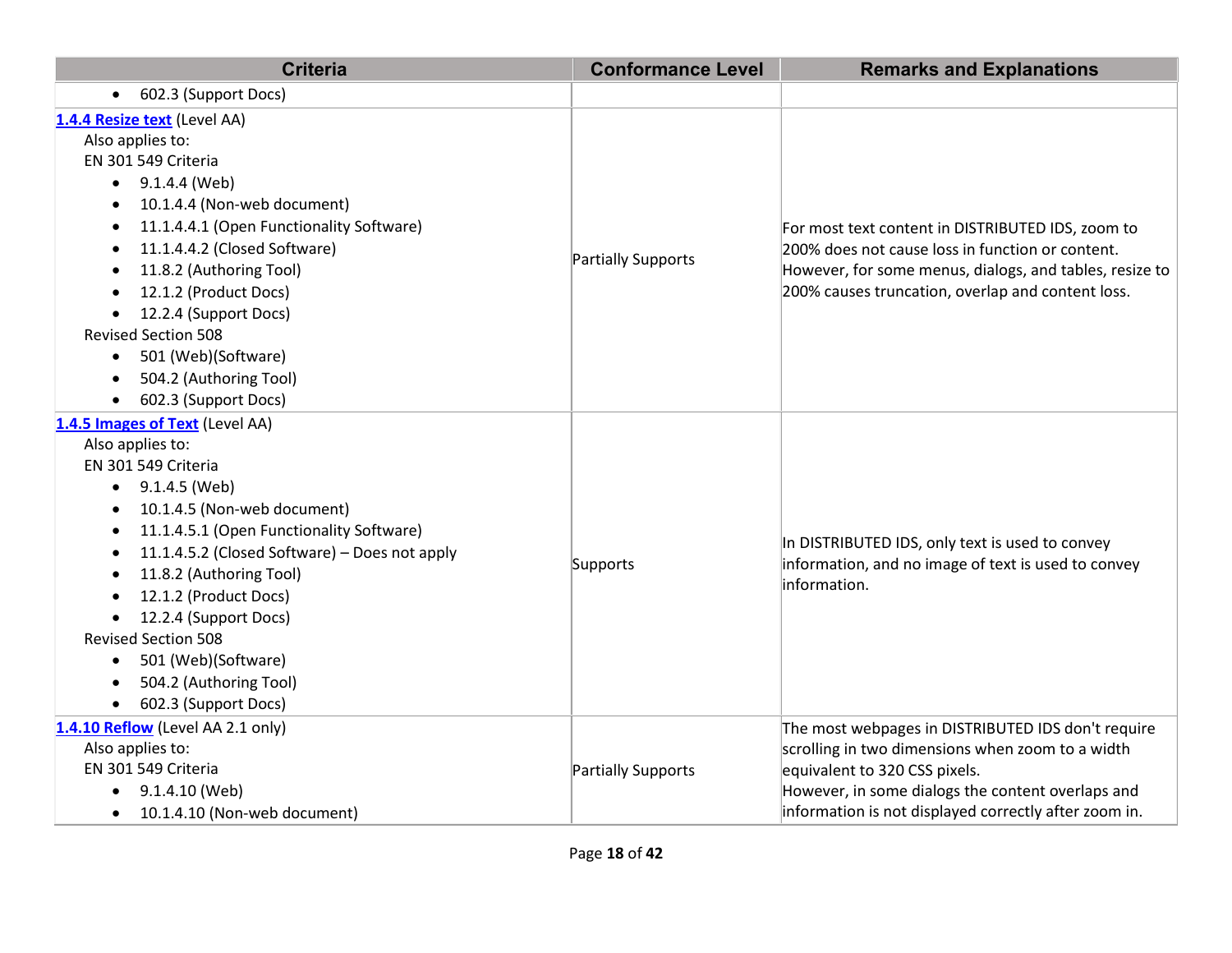| <b>Criteria</b>                                      | <b>Conformance Level</b> | <b>Remarks and Explanations</b>                                                  |
|------------------------------------------------------|--------------------------|----------------------------------------------------------------------------------|
| 11.1.4.10 (Open Functionality Software)<br>٠         |                          |                                                                                  |
| 11.1.4.10 (Closed Software)                          |                          |                                                                                  |
| 11.8.2 (Authoring Tool)                              |                          |                                                                                  |
| 12.1.2 (Product Docs)                                |                          |                                                                                  |
| 12.2.4 (Support Docs)<br>$\bullet$                   |                          |                                                                                  |
| Revised Section 508 - Does not apply                 |                          |                                                                                  |
| 1.4.11 Non-text Contrast (Level AA 2.1 only)         |                          |                                                                                  |
| Also applies to:                                     |                          |                                                                                  |
| EN 301 549 Criteria                                  |                          |                                                                                  |
| 9.1.4.11 (Web)                                       |                          | For non-text content in DISTRIBUTED IDS, the visual                              |
| 10.1.4.11 (Non-web document)                         |                          | information required to identify user interface                                  |
| 11.1.4.11 (Open Functionality Software)              | Supports                 | components and states in have a contrast ratio greater                           |
| 11.1.4.11 (Closed Software)                          |                          | than $3:1$ .                                                                     |
| 11.8.2 (Authoring Tool)<br>٠                         |                          |                                                                                  |
| 12.1.2 (Product Docs)<br>$\bullet$                   |                          |                                                                                  |
| 12.2.4 (Support Docs)                                |                          |                                                                                  |
| Revised Section 508 - Does not apply                 |                          |                                                                                  |
| 1.4.12 Text Spacing (Level AA 2.1 only)              |                          |                                                                                  |
| Also applies to:                                     |                          |                                                                                  |
| EN 301 549 Criteria                                  |                          |                                                                                  |
| $\bullet$ 9.1.4.12 (Web)                             |                          |                                                                                  |
| 10.1.4.12 (Non-web document)                         |                          | In DISTRIBUTED IDS, there is no loss of content or                               |
| 11.1.4.12 (Open Functionality Software)<br>$\bullet$ | Supports                 | functionality occurs by setting the line height / spacing /                      |
| 11.1.4.12 (Closed Software)                          |                          | letter spacing / word spacing.                                                   |
| 11.8.2 (Authoring Tool)                              |                          |                                                                                  |
| 12.1.2 (Product Docs)                                |                          |                                                                                  |
| 12.2.4 (Support Docs)<br>٠                           |                          |                                                                                  |
| Revised Section 508 - Does not apply                 |                          |                                                                                  |
| 1.4.13 Content on Hover or Focus (Level AA 2.1 only) |                          | In DISTRIBUTED IDS, the additional content triggered                             |
| Also applies to:                                     | Partially Supports       | when hover or focus can be dismissed without moving                              |
| EN 301 549 Criteria<br>9.1.4.13 (Web)                |                          | the pointer or focus, and it remains visible until hover or<br>focus is removed. |
| $\bullet$<br>10.1.4.13 (Non-web document)            |                          | However, user is not able to move the cursor on the                              |
| 11.1.4.13 (Open Functionality Software)              |                          | additional content triggered by pointer hover.                                   |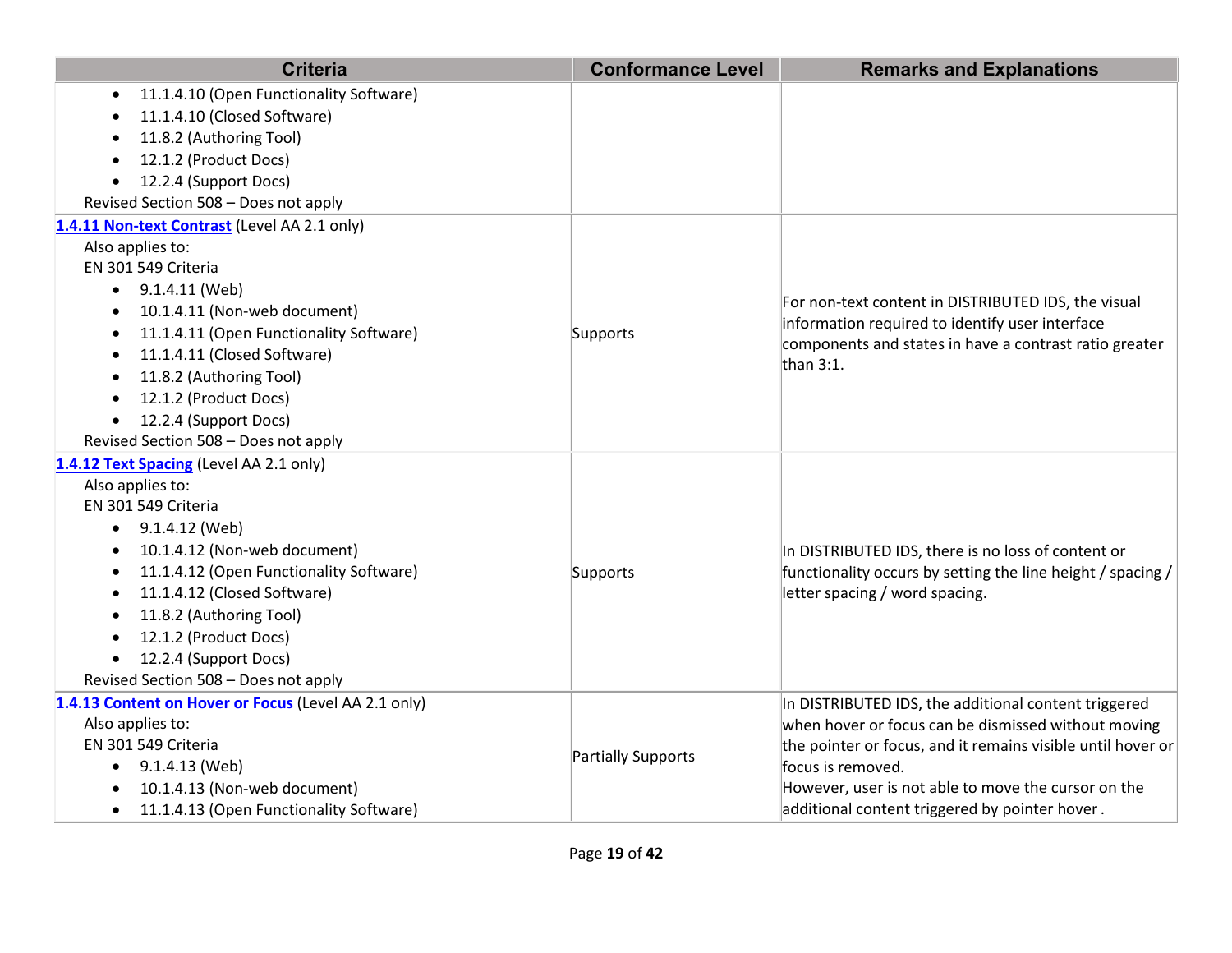| <b>Criteria</b>                                                       | <b>Conformance Level</b> | <b>Remarks and Explanations</b>                                                                                    |
|-----------------------------------------------------------------------|--------------------------|--------------------------------------------------------------------------------------------------------------------|
| 11.1.4.13 (Closed Software)<br>$\bullet$                              |                          |                                                                                                                    |
| 11.8.2 (Authoring Tool)                                               |                          |                                                                                                                    |
| 12.1.2 (Product Docs)                                                 |                          |                                                                                                                    |
| 12.2.4 (Support Docs)<br>$\bullet$                                    |                          |                                                                                                                    |
| Revised Section 508 - Does not apply                                  |                          |                                                                                                                    |
| 2.4.5 Multiple Ways (Level AA)                                        |                          |                                                                                                                    |
| Also applies to:                                                      |                          |                                                                                                                    |
| EN 301 549 Criteria                                                   |                          |                                                                                                                    |
| $-9.2.4.5$ (Web)                                                      |                          |                                                                                                                    |
| 10.2.4.5 (Non-web document) - Does not apply                          |                          |                                                                                                                    |
| 11.2.4.5 (Open Functionality Software) - Does not apply               |                          |                                                                                                                    |
| 11.2.4.5 (Closed Software) - Does not apply                           |                          | User is able to access the web pages in DISTRIBUTED IDS<br>using the navigation bar or the links to related pages. |
| 11.8.2 (Authoring Tool)                                               | Supports                 |                                                                                                                    |
| 12.1.2 (Product Docs)                                                 |                          |                                                                                                                    |
| 12.2.4 (Support Docs)<br>$\bullet$                                    |                          |                                                                                                                    |
| <b>Revised Section 508</b>                                            |                          |                                                                                                                    |
| 501 (Web)(Software) – Does not apply to non-web software<br>$\bullet$ |                          |                                                                                                                    |
| 504.2 (Authoring Tool)<br>$\bullet$                                   |                          |                                                                                                                    |
| 602.3 (Support Docs) - Does not apply to non-web docs                 |                          |                                                                                                                    |
| 2.4.6 Headings and Labels (Level AA)                                  |                          |                                                                                                                    |
| Also applies to:                                                      |                          |                                                                                                                    |
| EN 301 549 Criteria                                                   |                          |                                                                                                                    |
| $\bullet$ 9.2.4.6 (Web)                                               |                          |                                                                                                                    |
| 10.2.4.6 (Non-web document)                                           |                          |                                                                                                                    |
| 11.2.4.6 (Open Functionality Software)<br>$\bullet$                   |                          |                                                                                                                    |
| 11.2.4.6 (Closed Software)                                            | Supports                 | Headings and labels is provided in DISTRIBUTED IDS.                                                                |
| 11.8.2 (Authoring Tool)                                               |                          |                                                                                                                    |
| 12.1.2 (Product Docs)                                                 |                          |                                                                                                                    |
| 12.2.4 (Support Docs)                                                 |                          |                                                                                                                    |
| <b>Revised Section 508</b>                                            |                          |                                                                                                                    |
| 501 (Web)(Software)                                                   |                          |                                                                                                                    |
| 504.2 (Authoring Tool)                                                |                          |                                                                                                                    |
| 602.3 (Support Docs)                                                  |                          |                                                                                                                    |
| 2.4.7 Focus Visible (Level AA)                                        | Partially Supports       | The focus for most input box, combo box and other                                                                  |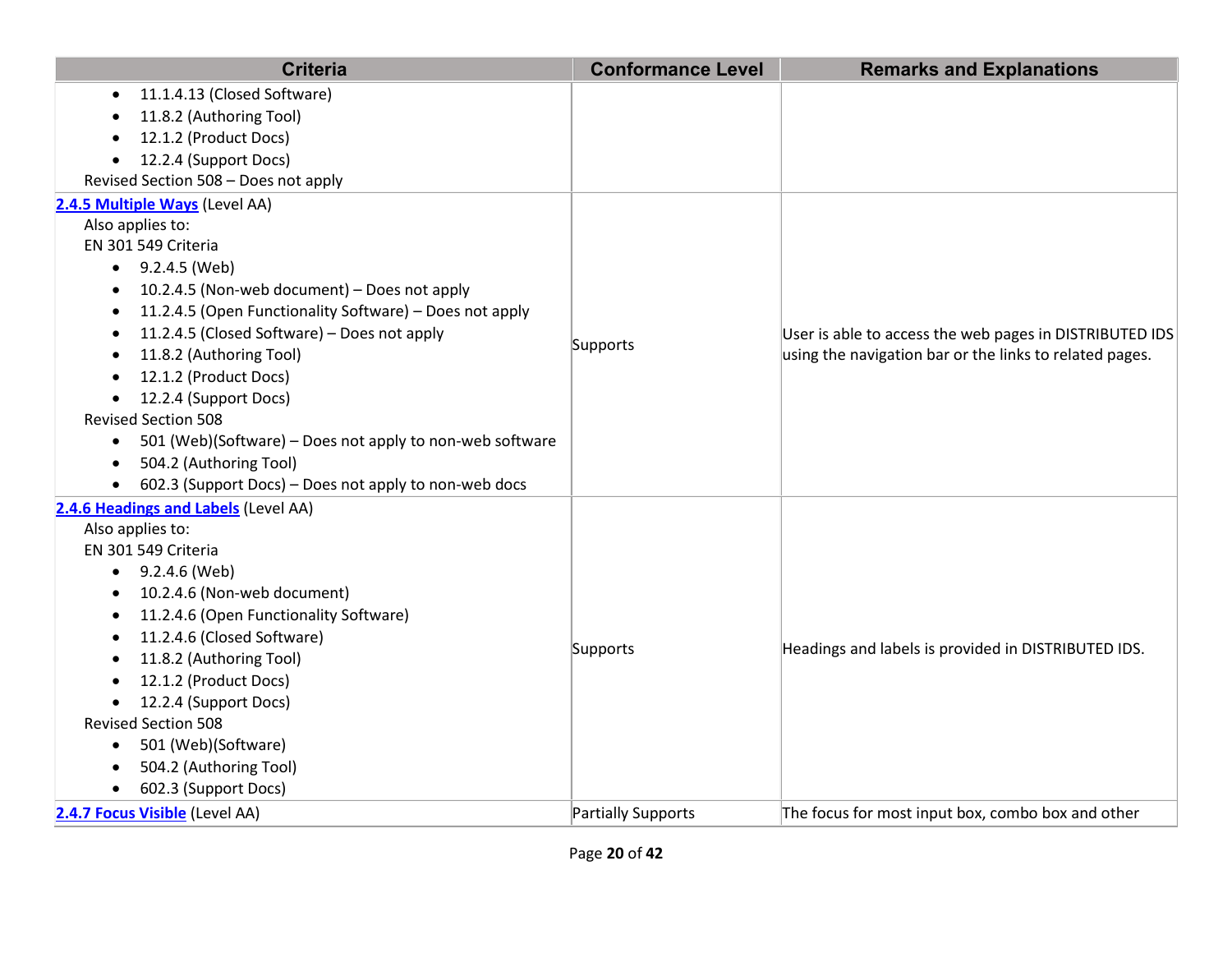| <b>Criteria</b>                                           | <b>Conformance Level</b> | <b>Remarks and Explanations</b>                         |
|-----------------------------------------------------------|--------------------------|---------------------------------------------------------|
| Also applies to:                                          |                          | focusable components are visible to user.               |
| EN 301 549 Criteria                                       |                          | However, for "Expand" button, the focus is not visible. |
| $\bullet$ 9.2.4.7 (Web)                                   |                          |                                                         |
| 10.2.4.7 (Non-web document)                               |                          |                                                         |
| 11.2.4.7 (Open Functionality Software)                    |                          |                                                         |
| 11.2.4.7 (Closed Software)                                |                          |                                                         |
| 11.8.2 (Authoring Tool)<br>٠                              |                          |                                                         |
| 12.1.2 (Product Docs)                                     |                          |                                                         |
| 12.2.4 (Support Docs)<br>$\bullet$                        |                          |                                                         |
| <b>Revised Section 508</b>                                |                          |                                                         |
| 501 (Web)(Software)<br>$\bullet$                          |                          |                                                         |
| 504.2 (Authoring Tool)                                    |                          |                                                         |
| 602.3 (Support Docs)                                      |                          |                                                         |
| 3.1.2 Language of Parts (Level AA)                        |                          |                                                         |
| Also applies to:                                          |                          |                                                         |
| EN 301 549 Criteria                                       |                          |                                                         |
| $\bullet$ 9.3.1.2 (Web)                                   |                          |                                                         |
| 10.3.1.2 (Non-web document)<br>$\bullet$                  |                          |                                                         |
| 11.3.1.2 (Open Functionality Software) - Does not apply   |                          |                                                         |
| 11.3.1.2 (Closed Software) - Does not apply               | Supports                 | The language of each passage can be identified by       |
| 11.8.2 (Authoring Tool)                                   |                          | screen reader in DISTRIBUTED IDS.                       |
| 12.1.2 (Product Docs)                                     |                          |                                                         |
| 12.2.4 (Support Docs)                                     |                          |                                                         |
| <b>Revised Section 508</b>                                |                          |                                                         |
| 501 (Web)(Software)<br>$\bullet$                          |                          |                                                         |
| 504.2 (Authoring Tool)                                    |                          |                                                         |
| • 602.3 (Support Docs)                                    |                          |                                                         |
| 3.2.3 Consistent Navigation (Level AA)                    |                          |                                                         |
| Also applies to:                                          |                          |                                                         |
| EN 301 549 Criteria                                       |                          | The navigational content repeated in different pages in |
| • $9.3.2.3$ (Web)                                         | Supports                 | DISTRIBUTED IDS occurs in same relative order.          |
| 10.3.2.3 (Non-web document) - Does not apply<br>$\bullet$ |                          |                                                         |
| 11.3.2.3 (Open Functionality Software) - Does not apply   |                          |                                                         |
| 11.3.2.3 (Closed Software) - Does not apply<br>$\bullet$  |                          |                                                         |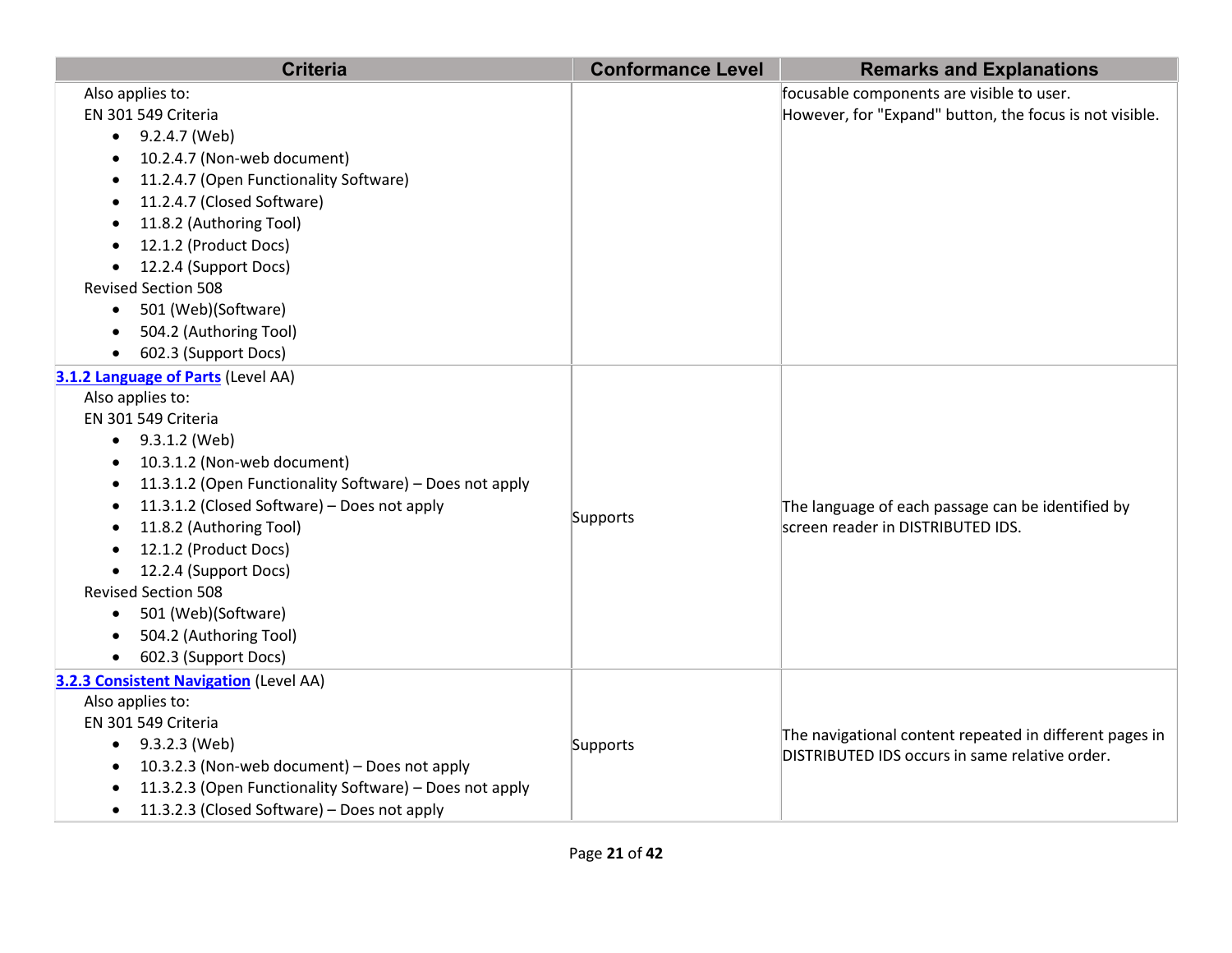| <b>Criteria</b>                                                       | <b>Conformance Level</b> | <b>Remarks and Explanations</b>                                                                |
|-----------------------------------------------------------------------|--------------------------|------------------------------------------------------------------------------------------------|
| 11.8.2 (Authoring Tool)<br>$\bullet$                                  |                          |                                                                                                |
| 12.1.2 (Product Docs)                                                 |                          |                                                                                                |
| 12.2.4 (Support Docs)                                                 |                          |                                                                                                |
| <b>Revised Section 508</b>                                            |                          |                                                                                                |
| 501 (Web)(Software) - Does not apply to non-web software<br>$\bullet$ |                          |                                                                                                |
| 504.2 (Authoring Tool)<br>$\bullet$                                   |                          |                                                                                                |
| 602.3 (Support Docs) - Does not apply to non-web docs                 |                          |                                                                                                |
| 3.2.4 Consistent Identification (Level AA)<br>Also applies to:        |                          |                                                                                                |
| EN 301 549 Criteria                                                   |                          |                                                                                                |
| $\bullet$ 9.3.2.4 (Web)                                               |                          |                                                                                                |
| 10.3.2.4 (Non-web document) - Does not apply                          |                          |                                                                                                |
| 11.3.2.4 (Open Functionality Software) - Does not apply               |                          |                                                                                                |
| 11.3.2.4 (Closed Software) - Does not apply<br>$\bullet$              |                          | Components that have the same functionality in<br>DISTRIBUTED IDS are identified consistently. |
| 11.8.2 (Authoring Tool)                                               | Supports                 |                                                                                                |
| 12.1.2 (Product Docs)                                                 |                          |                                                                                                |
| 12.2.4 (Support Docs)                                                 |                          |                                                                                                |
| <b>Revised Section 508</b>                                            |                          |                                                                                                |
| 501 (Web)(Software) - Does not apply to non-web software<br>$\bullet$ |                          |                                                                                                |
| 504.2 (Authoring Tool)<br>$\bullet$                                   |                          |                                                                                                |
| 602.3 (Support Docs) - Does not apply to non-web docs<br>$\bullet$    |                          |                                                                                                |
| 3.3.3 Error Suggestion (Level AA)                                     |                          |                                                                                                |
| Also applies to:                                                      |                          |                                                                                                |
| EN 301 549 Criteria                                                   |                          |                                                                                                |
| $\bullet$ 9.3.3.3 (Web)                                               |                          |                                                                                                |
| 10.3.3.3 (Non-web document)                                           |                          |                                                                                                |
| 11.3.3.3 (Open Functionality Software)                                |                          | Error suggestions are provided in DISTRIBUTED IDS if the                                       |
| 11.3.3.3 (Closed Software)                                            | Supports                 | suggestion for the error is available.                                                         |
| 11.8.2 (Authoring Tool)                                               |                          |                                                                                                |
| 12.1.2 (Product Docs)                                                 |                          |                                                                                                |
| 12.2.4 (Support Docs)<br>$\bullet$                                    |                          |                                                                                                |
| <b>Revised Section 508</b>                                            |                          |                                                                                                |
| 501 (Web)(Software)<br>$\bullet$                                      |                          |                                                                                                |
| 504.2 (Authoring Tool)<br>$\bullet$                                   |                          |                                                                                                |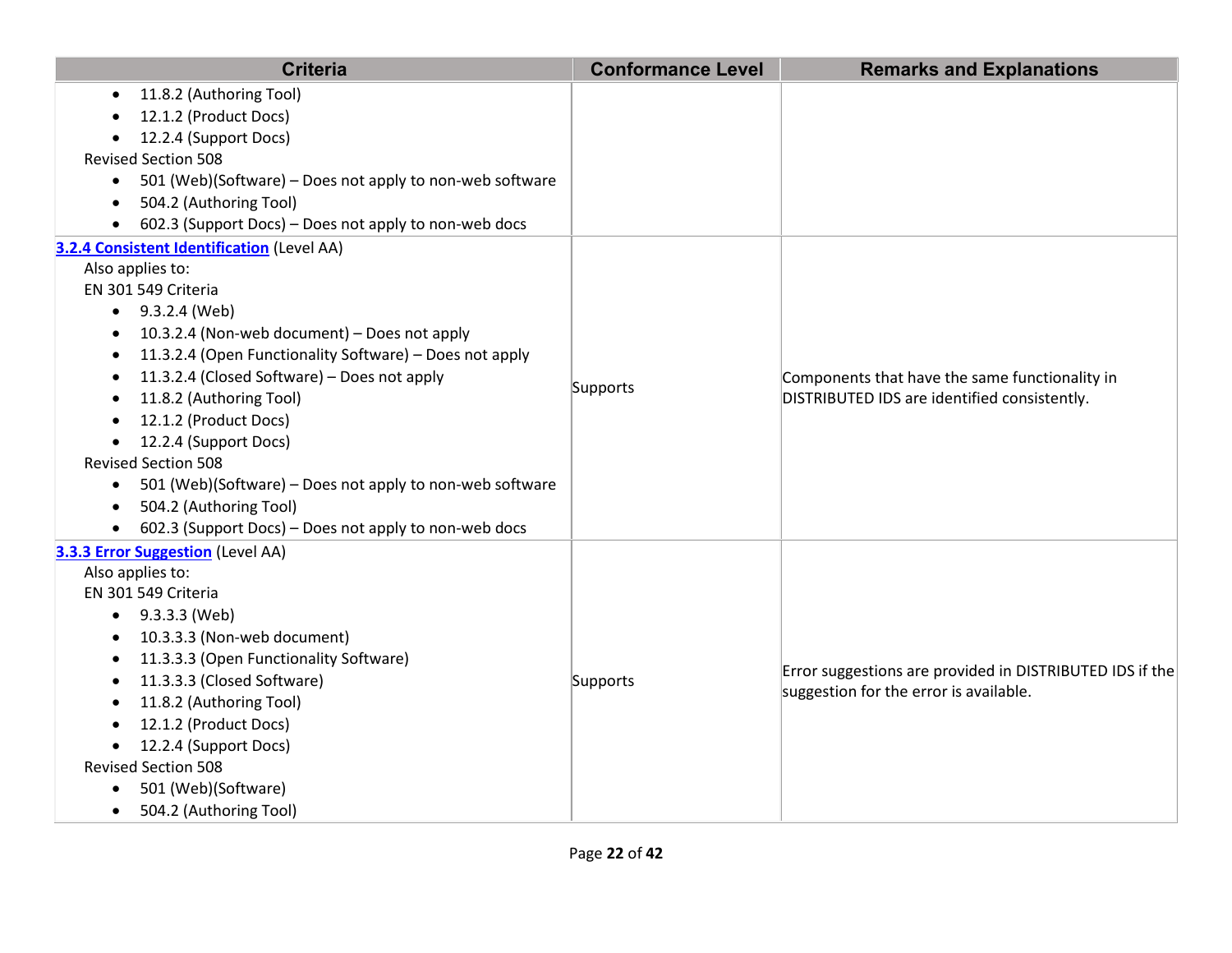| <b>Criteria</b>                                            | <b>Conformance Level</b> | <b>Remarks and Explanations</b>                                                                                                              |
|------------------------------------------------------------|--------------------------|----------------------------------------------------------------------------------------------------------------------------------------------|
| 602.3 (Support Docs)<br>$\bullet$                          |                          |                                                                                                                                              |
| 3.3.4 Error Prevention (Legal, Financial, Data) (Level AA) |                          |                                                                                                                                              |
| Also applies to:                                           |                          |                                                                                                                                              |
| EN 301 549 Criteria                                        |                          |                                                                                                                                              |
| 9.3.3.4 (Web)<br>$\bullet$                                 |                          |                                                                                                                                              |
| 10.3.3.4 (Non-web document)                                |                          |                                                                                                                                              |
| 11.3.3.4 (Open Functionality Software)<br>$\bullet$        |                          |                                                                                                                                              |
| 11.3.3.4 (Closed Software)<br>$\bullet$                    |                          | The web page in DISTRIBUTED IDS does not cause legal                                                                                         |
| 11.8.2 (Authoring Tool)<br>$\bullet$                       | Not Applicable           | commitments or financial transactions.                                                                                                       |
| 12.1.2 (Product Docs)                                      |                          |                                                                                                                                              |
| 12.2.4 (Support Docs)<br>$\bullet$                         |                          |                                                                                                                                              |
| <b>Revised Section 508</b>                                 |                          |                                                                                                                                              |
| 501 (Web)(Software)<br>$\bullet$                           |                          |                                                                                                                                              |
| 504.2 (Authoring Tool)                                     |                          |                                                                                                                                              |
| 602.3 (Support Docs)<br>$\bullet$                          |                          |                                                                                                                                              |
| 4.1.3 Status Messages (Level AA 2.1 only)                  |                          | The status messages in DISTRIBUTED IDS can be<br>identified by screen reader and automatically described<br>to user without receiving focus. |
| Also applies to:                                           |                          |                                                                                                                                              |
| EN 301 549 Criteria                                        |                          |                                                                                                                                              |
| 9.4.1.3 (Web)<br>$\bullet$                                 |                          |                                                                                                                                              |
| 10.4.1.3 (Non-web document)                                |                          |                                                                                                                                              |
| 11.4.1.3 (Open Functionality Software)                     | Supports                 |                                                                                                                                              |
| 11.4.1.3 (Closed Software) - Does not apply                |                          |                                                                                                                                              |
| 11.8.2 (Authoring Tool)<br>$\bullet$                       |                          |                                                                                                                                              |
| 12.1.2 (Product Docs)                                      |                          |                                                                                                                                              |
| 12.2.4 (Support Docs)                                      |                          |                                                                                                                                              |
| Revised Section 508 - Does not apply                       |                          |                                                                                                                                              |

## **Table 3: Success Criteria, Level AAA**

| <b>Criteria</b>                                                                       | <b>Conformance Level</b> | <b>Remarks and Explanations</b>       |
|---------------------------------------------------------------------------------------|--------------------------|---------------------------------------|
| 1.2.6 Sign Language (Prerecorded) (Level AAA)<br>EN 301 549 Criteria – Does not apply | Not Evaluated            | Not evaluated against this criterion. |
|                                                                                       | -- - --                  |                                       |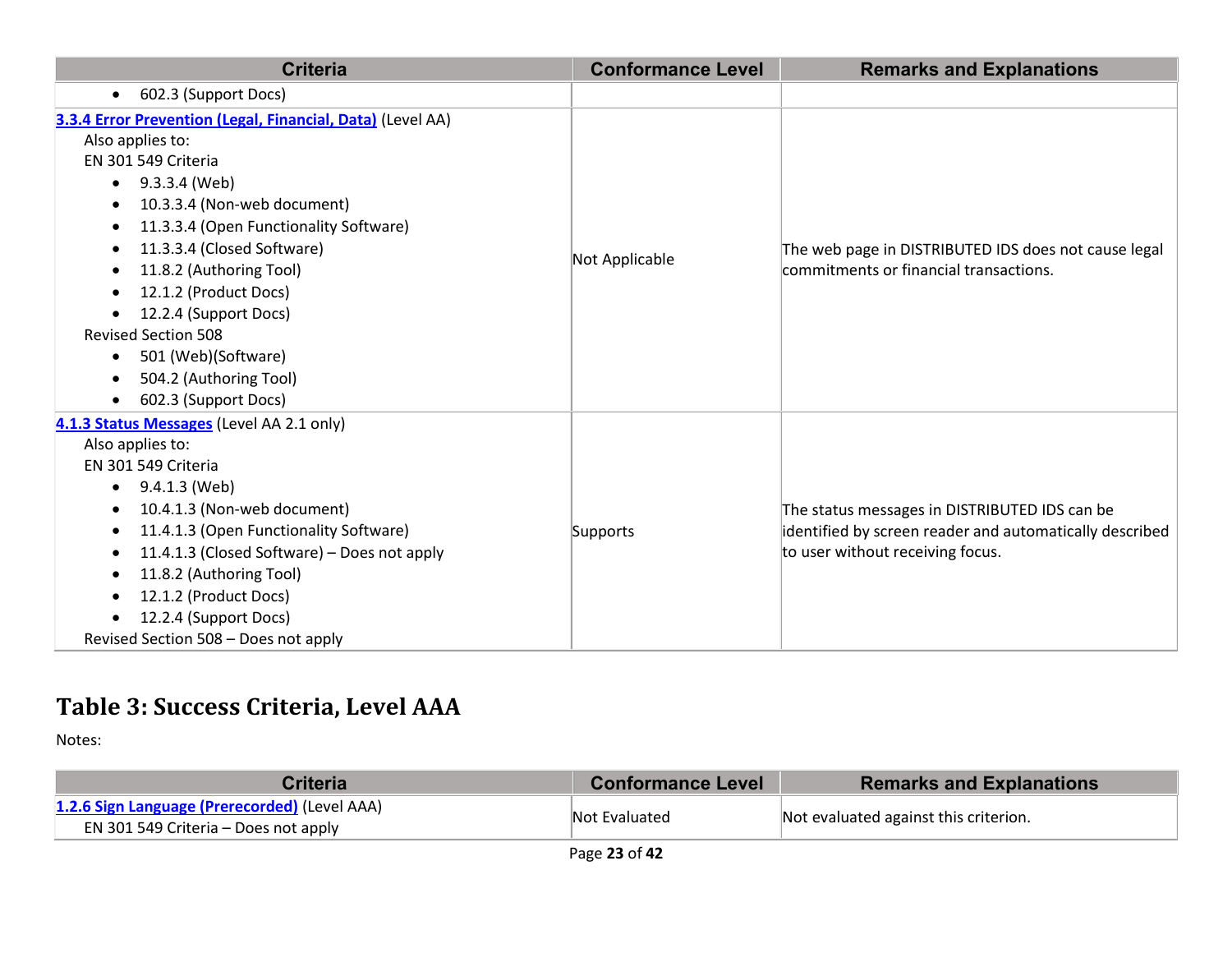| <b>Criteria</b>                                            | <b>Conformance Level</b> | <b>Remarks and Explanations</b>       |
|------------------------------------------------------------|--------------------------|---------------------------------------|
| Revised Section 508 - Does not apply                       |                          |                                       |
| 1.2.7 Extended Audio Description (Prerecorded) (Level AAA) |                          | Not evaluated against this criterion. |
| EN 301 549 Criteria - Does not apply                       | Not Evaluated            |                                       |
| Revised Section 508 - Does not apply                       |                          |                                       |
| 1.2.8 Media Alternative (Prerecorded) (Level AAA)          |                          |                                       |
| EN 301 549 Criteria - Does not apply                       | Not Evaluated            | Not evaluated against this criterion. |
| Revised Section 508 - Does not apply                       |                          |                                       |
| 1.2.9 Audio-only (Live) (Level AAA)                        |                          |                                       |
| EN 301 549 Criteria- Does not apply                        | <b>Not Evaluated</b>     | Not evaluated against this criterion. |
| Revised Section 508 - Does not apply                       |                          |                                       |
| 1.3.6 Identify Purpose (Level AAA 2.1 only)                |                          |                                       |
| EN 301 549 Criteria- Does not apply                        | Not Evaluated            | Not evaluated against this criterion. |
| Revised Section 508 - Does not apply                       |                          |                                       |
| 1.4.6 Contrast (Enhanced) (Level AAA)                      |                          | Not evaluated against this criterion. |
| EN 301 549 Criteria - Does not apply                       | Not Evaluated            |                                       |
| Revised Section 508 - Does not apply                       |                          |                                       |
| 1.4.7 Low or No Background Audio (Level AAA)               |                          | Not evaluated against this criterion. |
| EN 301 549 Criteria - Does not apply                       | Not Evaluated            |                                       |
| Revised Section 508 - Does not apply                       |                          |                                       |
| 1.4.8 Visual Presentation (Level AAA)                      |                          |                                       |
| EN 301 549 Criteria - Does not apply                       | Not Evaluated            | Not evaluated against this criterion. |
| Revised Section 508 - Does not apply                       |                          |                                       |
| 1.4.9 Images of Text (No Exception) (Level AAA)            |                          |                                       |
| EN 301 549 Criteria - Does not apply                       | Not Evaluated            | Not evaluated against this criterion. |
| Revised Section 508 - Does not apply                       |                          |                                       |
| 2.1.3 Keyboard (No Exception) (Level AAA)                  |                          | Not evaluated against this criterion. |
| EN 301 549 Criteria - Does not apply                       | Not Evaluated            |                                       |
| Revised Section 508 - Does not apply                       |                          |                                       |
| 2.2.3 No Timing (Level AAA)                                |                          |                                       |
| EN 301 549 Criteria - Does not apply                       | Not Evaluated            | Not evaluated against this criterion. |
| Revised Section 508 - Does not apply                       |                          |                                       |
| 2.2.4 Interruptions (Level AAA)                            |                          |                                       |
| EN 301 549 Criteria - Does not apply                       | <b>Not Evaluated</b>     | Not evaluated against this criterion. |
| Revised Section 508 - Does not apply                       |                          |                                       |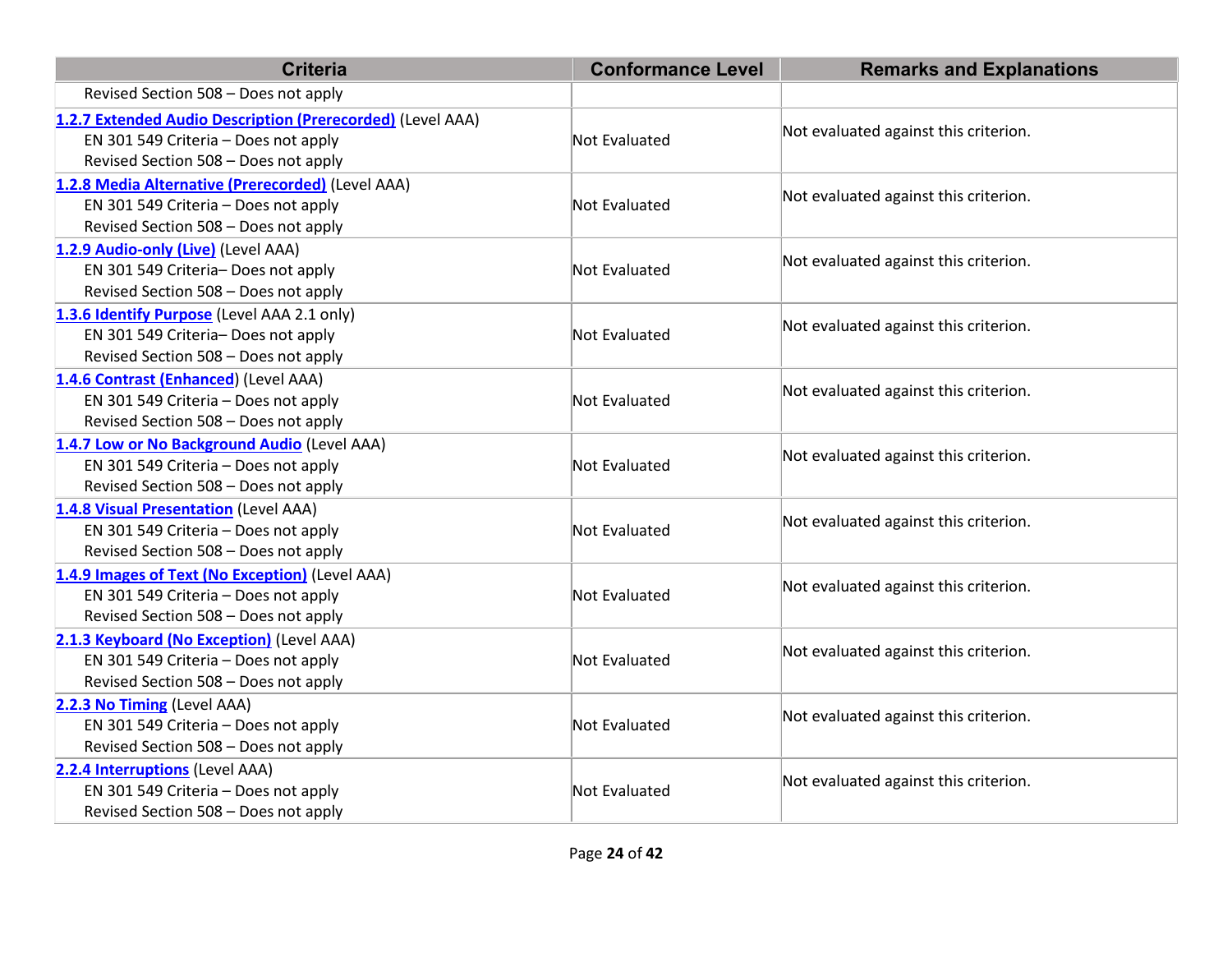| <b>Criteria</b>                                        | <b>Conformance Level</b> | <b>Remarks and Explanations</b>       |  |
|--------------------------------------------------------|--------------------------|---------------------------------------|--|
| 2.2.5 Re-authenticating (Level AAA)                    |                          |                                       |  |
| EN 301 549 Criteria - Does not apply                   | Not Evaluated            | Not evaluated against this criterion. |  |
| Revised Section 508 - Does not apply                   |                          |                                       |  |
| 2.2.6 Timeouts (Level AAA 2.1 only)                    |                          |                                       |  |
| EN 301 549 Criteria - Does not apply                   | Not Evaluated            | Not evaluated against this criterion. |  |
| Revised Section 508 - Does not apply                   |                          |                                       |  |
| 2.3.2 Three Flashes (Level AAA)                        |                          | Not evaluated against this criterion. |  |
| EN 301 549 Criteria - Does not apply                   | Not Evaluated            |                                       |  |
| Revised Section 508 - Does not apply                   |                          |                                       |  |
| 2.3.3 Animation from Interactions (Level AAA 2.1 only) |                          | Not evaluated against this criterion. |  |
| EN 301 549 Criteria - Does not apply                   | Not Evaluated            |                                       |  |
| Revised Section 508 - Does not apply                   |                          |                                       |  |
| 2.4.8 Location (Level AAA)                             |                          | Not evaluated against this criterion. |  |
| EN 301 549 Criteria - Does not apply                   | Not Evaluated            |                                       |  |
| Revised Section 508 - Does not apply                   |                          |                                       |  |
| 2.4.9 Link Purpose (Link Only) (Level AAA)             |                          | Not evaluated against this criterion. |  |
| EN 301 549 Criteria - Does not apply                   | Not Evaluated            |                                       |  |
| Revised Section 508 - Does not apply                   |                          |                                       |  |
| 2.4.10 Section Headings (Level AAA)                    |                          | Not evaluated against this criterion. |  |
| EN 301 549 Criteria - Does not apply                   | Not Evaluated            |                                       |  |
| Revised Section 508 - Does not apply                   |                          |                                       |  |
| 2.5.5 Target Size (Level AAA 2.1 only)                 |                          | Not evaluated against this criterion. |  |
| EN 301 549 Criteria - Does not apply                   | Not Evaluated            |                                       |  |
| Revised Section 508 - Does not apply                   |                          |                                       |  |
| 2.5.6 Concurrent Input Mechanisms (Level AAA 2.1 only) |                          | Not evaluated against this criterion. |  |
| EN 301 549 Criteria - Does not apply                   | Not Evaluated            |                                       |  |
| Revised Section 508 - Does not apply                   |                          |                                       |  |
| 3.1.3 Unusual Words (Level AAA)                        |                          | Not evaluated against this criterion. |  |
| EN 301 549 Criteria - Does not apply                   | Not Evaluated            |                                       |  |
| Revised Section 508 - Does not apply                   |                          |                                       |  |
| <b>3.1.4 Abbreviations (Level AAA)</b>                 |                          | Not evaluated against this criterion. |  |
| EN 301 549 Criteria - Does not apply                   | Not Evaluated            |                                       |  |
| Revised Section 508 - Does not apply                   |                          |                                       |  |
| 3.1.5 Reading Level (Level AAA)                        | Not Evaluated            | Not evaluated against this criterion. |  |
| EN 301 549 Criteria - Does not apply                   |                          |                                       |  |
|                                                        | Page 25 of 42            |                                       |  |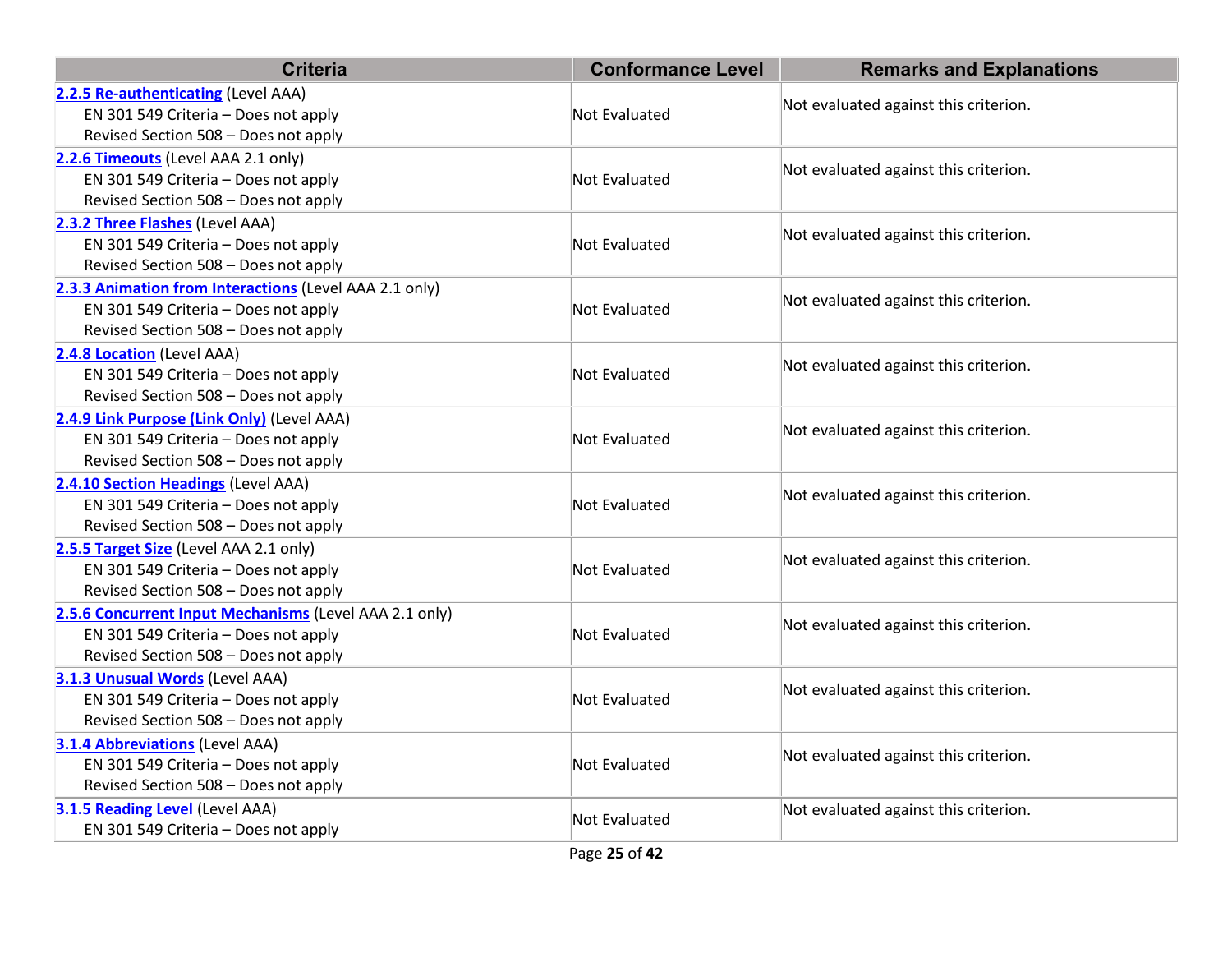| <b>Criteria</b>                                                                                                          | <b>Conformance Level</b> | <b>Remarks and Explanations</b>       |
|--------------------------------------------------------------------------------------------------------------------------|--------------------------|---------------------------------------|
| Revised Section 508 – Does not apply                                                                                     |                          |                                       |
| <b>3.1.6 Pronunciation (Level AAA)</b><br>EN 301 549 Criteria - Does not apply<br>Revised Section 508 - Does not apply   | Not Evaluated            | Not evaluated against this criterion. |
| 3.2.5 Change on Request (Level AAA)<br>EN 301 549 Criteria - Does not apply<br>Revised Section 508 - Does not apply      | Not Evaluated            | Not evaluated against this criterion. |
| <b>3.3.5 Help</b> (Level AAA)<br>EN 301 549 Criteria - Does not apply<br>Revised Section 508 - Does not apply            | Not Evaluated            | Not evaluated against this criterion. |
| 3.3.6 Error Prevention (All) (Level AAA)<br>EN 301 549 Criteria - Does not apply<br>Revised Section 508 - Does not apply | Not Evaluated            | Not evaluated against this criterion. |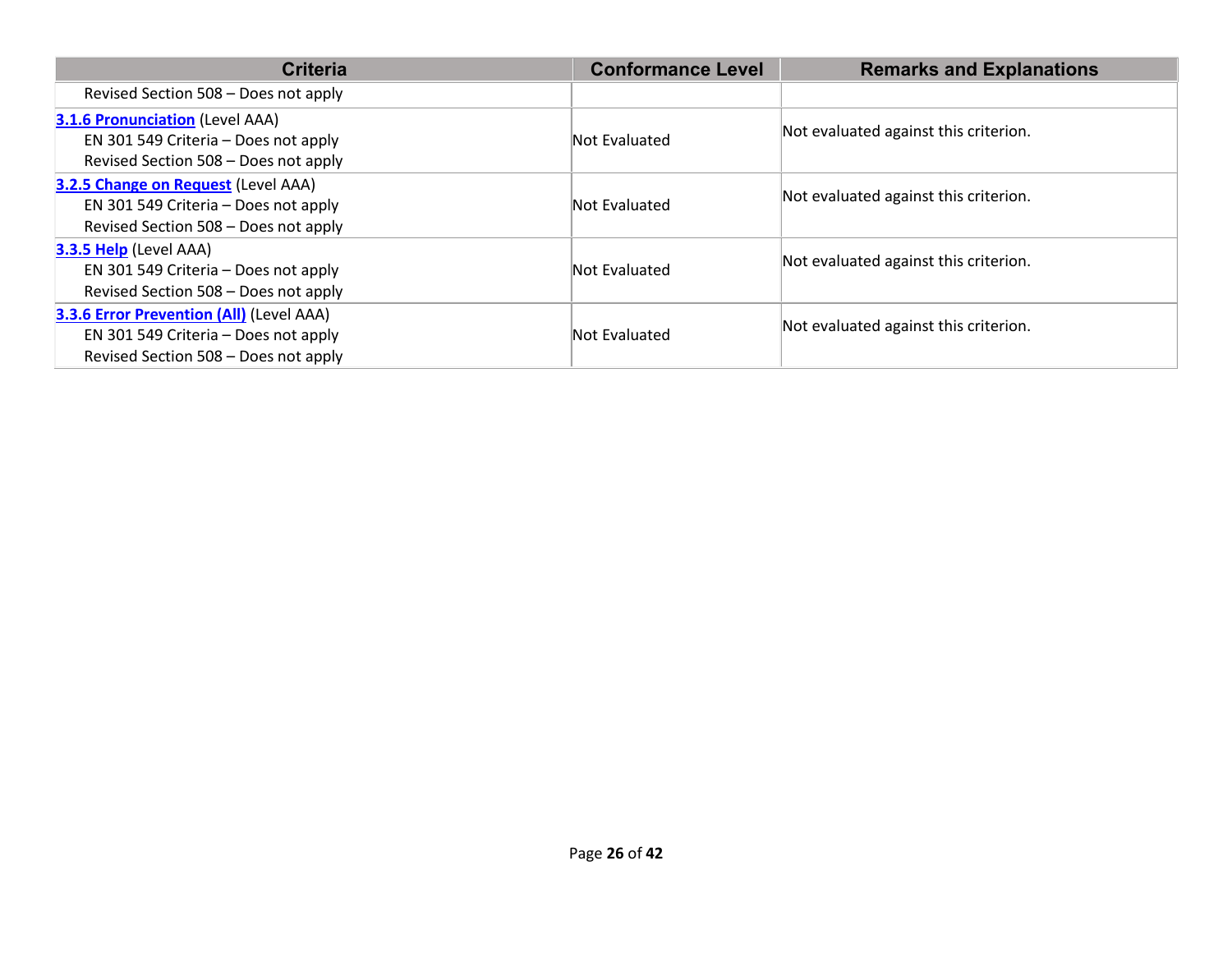# **Revised Section 508 Report**

Notes:

# **Chapter 3: [Functional Performance Criteria](https://www.access-board.gov/guidelines-and-standards/communications-and-it/about-the-ict-refresh/final-rule/text-of-the-standards-and-guidelines#302-functional-performance-criteria) (FPC)**

| <b>Criteria</b>                   | <b>Conformance Level</b> | <b>Remarks and Explanations</b>             |
|-----------------------------------|--------------------------|---------------------------------------------|
|                                   |                          | Most features in DISTRIBUTED IDS allow      |
|                                   |                          | vision-impaired users to use screen         |
|                                   |                          | readers to interact with user interface     |
|                                   |                          | elements.                                   |
| 302.1 Without Vision              | Partially Supports       | However, some pages have accessibility      |
|                                   |                          | issues, such as screen reader cannot        |
|                                   |                          | identify the role, name and state for some  |
|                                   |                          | components, which affect vision-impaired    |
|                                   |                          | lusers.                                     |
|                                   |                          | Most features allow low vision users to use |
|                                   | Partially Supports       | tools such as screen readers/Magnifier to   |
|                                   |                          | interact with user interface elements.      |
| 302.2 With Limited Vision         |                          | However, some elements do not have          |
|                                   |                          | sufficient color contrast and the tooltip   |
|                                   |                          | content not hoverable issue may affect      |
|                                   |                          | low vision user with screen magnifier.      |
|                                   |                          | No information in DISTRIBUTED IDS uses      |
| 302.3 Without Perception of Color | Supports                 | color as the only way to convey             |
|                                   |                          | information.                                |
|                                   |                          | DISTRIBUTED IDS has no operate that         |
| 302.4 Without Hearing             | Supports                 | requires user to hear.                      |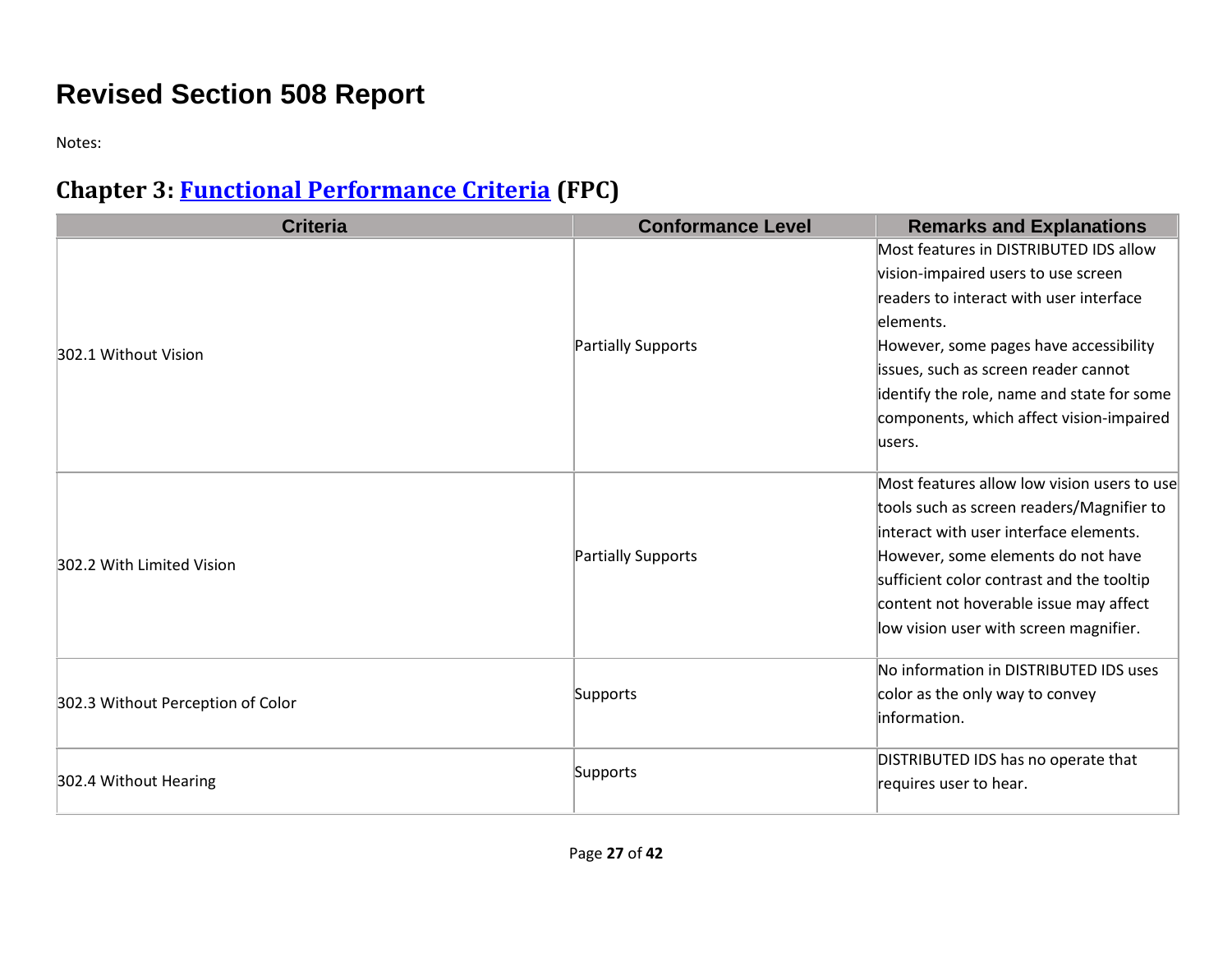| <b>Criteria</b>                                                | <b>Conformance Level</b> | <b>Remarks and Explanations</b>            |
|----------------------------------------------------------------|--------------------------|--------------------------------------------|
|                                                                | Supports                 | DISTRIBUTED IDS has no operate that        |
| 302.5 With Limited Hearing                                     |                          | requires user to hear.                     |
|                                                                |                          | DISTRIBUTED IDS does not require speech    |
| 302.6 Without Speech                                           | Supports                 | input control or operation.                |
|                                                                |                          | DISTRIBUTED IDS does not require           |
| 302.7 With Limited Manipulation                                | Supports                 | simultaneous manual operations or fine     |
|                                                                |                          | lmotor control.                            |
|                                                                |                          | DISTRIBUTED IDS can be operated by         |
|                                                                | Supports                 | people with limited reach and limited      |
| 302.8 With Limited Reach and Strength                          |                          | strength. There is no operation requires   |
|                                                                |                          | user with reach and strength.              |
|                                                                |                          | Features in DISTRIBUTED IDS provide        |
| 302.9 With Limited Language, Cognitive, and Learning Abilities | Supports                 | instruction when requires user input and   |
|                                                                |                          | provides error suggestions when available. |
|                                                                |                          |                                            |

#### **Chapter 4: [Hardware](https://www.access-board.gov/guidelines-and-standards/communications-and-it/about-the-ict-refresh/final-rule/text-of-the-standards-and-guidelines#401-general)**

All criteria of chapter 4 are Not Applicable for Distributed IDS.

# **Chapter 5: [Software](https://www.access-board.gov/guidelines-and-standards/communications-and-it/about-the-ict-refresh/final-rule/text-of-the-standards-and-guidelines#501-general)**

| <b>Criteria</b>                                       | <b>Conformance Level</b>            | <b>Remarks and Explanations</b>                |
|-------------------------------------------------------|-------------------------------------|------------------------------------------------|
| 501.1 Scope - Incorporation of WCAG 2.0 AA            | See WCAG 2.x section                | See information in WCAG 2.x section            |
| <b>502 Interoperability with Assistive Technology</b> | Heading cell - no response required | Heading cell - no response required            |
| 502.2.1 User Control of Accessibility Features        | Not Applicable                      | DISTRIBUTED IDS is not a platform<br>software. |
| 502.2.2 No Disruption of Accessibility Features       | Not Applicable                      | <b>DISTRIBUTED IDS is not a Platform</b>       |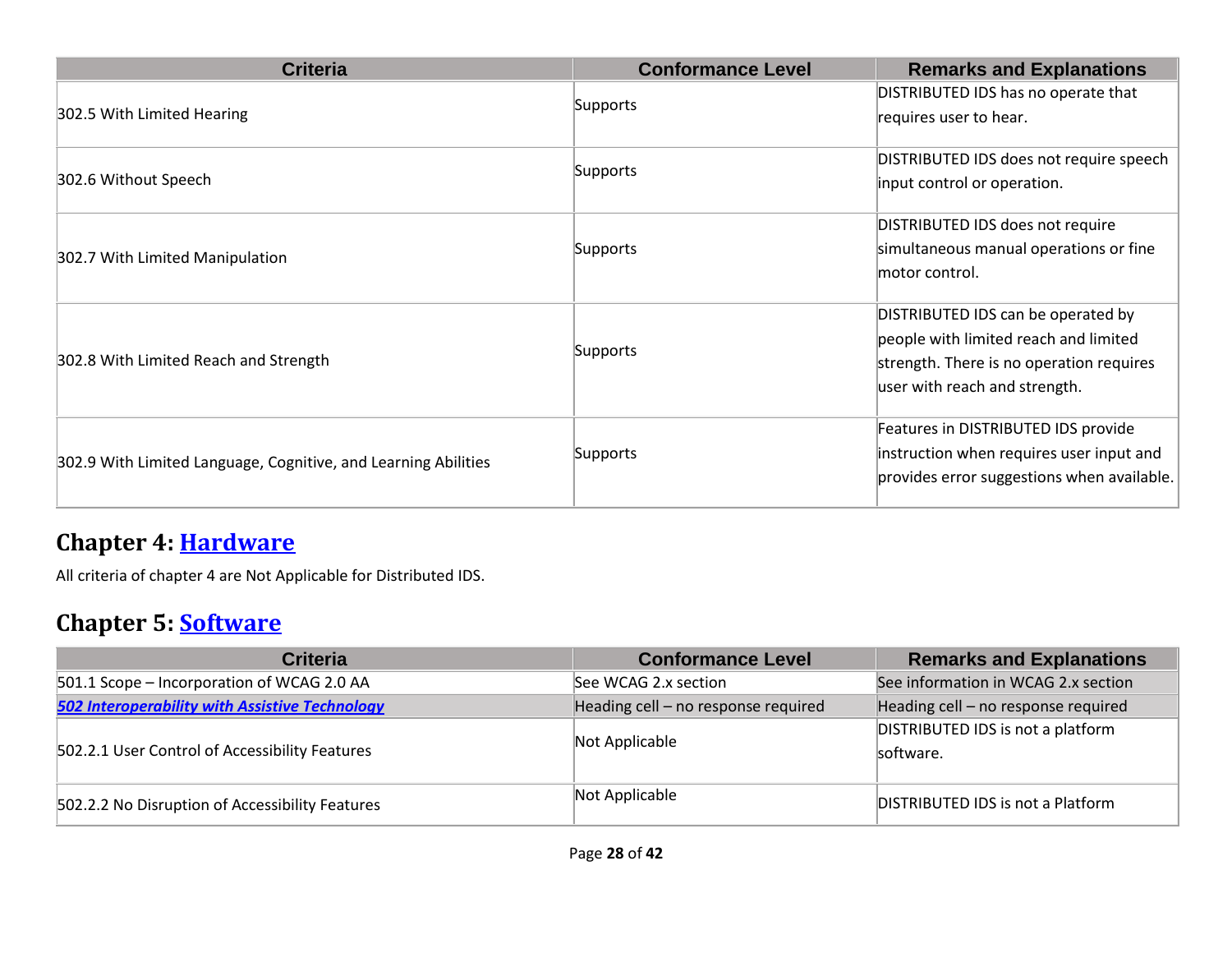| <b>Criteria</b>                            | <b>Conformance Level</b>            | <b>Remarks and Explanations</b>            |
|--------------------------------------------|-------------------------------------|--------------------------------------------|
|                                            |                                     | software.                                  |
| 502.3 Accessibility Services               | Heading cell - no response required | Heading cell - no response required        |
|                                            |                                     | For most objects in DISTRIBUTED IDS, the   |
|                                            |                                     | object role, states, properties, boundary, |
|                                            |                                     | name and description can be                |
|                                            |                                     | programmatically determined.               |
| 502.3.1 Object Information                 | Partially Supports                  | However, the role and description of some  |
|                                            |                                     | components, such as the "Expand" button,   |
|                                            |                                     | "Instruction History" link, cannot be      |
|                                            |                                     | identified by screen reader.               |
|                                            |                                     | For elements in DISTRIBUTED IDS, states    |
| 502.3.2 Modification of Object Information | Supports                            | and properties can be set by user can also |
|                                            |                                     | be set when using screen reader.           |
|                                            |                                     | For data tables in VMware DISTRIBUTED      |
|                                            |                                     | IDS, some tables can be programmatically   |
|                                            | Partially Supports                  | determined.                                |
| 502.3.3 Row, Column, and Headers           |                                     | However, screen reader cannot recognize    |
|                                            |                                     | the correct table header names, rows and   |
|                                            |                                     | columns in some pages.                     |
|                                            |                                     | The values and set of allowable values of  |
| 502.3.4 Values                             | Supports                            | an object can be identified by screen      |
|                                            |                                     | reader in DISTRIBUTED IDS.                 |
|                                            |                                     | For most elements in DISTRIBUTED IDS,      |
| 502.3.5 Modification of Values             | Supports                            | the states and properties can be set       |
|                                            |                                     | through assistive technology.              |
|                                            | Supports                            | The label of the components in             |
| 502.3.6 Label Relationships                |                                     | DISTRIBUTED IDS can be programmatically    |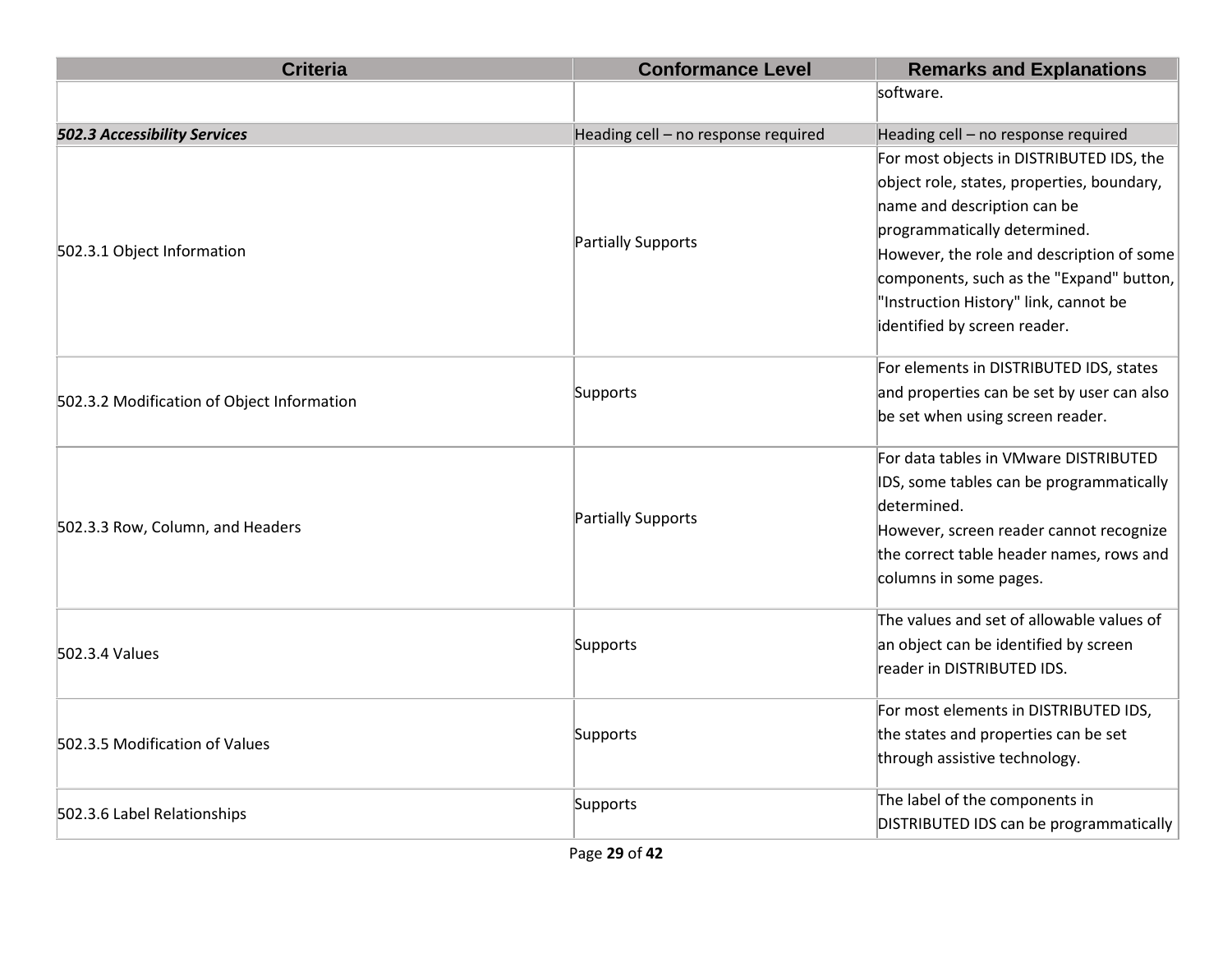| <b>Criteria</b>                       | <b>Conformance Level</b> | <b>Remarks and Explanations</b>                                                                                                                                            |
|---------------------------------------|--------------------------|----------------------------------------------------------------------------------------------------------------------------------------------------------------------------|
|                                       |                          | determinable.                                                                                                                                                              |
| 502.3.7 Hierarchical Relationships    | Supports                 | The hierarchical (parent-child) relationship<br>can be identified correctly in DISTRIBUTED<br>IDS.                                                                         |
| 502.3.8 Text                          | Supports                 | For text objects in DISTRIBUTED IDS, their<br>attributes and boundary of text can be<br>programmatically determinable.                                                     |
| 502.3.9 Modification of Text          | Supports                 | Text that can be set by the user can be<br>capable of being set programmatically.                                                                                          |
| 502.3.10 List of Actions              | Supports                 | DISTRIBUTED IDS allows screen reader to<br>determine the actions that can be<br>executed on objects.                                                                       |
| 502.3.11 Actions on Objects           | Partially Supports       | DISTRIBUTED IDS allows assistive<br>technology to execute actions on objects.<br>However, some clickable components<br>cannot be focused and operated through<br>keyboard. |
| 502.3.12 Focus Cursor                 | Supports                 | DISTRIBUTED IDS shows text insertion<br>point when requires user input and have<br>visible focus with element receives focus.                                              |
| 502.3.13 Modification of Focus Cursor | Supports                 | The focus cursor can be tracked and<br>moved among interactive interface<br>elements as the input focus changes.                                                           |
| 502.3.14 Event Notification           | Partially Supports       | Most notification of events is available to<br>assistive technology.                                                                                                       |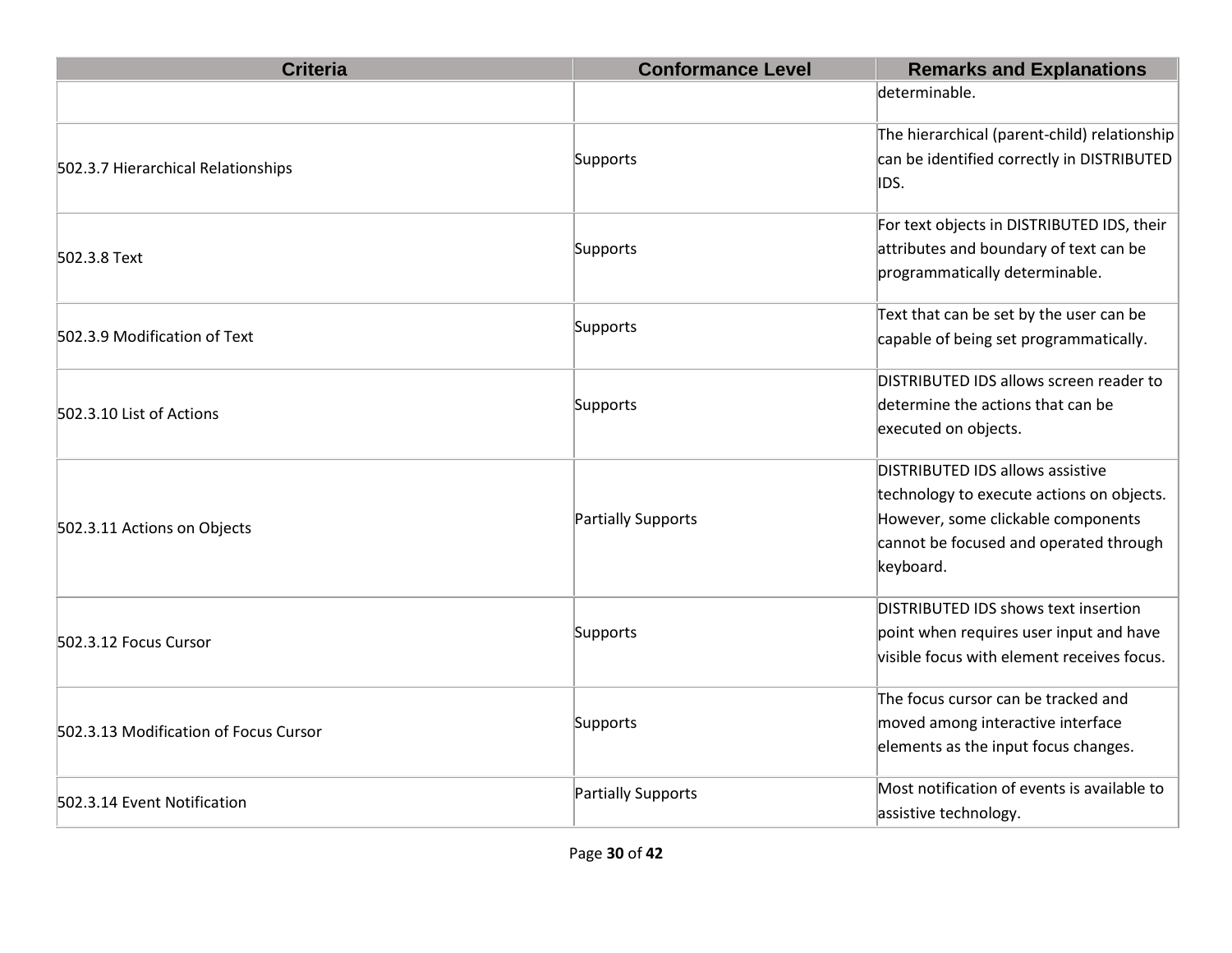| <b>Criteria</b>                                                                        | <b>Conformance Level</b>            | <b>Remarks and Explanations</b>                                                                               |
|----------------------------------------------------------------------------------------|-------------------------------------|---------------------------------------------------------------------------------------------------------------|
|                                                                                        |                                     | However, the status change of some<br>elements cannot be identified by screen<br>reader.                      |
| 502.4 Platform Accessibility Features                                                  | Not Applicable                      | DISTRIBUTED IDS is not a Platform<br>software.                                                                |
| <b>503 Applications</b>                                                                | Heading cell - no response required | Heading cell - no response required                                                                           |
| 503.2 User Preferences                                                                 | Supports                            | DISTRIBUTED IDS permits user preferences<br>from platform settings.                                           |
| 503.3 Alternative User Interfaces                                                      | Not Applicable                      | DISTRIBUTED IDS does not provide any<br>alternative user interface that functions as<br>assistive technology. |
| 503.4 User Controls for Captions and Audio Description                                 | Heading cell - no response required | Heading cell - no response required                                                                           |
| 503.4.1 Caption Controls                                                               | Not Applicable                      | The DISTRIBUTED IDS does not contain<br>synchronized media.                                                   |
| 503.4.2 Audio Description Controls                                                     | Not Applicable                      | The DISTRIBUTED IDS does not contain<br>synchronized media.                                                   |
| <b>504 Authoring Tools</b>                                                             | Heading cell - no response required | Heading cell - no response required                                                                           |
| 504.2 Content Creation or Editing (if not authoring tool, enter "not<br>applicable")   | Not Applicable                      | The DISTRIBUTED IDS is not an authoring<br>tool.                                                              |
| 504.2.1 Preservation of Information Provided for Accessibility in Format<br>Conversion | Not Applicable                      | The DISTRIBUTED IDS is not an authoring<br>ltool.                                                             |
| 504.2.2 PDF Export                                                                     | Not Applicable                      | The DISTRIBUTED IDS is not an authoring<br>tool.                                                              |
| 504.3 Prompts                                                                          | Not Applicable                      | The DISTRIBUTED IDS is not an authoring                                                                       |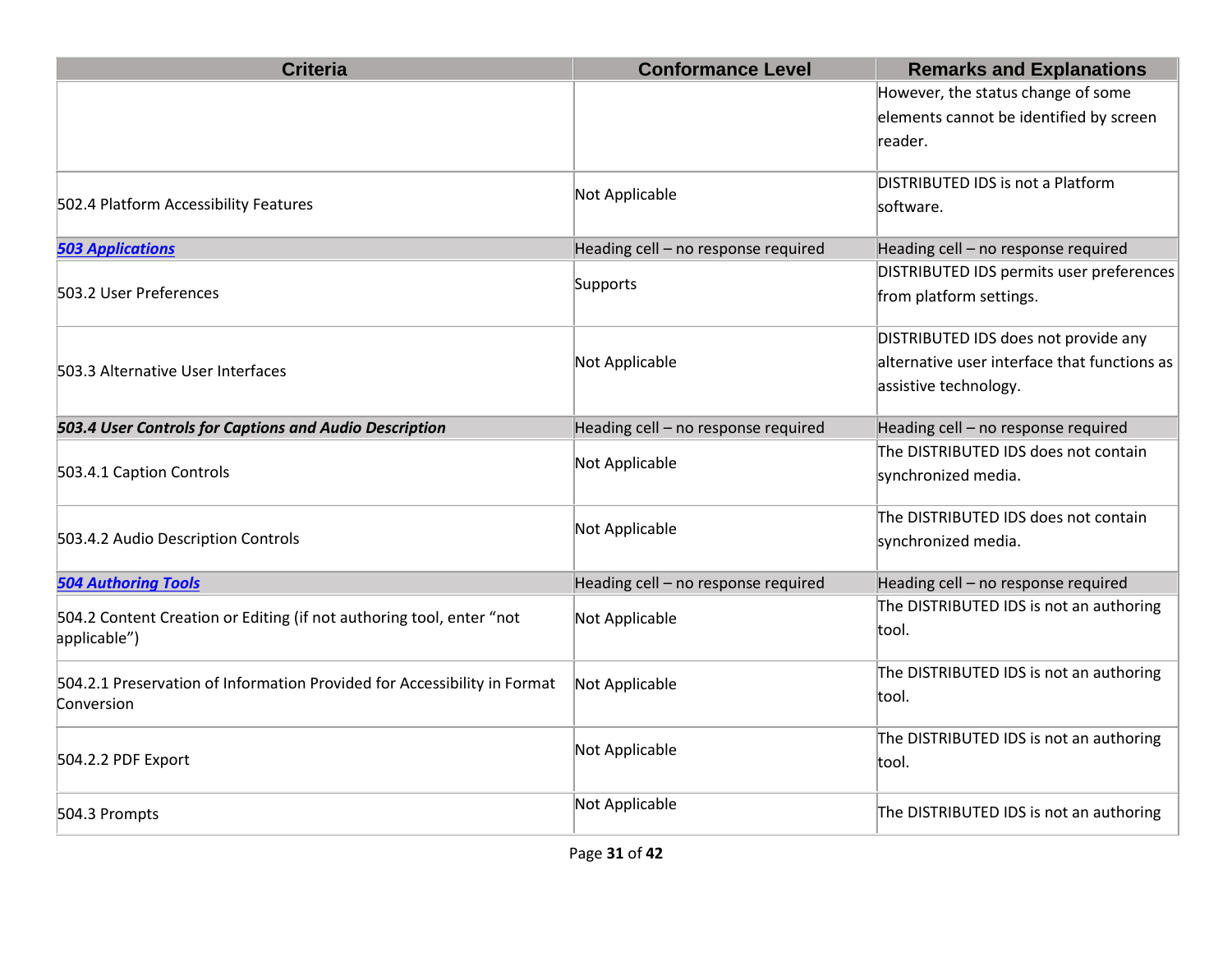| <b>Criteria</b> | <b>Conformance Level</b> | <b>Remarks and Explanations</b>                  |
|-----------------|--------------------------|--------------------------------------------------|
|                 |                          | tool.                                            |
| 504.4 Templates | Not Applicable           | The DISTRIBUTED IDS is not an authoring<br>tool. |

# **Chapter 6: [Support Documentation and Services](https://www.access-board.gov/guidelines-and-standards/communications-and-it/about-the-ict-refresh/final-rule/text-of-the-standards-and-guidelines#601-general)**

| <b>Criteria</b>                                                  | <b>Conformance Level</b>            | <b>Remarks and Explanations</b>                                                                                                                                                                          |
|------------------------------------------------------------------|-------------------------------------|----------------------------------------------------------------------------------------------------------------------------------------------------------------------------------------------------------|
| <b>601.1 Scope</b>                                               | Heading cell - no response required | Heading cell - no response required                                                                                                                                                                      |
| <b>602 Support Documentation</b>                                 | Heading cell - no response required | Heading cell - no response required                                                                                                                                                                      |
| 602.2 Accessibility and Compatibility Features                   | Not Applicable                      | Not evaluated for this criterion                                                                                                                                                                         |
| 602.3 Electronic Support Documentation                           | Not Applicable                      | Not evaluated for this criterion                                                                                                                                                                         |
| 602.4 Alternate Formats for Non-Electronic Support Documentation | Not Applicable                      | Not evaluated for this criterion                                                                                                                                                                         |
| <b>603 Support Services</b>                                      | Heading cell - no response required | Heading cell - no response required                                                                                                                                                                      |
| 603.2 Information on Accessibility and Compatibility Features    | Supports                            | DISTRIBUTED IDS provides build-in and<br>online help document as well as online<br>support services. User can contact support<br>service via telephone or through the<br><b>NMware official website.</b> |
| 603.3 Accommodation of Communication Needs                       | Supports                            | The DISTRIBUTED IDS provides electronic<br>support documentation including built-in<br>help and online support.                                                                                          |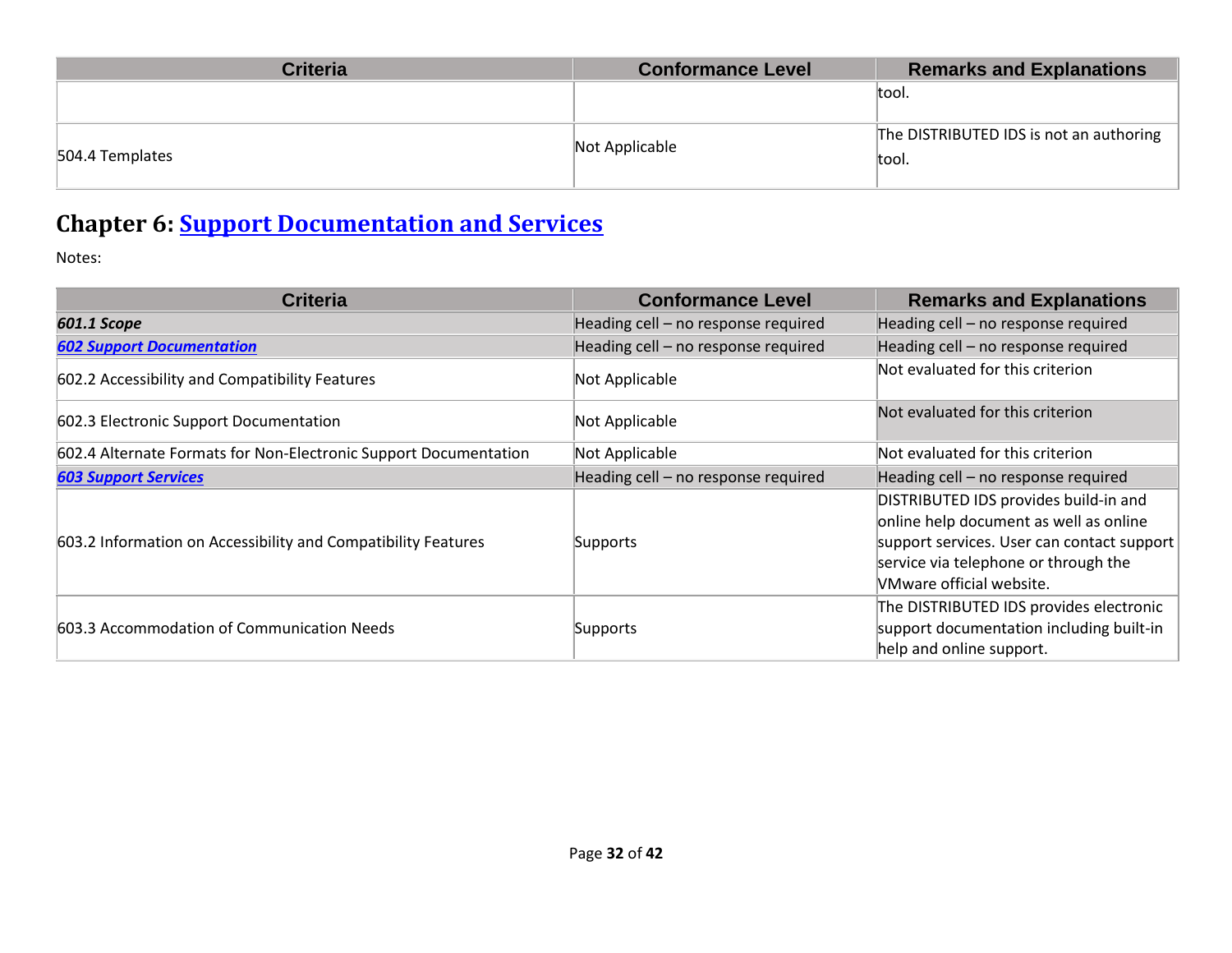# **EN 301 549 Report**

Notes:

## **Chapter 4: [Functional Performance Statements](https://www.etsi.org/deliver/etsi_en/301500_301599/301549/03.01.01_60/en_301549v030101p.pdf#%5B%7B%22num%22%3A38%2C%22gen%22%3A0%7D%2C%7B%22name%22%3A%22XYZ%22%7D%2C54%2C747%2C0%5D) (FPS)**

| <b>Criteria</b>                                   | <b>Conformance Level</b> | <b>Remarks and Explanations</b>                                                                                                                                                                                                                                                                                       |
|---------------------------------------------------|--------------------------|-----------------------------------------------------------------------------------------------------------------------------------------------------------------------------------------------------------------------------------------------------------------------------------------------------------------------|
| 4.2.1 Usage without vision                        | Partially Supports       | Most features in DISTRIBUTED IDS allow<br>vision-impaired users to use screen<br>readers to interact with user interface<br>elements.<br>However, some pages have accessibility<br>issues, such as screen reader cannot<br>identify the role and state for some<br>components, which affect vision-impaired<br>users. |
| 4.2.2 Usage with limited vision                   | Partially Supports       | Most features allow low vision users to use<br>tools such as screen readers/Magnifier to<br>interact with user interface elements.<br>However, some user interface does not<br>have enough color contrast ratio to allow<br>low-vision user to distinguish.                                                           |
| 4.2.3 Usage without perception of colour          | Supports                 | No information in DISTRIBUTED IDS uses<br>color as the only way to convey<br>information.                                                                                                                                                                                                                             |
| 4.2.4 Usage without hearing                       | Supports                 | DISTRIBUTED IDS has no operate that<br>requires user to hear.                                                                                                                                                                                                                                                         |
| 4.2.5 Usage with limited hearing                  | Supports                 | DISTRIBUTED IDS has no operate that<br>requires user to hear.                                                                                                                                                                                                                                                         |
| 4.2.6 Usage with no or limited vocal capability   | Supports                 | DISTRIBUTED IDS does not require speech<br>input control or operation.                                                                                                                                                                                                                                                |
| 4.2.7 Usage with limited manipulation or strength | Supports                 | DISTRIBUTED IDS does not require<br>simultaneous manual operations or fine<br>motor control.                                                                                                                                                                                                                          |
| 4.2.8 Usage with limited reach                    | Supports                 | DISTRIBUTED IDS can be operated by<br>people with limited reach and limited                                                                                                                                                                                                                                           |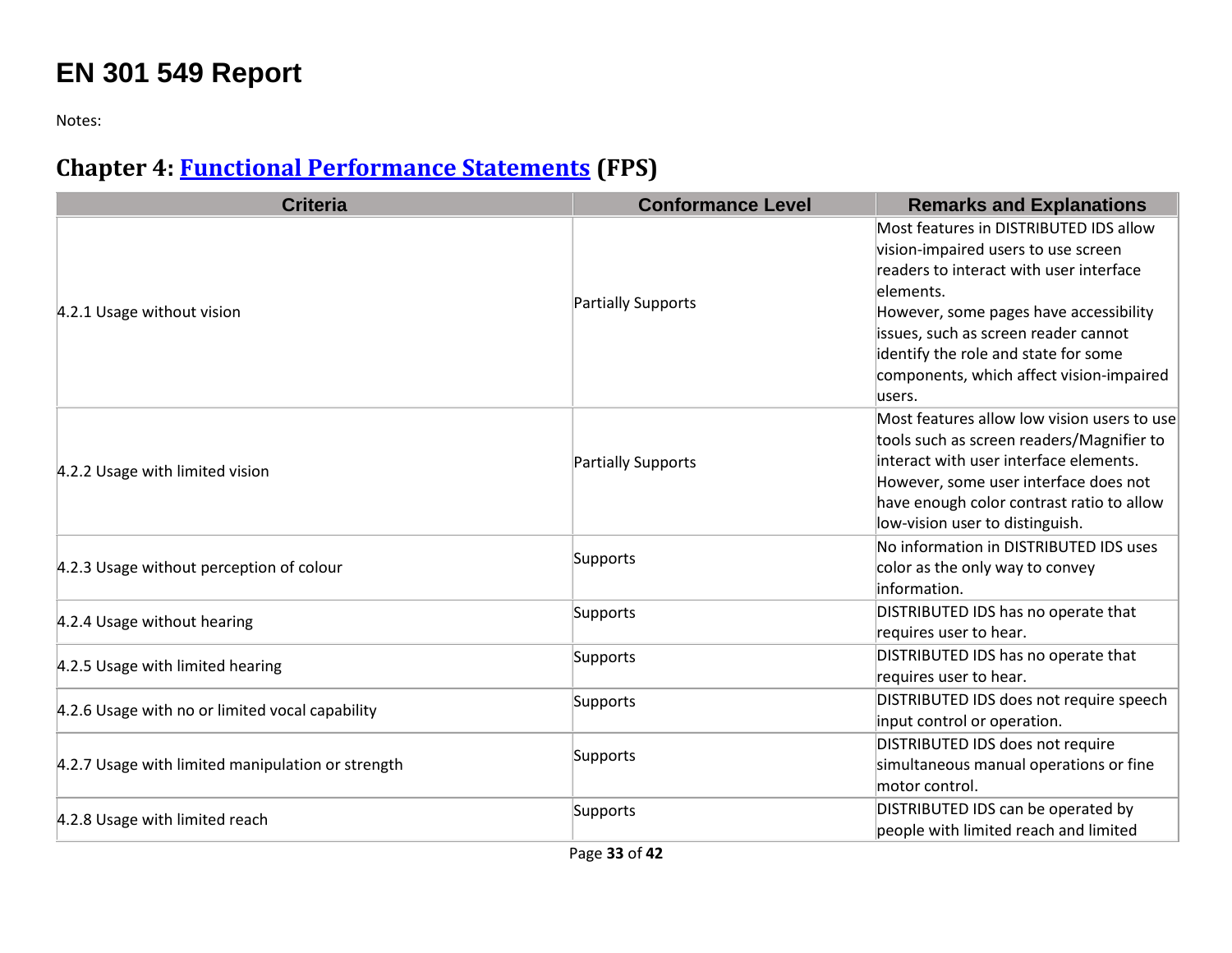| <b>Criteria</b>                                           | <b>Conformance Level</b> | <b>Remarks and Explanations</b>            |
|-----------------------------------------------------------|--------------------------|--------------------------------------------|
|                                                           |                          | strength. There is no operation requires   |
|                                                           |                          | user with reach and strength.              |
| 4.2.9 Minimize photosensitive seizure triggers            | Supports                 | DISTRIBUTED IDS, no content flashes more   |
|                                                           |                          | than 3 times per second.                   |
|                                                           |                          | Features in DISTRIBUTED IDS provide        |
| 4.2.10 Usage with limited cognition, language or learning |                          | instruction when requires user input and   |
|                                                           | Partially Supports       | provides error suggestions when available. |
|                                                           |                          | However, for some hover info, it only can  |
|                                                           |                          | display 5 seconds may affect user with     |
|                                                           |                          | cognitive limitations.                     |
| $4.2.11$ Privacy                                          | Not Applicable           | There is no privacy related features in    |
|                                                           |                          | <b>DISTRIBUTED IDS.</b>                    |

## **Chapter [5: Generic Requirements](https://www.etsi.org/deliver/etsi_en/301500_301599/301549/03.01.01_60/en_301549v030101p.pdf#%5B%7B%22num%22%3A45%2C%22gen%22%3A0%7D%2C%7B%22name%22%3A%22XYZ%22%7D%2C54%2C747%2C0%5D)**

| <b>Criteria</b>                                   | <b>Conformance Level</b>            | <b>Remarks and Explanations</b>                                                                                                                            |
|---------------------------------------------------|-------------------------------------|------------------------------------------------------------------------------------------------------------------------------------------------------------|
| <b>5.1 Closed functionality</b>                   | Heading cell - no response required | Heading cell - no response required                                                                                                                        |
| 5.1.2 General                                     | Heading cell - no response required | Heading cell - no response required                                                                                                                        |
| 5.1.2.1 Closed functionality                      | See 5.2 through 13                  | See information in 5.2 through 13                                                                                                                          |
| 5.1.2.2 Assistive technology                      | See 5.1.3 through 5.1.6             | See information in 5.1.3 through 5.1.6                                                                                                                     |
| 5.1.3 Non-visual access                           | Heading cell - no response required | Heading cell - no response required                                                                                                                        |
| 5.1.3.1 Audio output of visual information        | Supports                            | DISTRIBUTED IDS provides a way that users<br>with screen reader can access visual<br>information for those functions which are<br>closed to screen reader. |
| 5.1.3.2 Auditory output delivery including speech | Not Applicable                      | DISTRIBUTED IDS does not contain<br>auditory output provide as non-visual<br>access method.                                                                |
| 5.1.3.3 Auditory output correlation               | Not Applicable                      | DISTRIBUTED IDS does not contain audio                                                                                                                     |
| $D = 20$                                          |                                     |                                                                                                                                                            |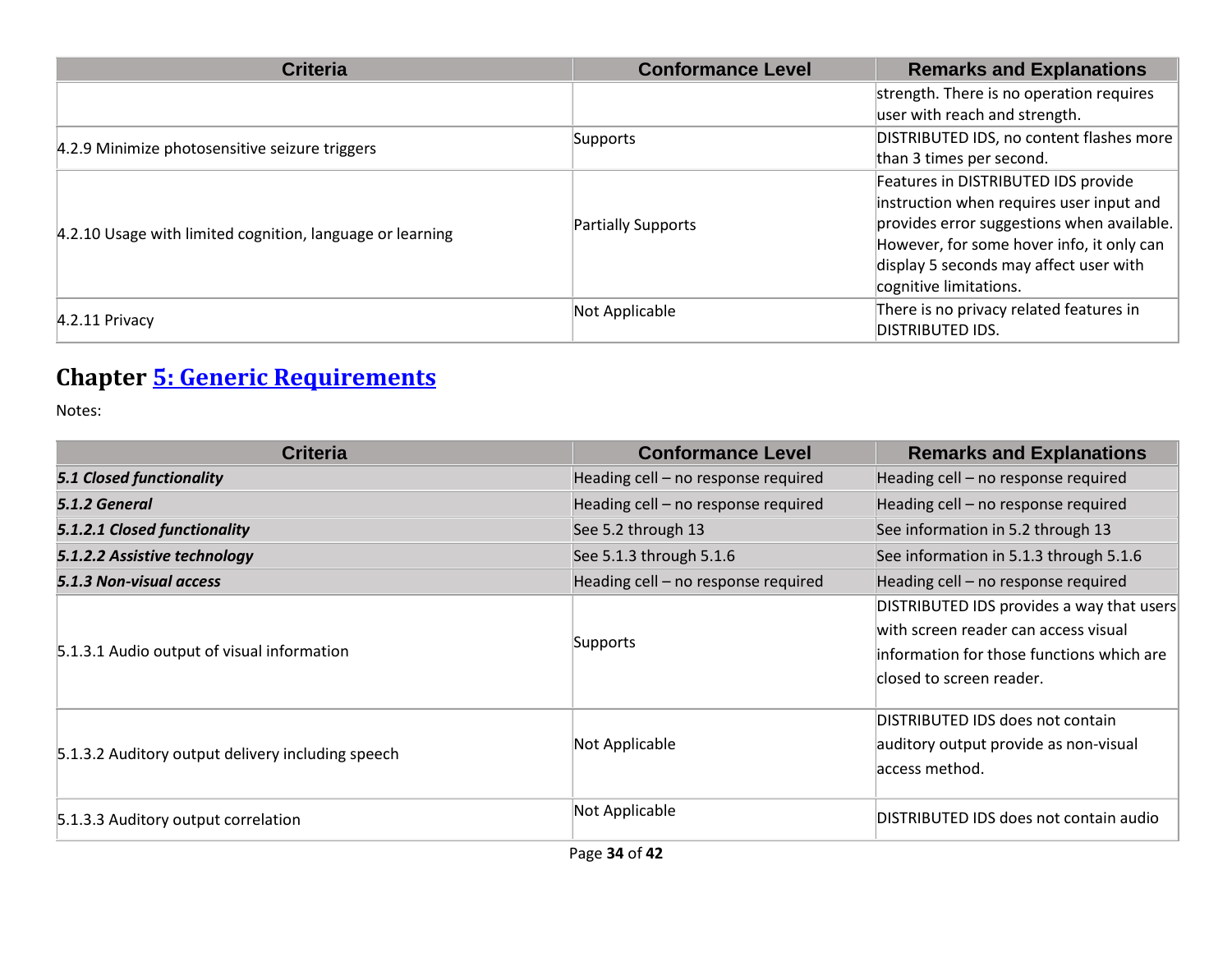| <b>Criteria</b>                              | <b>Conformance Level</b> | <b>Remarks and Explanations</b>                                   |
|----------------------------------------------|--------------------------|-------------------------------------------------------------------|
|                                              |                          | output provide as non-visual access                               |
|                                              |                          | method.                                                           |
|                                              |                          | DISTRIBUTED IDS does not contain speech                           |
| 5.1.3.4 Speech output user control           | Not Applicable           | output provide as non-visual access<br>method.                    |
|                                              |                          | DISTRIBUTED IDS does not contain speech                           |
| 5.1.3.5 Speech output automatic interruption | Not Applicable           | output provide as non-visual access<br>method.                    |
| 5.1.3.6 Speech output for non-text content   | Supports                 | The non-text content in DISTRIBUTED IDS<br>have text description. |
|                                              |                          | DISTRIBUTED IDS does not contain pre-                             |
| 5.1.3.7 Speech output for video information  | Not Applicable           | recorded video that enable the use of                             |
|                                              |                          | closed functions of ICT.                                          |
|                                              |                          | DISTRIBUTED IDS does not contain                                  |
| 5.1.3.8 Masked entry                         | Not Applicable           | auditory output provide as non-visual                             |
|                                              |                          | access method.                                                    |
|                                              |                          | DISTRIBUTED IDS does not contain                                  |
| 5.1.3.9 Private access to personal data      | Not Applicable           | auditory output provide as non-visual                             |
|                                              |                          | access method.                                                    |
|                                              |                          | DISTRIBUTED IDS does not contain                                  |
| 5.1.3.10 Non-interfering audio output        | Not Applicable           | auditory output provide as non-visual                             |
|                                              |                          | access method.                                                    |
|                                              | Not Applicable           | DISTRIBUTED IDS does not contain                                  |
| 5.1.3.11 Private listening volume            |                          | auditory output provide as non-visual                             |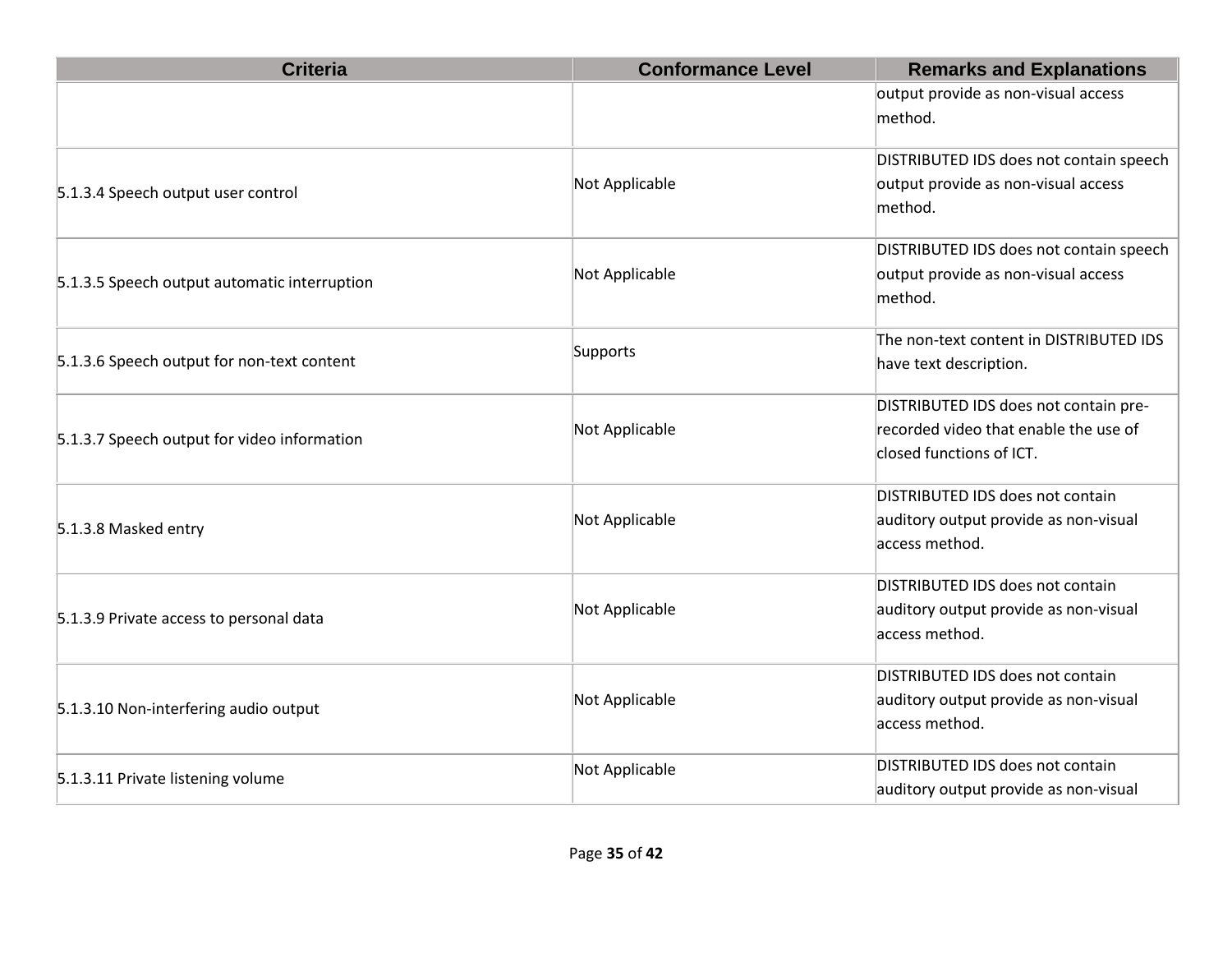| <b>Criteria</b>                                       | <b>Conformance Level</b>            | <b>Remarks and Explanations</b>             |
|-------------------------------------------------------|-------------------------------------|---------------------------------------------|
|                                                       |                                     | access method.                              |
|                                                       |                                     | DISTRIBUTED IDS does not contain            |
| 5.1.3.12 Speaker volume                               | Not Applicable                      | auditory output provide as non-visual       |
|                                                       |                                     | access method.                              |
|                                                       |                                     | DISTRIBUTED IDS does not contain            |
| 5.1.3.13 Volume reset                                 | Not Applicable                      | auditory output provide as non-visual       |
|                                                       |                                     | access method.                              |
|                                                       |                                     | DISTRIBUTED IDS does not contain speech     |
| 5.1.3.14 Spoken languages                             | Not Applicable                      | output provide as non-visual access         |
|                                                       |                                     | method.                                     |
|                                                       |                                     | DISTRIBUTED IDS does not contain speech     |
| 5.1.3.15 Non-visual error identification              | Not Applicable                      | output provide as non-visual access         |
|                                                       |                                     | method.                                     |
|                                                       | Not Applicable                      | DISTRIBUTED IDS does not provide self-      |
| 5.1.3.16 Receipts, tickets, and transactional outputs |                                     | services transaction.                       |
|                                                       |                                     | DISTRIBUTED IDS is closed to text           |
| 5.1.4 Functionality closed to text enlargement        | Not Applicable                      | enlargement feature of platform or          |
|                                                       |                                     | assistive technology.                       |
| 5.1.5 Visual output for auditory information          | Not Applicable                      | No function in DISTRIBUTED IDS needs pre-   |
|                                                       |                                     | recorded auditory information to use.       |
| 5.1.6 Operation without keyboard interface            | Heading cell - no response required | Heading cell - no response required         |
| 5.1.6.1 Closed functionality                          | See 5.1.3.1 through 5.1.3.16        | See information in 5.1.3.1 through 5.1.3.16 |
| 5.1.6.2 Input focus                                   | Not Applicable                      | DISTRIBUTED IDS does not have function      |
|                                                       |                                     | that is closed to keyboards or keyboard     |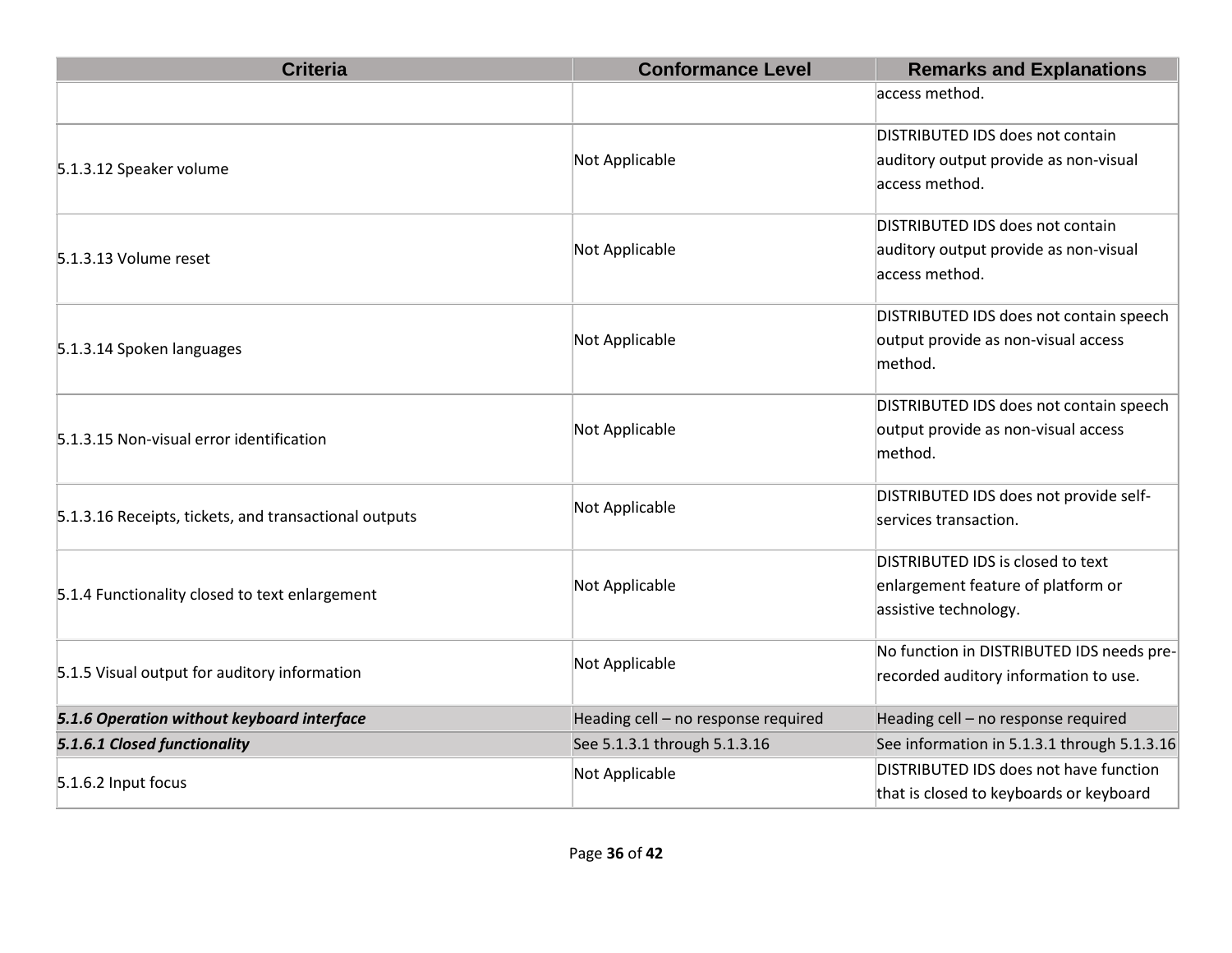| <b>Criteria</b>                                                 | <b>Conformance Level</b>            | <b>Remarks and Explanations</b>                                                                                          |
|-----------------------------------------------------------------|-------------------------------------|--------------------------------------------------------------------------------------------------------------------------|
|                                                                 |                                     | interfaces.                                                                                                              |
| 5.1.7 Access without speech                                     | Not Applicable                      | DISTRIBUTED IDS does not have function<br>that is closed to keyboards or keyboard<br>interfaces.                         |
| 5.2 Activation of accessibility features                        | Not Applicable                      | DISTRIBUTED IDS does not have function<br>that is closed to keyboards or keyboard<br>interfaces.                         |
| 5.3 Biometrics                                                  | Not Applicable                      | DISTRIBUTED IDS does not use biological<br>characteristics.                                                              |
| 5.4 Preservation of accessibility information during conversion | Not Applicable                      | DISTRIBUTED IDS does not convert<br>information or communication.                                                        |
| 5.5 Operable parts                                              | Heading cell - no response required | Heading cell - no response required                                                                                      |
| 5.5.1 Means of operation                                        | Not Applicable                      | DISTRIBUTED IDS does not have operable<br>parts that require grasping, pinching, or<br>twisting of the wrist to operate. |
| 5.5.2 Operable parts discernibility                             | Not Applicable                      | DISTRIBUTED IDS does not have operable<br>parts.                                                                         |
| 5.6 Locking or toggle controls                                  | Heading cell - no response required | Heading cell - no response required                                                                                      |
| 5.6.1 Tactile or auditory status                                | Not Applicable                      | DISTRIBUTED IDS does not have locking or<br>toggle control.                                                              |
| 5.6.2 Visual status                                             | Not Applicable                      | DISTRIBUTED IDS does not have locking or<br>toggle control.                                                              |
| 5.7 Key repeat                                                  | Not Applicable                      | DISTRIBUTED IDS does not have key repeat<br>function.                                                                    |
|                                                                 |                                     |                                                                                                                          |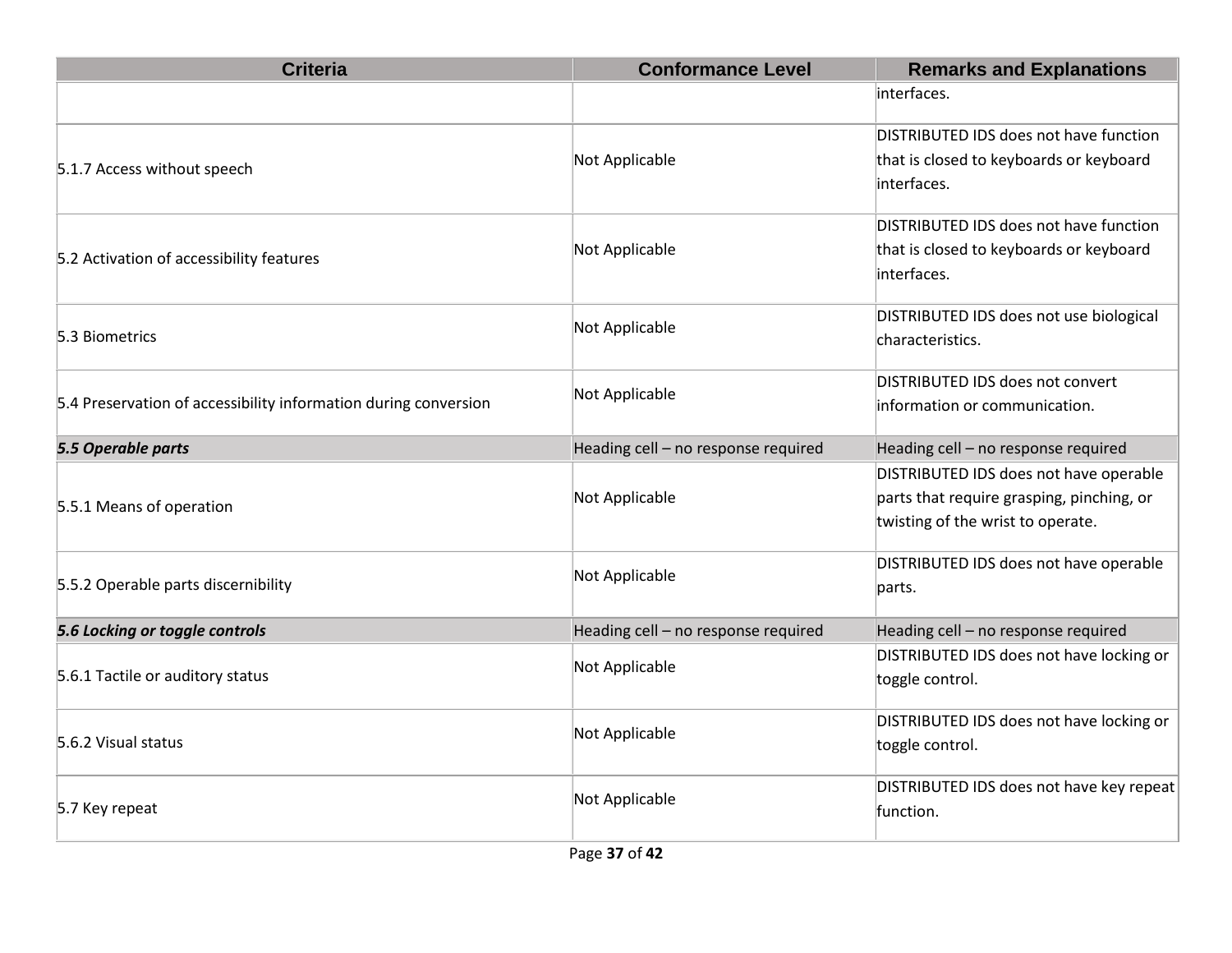| <b>Criteria</b>                  | <b>Conformance Level</b> | <b>Remarks and Explanations</b>                                                  |
|----------------------------------|--------------------------|----------------------------------------------------------------------------------|
| 5.8 Double-strike key acceptance | Not Applicable           | DISTRIBUTED IDS follows the double-strike<br>key settings in the platform.       |
| 5.9 Simultaneous user actions    | Not Applicable           | DISTRIBUTED IDS does not need<br>simultaneous user actions for its<br>operation. |

#### **Chapter [6: ICT with Two-Way Voice Communication](https://www.etsi.org/deliver/etsi_en/301500_301599/301549/03.01.01_60/en_301549v030101p.pdf#%5B%7B%22num%22%3A60%2C%22gen%22%3A0%7D%2C%7B%22name%22%3A%22XYZ%22%7D%2C54%2C747%2C0%5D)**

All criteria of chapter 6 are Not Applicable for Distributed IDS.

#### **Chapter [7: ICT with Video Capabilities](https://www.etsi.org/deliver/etsi_en/301500_301599/301549/03.01.01_60/en_301549v030101p.pdf#%5B%7B%22num%22%3A70%2C%22gen%22%3A0%7D%2C%7B%22name%22%3A%22XYZ%22%7D%2C54%2C747%2C0%5D)**

All criteria of chapter 7 are Not Applicable for Distributed IDS.

#### **Chapter [8: Hardware](https://www.etsi.org/deliver/etsi_en/301500_301599/301549/03.01.01_60/en_301549v030101p.pdf#%5B%7B%22num%22%3A74%2C%22gen%22%3A0%7D%2C%7B%22name%22%3A%22XYZ%22%7D%2C54%2C747%2C0%5D)**

All criteria of chapter 8 are Not Applicable for Distributed IDS.

#### **Chapter [9: Web](https://www.etsi.org/deliver/etsi_en/301500_301599/301549/03.01.01_60/en_301549v030101p.pdf#%5B%7B%22num%22%3A113%2C%22gen%22%3A0%7D%2C%7B%22name%22%3A%22XYZ%22%7D%2C54%2C747%2C0%5D)** *(see [WCAG 2.x](#page-2-0) section)*

Notes: See WCAG 2.x section

#### **Chapter [10: Non-Web Software](https://www.etsi.org/deliver/etsi_en/301500_301599/301549/03.01.01_60/en_301549v030101p.pdf#%5B%7B%22num%22%3A127%2C%22gen%22%3A0%7D%2C%7B%22name%22%3A%22XYZ%22%7D%2C54%2C747%2C0%5D)**

| <b>Criteria</b>               | <b>Conformance Level</b>            | <b>Remarks and Explanations</b>                                                 |
|-------------------------------|-------------------------------------|---------------------------------------------------------------------------------|
| 10.0 General (informative)    | Heading cell - no response required | Heading cell - no response required                                             |
| 10.1.1.1 through 10.4.1.3     | See WCAG 2.x section                | See information in WCAG 2.x section                                             |
| 10.5 Caption positioning      | Not Applicable                      | DISTRIBUTED IDS does not contain<br>synchronized media in non-web<br>Documents. |
| 10.6 Audio description timing | Not Applicable                      | DISTRIBUTED IDS does not contain                                                |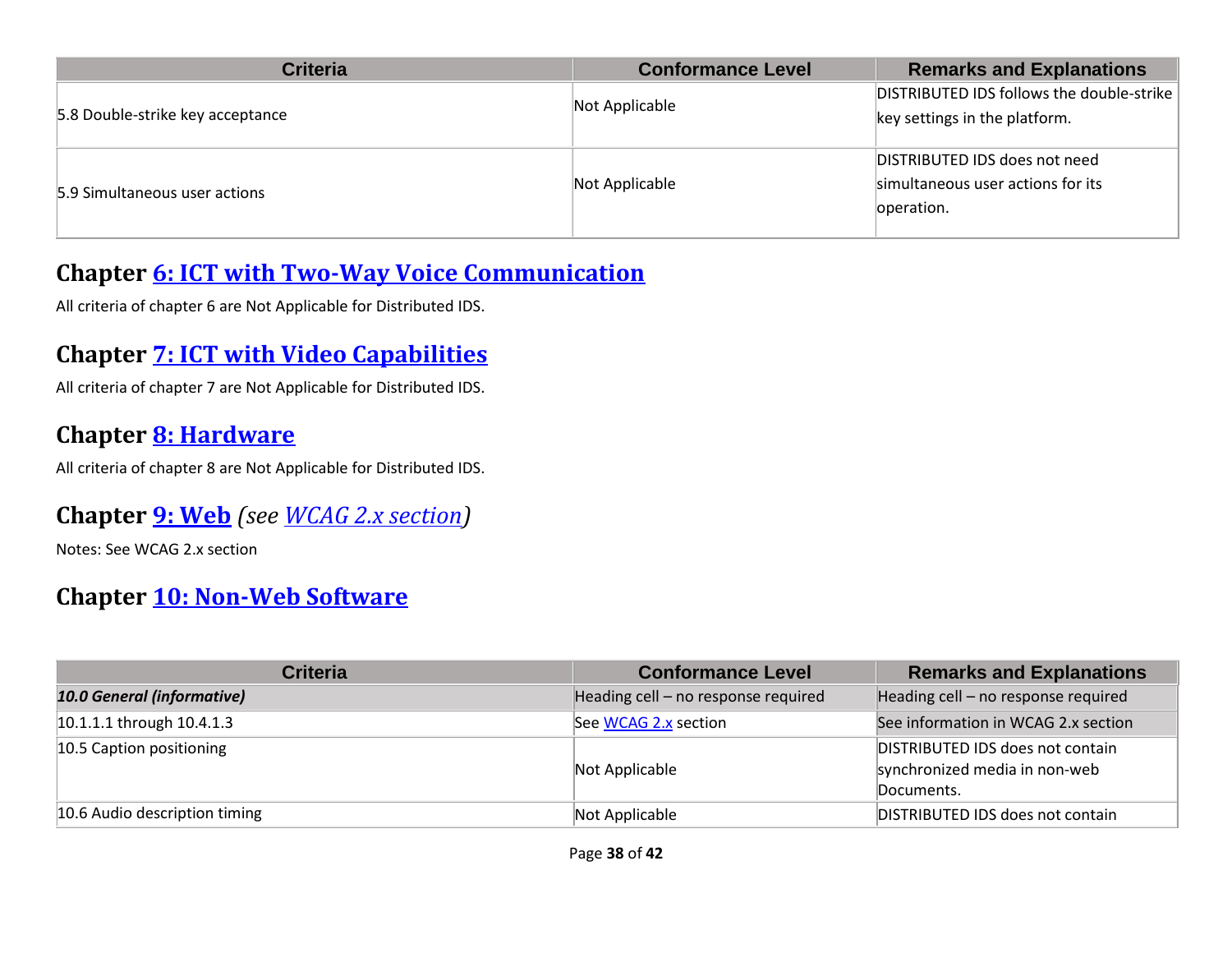| <b>Criteria</b> | <b>Conformance Level</b> | <b>Remarks and Explanations</b> |
|-----------------|--------------------------|---------------------------------|
|                 |                          | synchronized media in non-web   |
|                 |                          | Documents.                      |

# **Chapter [11: Software](https://www.etsi.org/deliver/etsi_en/301500_301599/301549/03.01.01_60/en_301549v030101p.pdf#%5B%7B%22num%22%3A149%2C%22gen%22%3A0%7D%2C%7B%22name%22%3A%22XYZ%22%7D%2C54%2C747%2C0%5D)**

| <b>Criteria</b>                                                                                                               | <b>Conformance Level</b>            | <b>Remarks and Explanations</b>                                                                                                                                                                                                                                                                                           |
|-------------------------------------------------------------------------------------------------------------------------------|-------------------------------------|---------------------------------------------------------------------------------------------------------------------------------------------------------------------------------------------------------------------------------------------------------------------------------------------------------------------------|
| 11.0 General (informative)                                                                                                    | Heading cell - no response required | Heading cell - no response required                                                                                                                                                                                                                                                                                       |
| 11.1.1.1 through 11.4.1.3                                                                                                     | See WCAG 2.x section                | See information in WCAG 2.x section                                                                                                                                                                                                                                                                                       |
| 11.5 Interoperability with assistive technology                                                                               | Heading cell - no response required | Heading cell - no response required                                                                                                                                                                                                                                                                                       |
| 11.5.1 Closed functionality                                                                                                   | Heading cell - no response required | Heading cell - no response required                                                                                                                                                                                                                                                                                       |
| 11.5.2 Accessibility services                                                                                                 | Heading cell - no response required | Heading cell - no response required                                                                                                                                                                                                                                                                                       |
| 11.5.2.1 Platform accessibility service support for software that provides See 11.5.2.5 through 11.5.2.17<br>a user interface |                                     | See information in 11.5.2.5 through<br>11.5.2.17                                                                                                                                                                                                                                                                          |
| 11.5.2.2 Platform accessibility service support for assistive technologies See 11.5.2.5 through 11.5.2.17                     |                                     | See information in 11.5.2.5 through<br>11.5.2.17                                                                                                                                                                                                                                                                          |
| 11.5.2.3 Use of accessibility services                                                                                        | Supports                            | DISTRIBUTED IDS uses the accessibility<br>features provided by platform.                                                                                                                                                                                                                                                  |
| 11.5.2.4 Assistive technology                                                                                                 | Not Applicable                      | DISTRIBUTED IDS is not assistive<br>technology.                                                                                                                                                                                                                                                                           |
| 11.5.2.5 Object information                                                                                                   | Partially Supports                  | For most objects in DISTRIBUTED IDS,<br>object roles, states, attributes, boundaries,<br>names, and descriptions can be<br>determined programmatically.<br>However, the role and description of some<br>components, such as the "Expand" button,<br>"Instruction History" link, cannot be<br>identified by screen reader. |
| 11.5.2.6 Row, column, and headers                                                                                             | Partially Supports                  | Most tables' structure and content in<br>DISTRIBUTED IDS can be identified<br>correctly.<br>However, some tables' column headers,<br>row/column numbers cannot be identified<br>correctly by screen reader.                                                                                                               |
| 11.5.2.7 Values                                                                                                               | Supports                            | The values and set of allowable values of                                                                                                                                                                                                                                                                                 |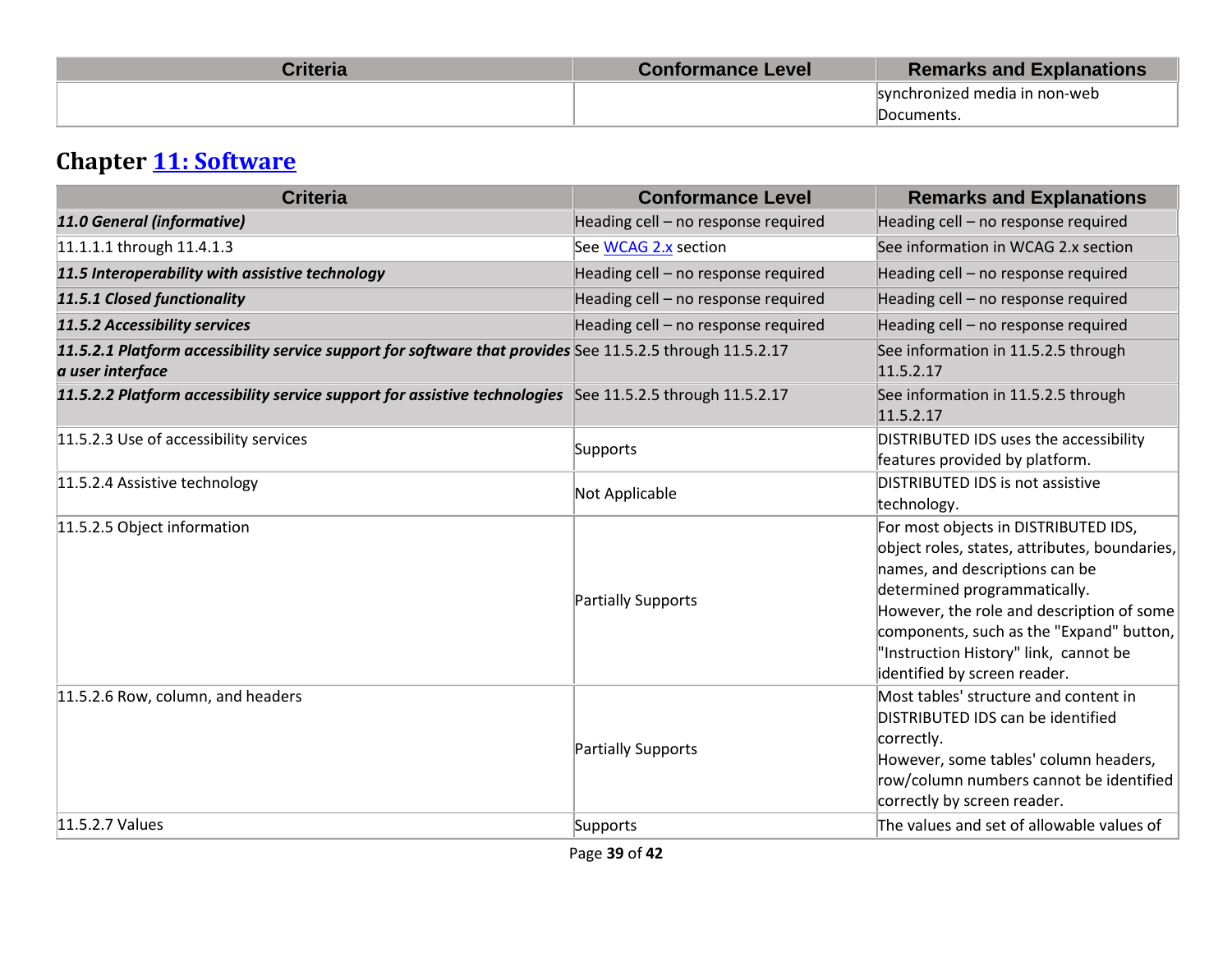| <b>Criteria</b>                                          | <b>Conformance Level</b> | <b>Remarks and Explanations</b>                                                                                                                                                                                                 |
|----------------------------------------------------------|--------------------------|---------------------------------------------------------------------------------------------------------------------------------------------------------------------------------------------------------------------------------|
|                                                          |                          | an object can be identified by screen<br>reader in DISTRIBUTED IDS.                                                                                                                                                             |
| 11.5.2.8 Label relationships                             | Supports                 | The label of components in DISTRIBUTED<br>IDS can be identified by screen reader.                                                                                                                                               |
| 11.5.2.9 Parent-child relationships                      | Supports                 | The relationship between a user interface<br>element and any parent or children<br>elements can be programmatically<br>determined.                                                                                              |
| 11.5.2.10 Text                                           | Supports                 | For text objects in DISTRIBUTED IDS, their<br>attributes and boundary of text can be<br>programmatically determined.                                                                                                            |
| 11.5.2.11 List of available actions                      | Supports                 | The available actions in DISTRIBUTED IDS<br>can be programmatically determinable by<br>screen reader.                                                                                                                           |
| 11.5.2.12 Execution of available actions                 | Partially Supports       | <b>DISTRIBUTED IDS allows assistive</b><br>technology to execute actions on objects.<br>However, some clickable components<br>cannot be operated through keyboard,<br>such as the "Instruction History" link in<br>Events page. |
| 11.5.2.13 Tracking of focus and selection attributes     | Supports                 | DISTRIBUTED IDS shows text insertion<br>point when requires user input and have<br>visible focus.                                                                                                                               |
| 11.5.2.14 Modification of focus and selection attributes | Supports                 | The focus cursor can be tracked and<br>moved among interactive interface<br>elements as the input focus changes.                                                                                                                |
| 11.5.2.15 Change notification                            | Partially Supports       | Most event notifications are available for<br>assistive technology.<br>However, screen readers cannot identify<br>the state change of some buttons and<br>check boxes.                                                          |
| 11.5.2.16 Modifications of states and properties         | Supports                 | Most event notifications are available for<br>assistive technology.                                                                                                                                                             |
| 11.5.2.17 Modifications of values and text               | Supports                 | For most elements in DISTRIBUTED IDS,<br>the values and text can be set through                                                                                                                                                 |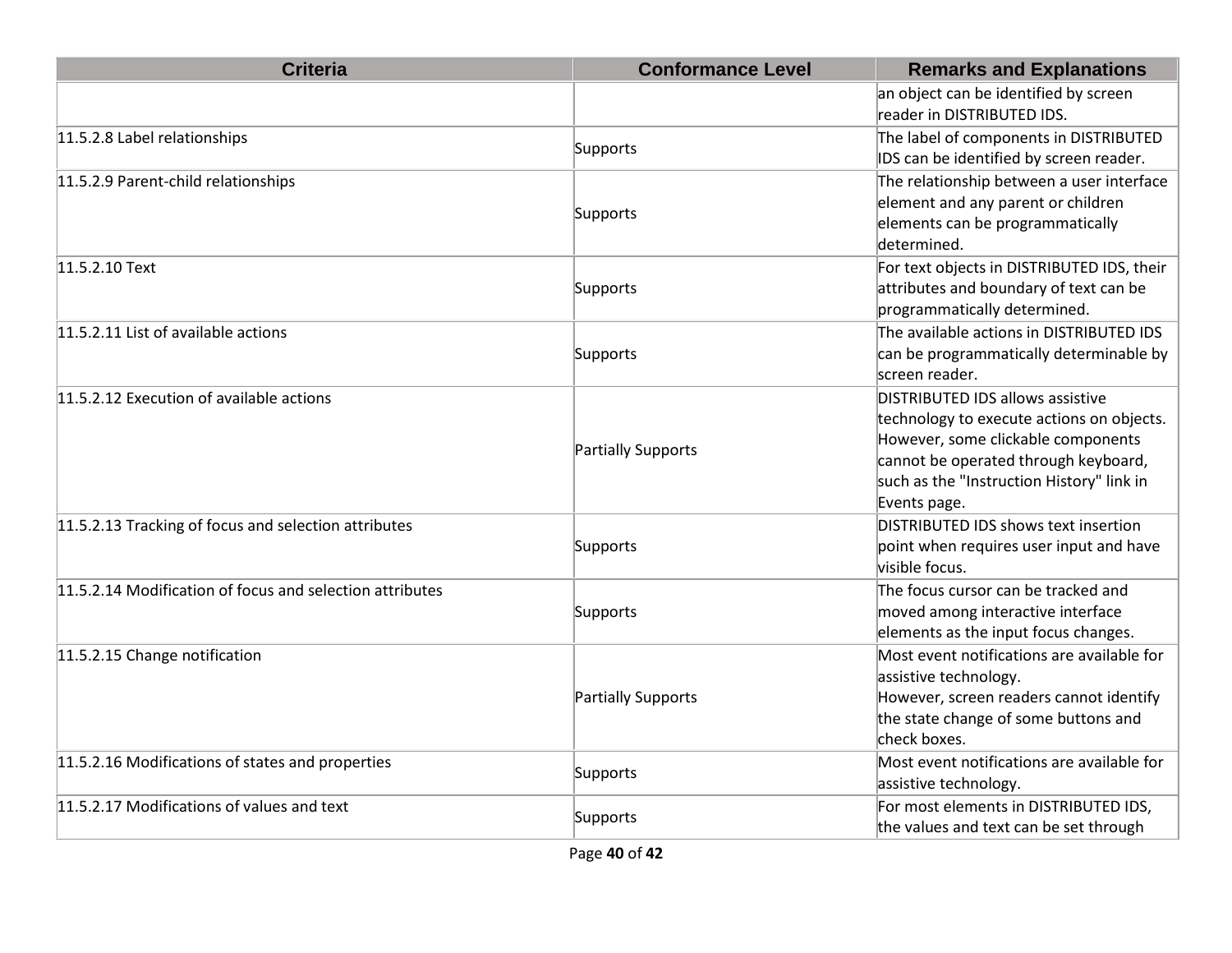| <b>Criteria</b>                                                     | <b>Conformance Level</b>            | <b>Remarks and Explanations</b>                                                         |
|---------------------------------------------------------------------|-------------------------------------|-----------------------------------------------------------------------------------------|
|                                                                     |                                     | assistive technology.                                                                   |
| 11.6 Documented accessibility usage                                 | Heading cell - no response required | Heading cell - no response required                                                     |
| 11.6.1 User control of accessibility features                       | Not Applicable                      | DISTRIBUTED IDS is not platform.                                                        |
| 11.6.2 No disruption of accessibility features                      | Supports                            | DISTRIBUTED IDS does not disrupt the<br>accessibility features provided by<br>platform. |
| 11.7 User preferences                                               | Supports                            | DISTRIBUTED IDS permits user preferences<br>from platform settings.                     |
| 11.8 Authoring tools                                                | Heading cell - no response required | Heading cell - no response required                                                     |
| 11.8.1 Content technology                                           | Heading cell - no response required | Heading cell - no response required                                                     |
| 11.8.2 Accessible content creation                                  | Not Applicable                      | DISTRIBUTED IDS is not an authoring tool.                                               |
| 11.8.3 Preservation of accessibility information in transformations | Not Applicable                      | DISTRIBUTED IDS is not an authoring tool.                                               |
| 11.8.4 Repair assistance                                            | Not Applicable                      | DISTRIBUTED IDS is not an authoring tool.                                               |
| 11.8.5 Templates                                                    | Not Applicable                      | DISTRIBUTED IDS is not an authoring tool.                                               |

# **Chapter [12: Documentation and Support Services](https://www.etsi.org/deliver/etsi_en/301500_301599/301549/03.01.01_60/en_301549v030101p.pdf#%5B%7B%22num%22%3A187%2C%22gen%22%3A0%7D%2C%7B%22name%22%3A%22XYZ%22%7D%2C54%2C747%2C0%5D)**

| <b>Criteria</b>                                                | <b>Conformance Level</b>            | <b>Remarks and Explanations</b>                                                                                                                                                                   |
|----------------------------------------------------------------|-------------------------------------|---------------------------------------------------------------------------------------------------------------------------------------------------------------------------------------------------|
| <b>12.1 Product documentation</b>                              | Heading cell - no response required | Heading cell - no response required                                                                                                                                                               |
| 12.1.1 Accessibility and compatibility features                | Not Applicable                      | Not evaluated against this criterion.                                                                                                                                                             |
| 12.1.2 Accessible documentation                                | Not Applicable                      | Not evaluated against this criterion.                                                                                                                                                             |
| <b>12.2 Support Services</b>                                   | Heading cell - no response required | Heading cell - no response required                                                                                                                                                               |
| 12.2.2 Information on accessibility and compatibility features | Supports                            | DISTRIBUTED IDS provides information<br>about accessibility and compatibility<br>features.                                                                                                        |
| 12.2.3 Effective communication                                 | Supports                            | DISTRIBUTED IDS provides build-in and<br>online help document as well as online<br>support services. User can contact support<br>service via telephone or through the<br>VMware official website. |